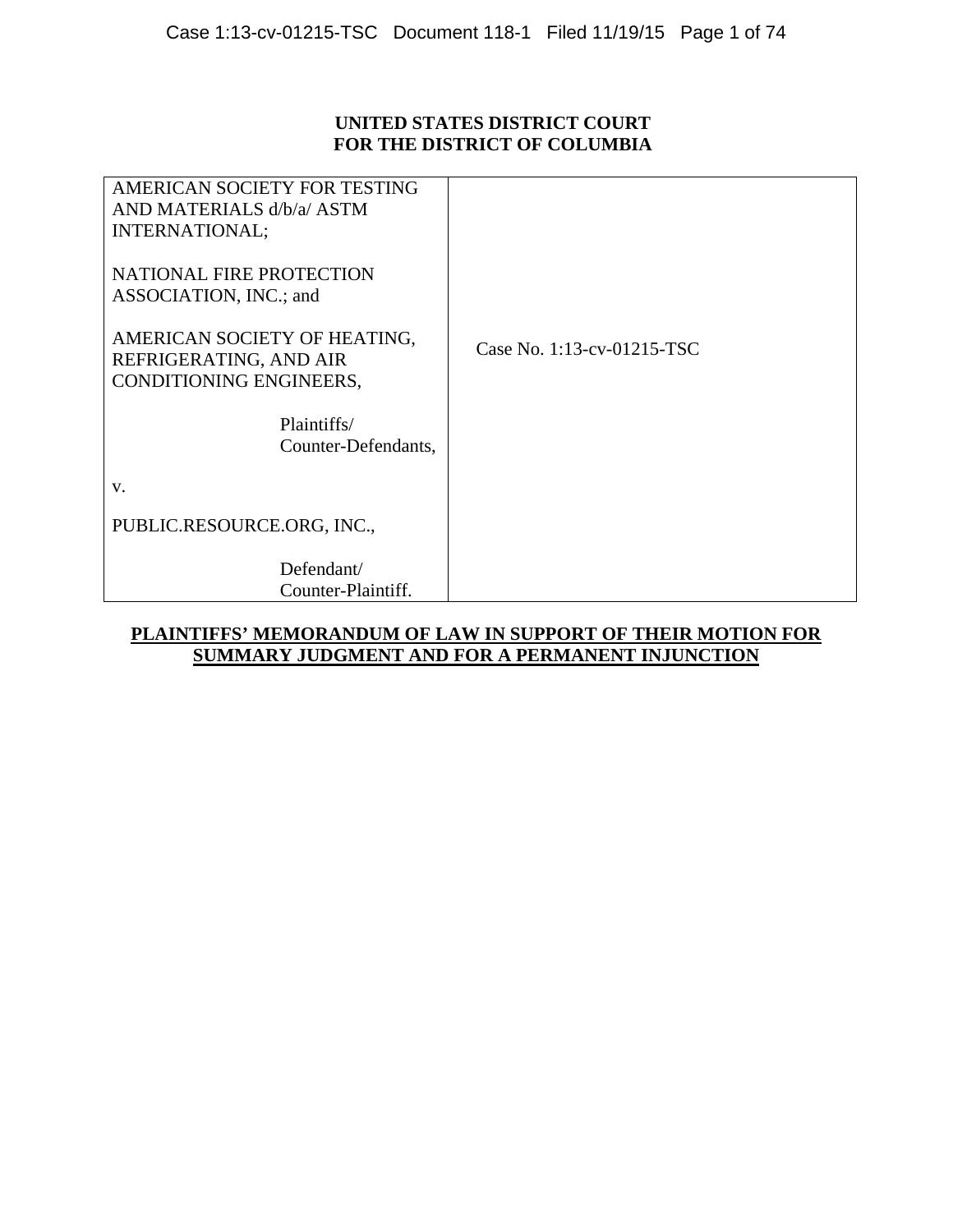# **TABLE OF CONTENTS**

# **Page**

| I.  | The Standards Development System and Plaintiffs' Standards Development         |    |    |                                                                                                                                         |  |  |
|-----|--------------------------------------------------------------------------------|----|----|-----------------------------------------------------------------------------------------------------------------------------------------|--|--|
|     | A.                                                                             |    |    |                                                                                                                                         |  |  |
|     |                                                                                | 1. |    |                                                                                                                                         |  |  |
|     |                                                                                | 2. |    |                                                                                                                                         |  |  |
|     |                                                                                | 3. |    |                                                                                                                                         |  |  |
|     | <b>B.</b>                                                                      |    |    |                                                                                                                                         |  |  |
|     | $\mathcal{C}$ .                                                                |    |    |                                                                                                                                         |  |  |
| II. | Defendant's Unauthorized Copying and Distribution of Plaintiffs' Standards 11  |    |    |                                                                                                                                         |  |  |
|     |                                                                                |    |    |                                                                                                                                         |  |  |
| I.  |                                                                                |    |    |                                                                                                                                         |  |  |
| II. | Plaintiffs Are Entitled to Summary Judgment on Their Copyright Infringement    |    |    |                                                                                                                                         |  |  |
|     | A.                                                                             |    |    | Defendant Reproduced, Distributed and Displayed the Works and/or<br>Created Derivative Works Based on the Works Without Authorization14 |  |  |
|     | <b>B.</b>                                                                      |    |    |                                                                                                                                         |  |  |
|     | $C$ .<br>All of Defendant's Affirmative Defenses to Copyright Infringement Are |    |    |                                                                                                                                         |  |  |
|     |                                                                                | 1. |    | The Incorporation of Plaintiffs' Standards by Reference in Federal,<br>State and Local Statutes and Regulations Does Not Divest         |  |  |
|     |                                                                                |    | a. | The Copyright Act and Other Federal Statutes Indicate that<br>Congress Did Not Intend Incorporation by Reference to                     |  |  |
|     |                                                                                |    | b. | The Case Law Does Not Support Defendant's Argument<br>that Incorporation by Reference Destroys Plaintiffs'                              |  |  |
|     |                                                                                |    | c. | Public Policy Strongly Favors Copyright Protection for                                                                                  |  |  |
|     |                                                                                | 2. |    | The "Merger Doctrine" Does Not Excuse Defendant's Conduct. 32                                                                           |  |  |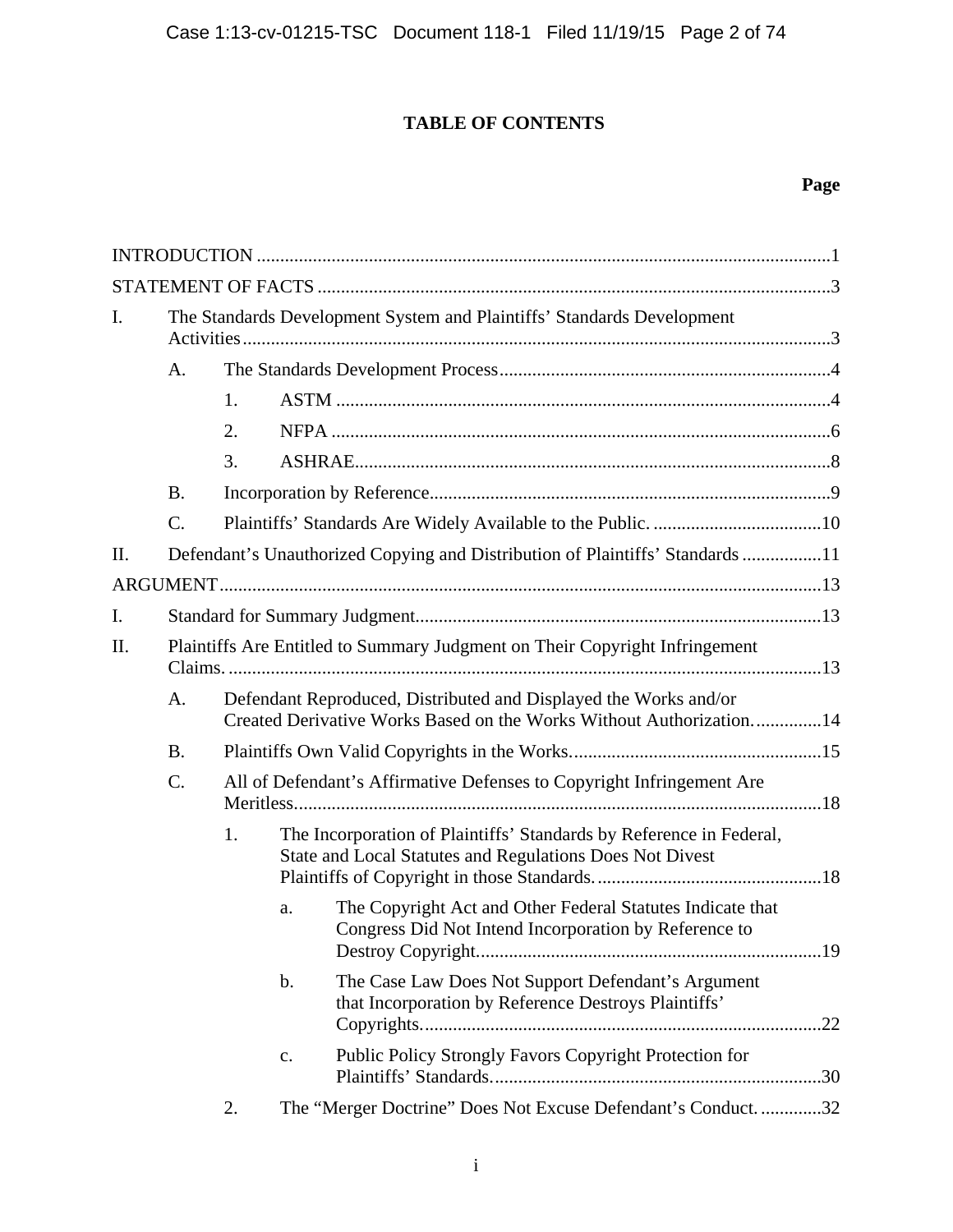# **TABLE OF CONTENTS (continued)**

|     |                                                                          | 3. |                | Defendant's Wholesale Copying of Plaintiffs' Standards and<br>Making Them Available to the Public Is Not Fair Use. 34                |  |
|-----|--------------------------------------------------------------------------|----|----------------|--------------------------------------------------------------------------------------------------------------------------------------|--|
|     |                                                                          |    | a.             |                                                                                                                                      |  |
|     |                                                                          |    | $\mathbf b$ .  |                                                                                                                                      |  |
|     |                                                                          |    | $\mathbf{C}$ . | The Amount and Substantiality of the Work Taken 37                                                                                   |  |
|     |                                                                          |    | d.             | The Effect of the Use Upon the Potential Market38                                                                                    |  |
|     |                                                                          | 4. |                | Defendant's Other Affirmative Defenses are Meritless40                                                                               |  |
| Ш.  | Plaintiffs Are Entitled to Summary Judgment On Their Claims Of Trademark |    |                |                                                                                                                                      |  |
|     | A.                                                                       |    |                | Plaintiffs Own Valid Trademarks that are Distinctive or Have Acquired                                                                |  |
|     | <b>B.</b>                                                                |    |                | Defendant's Use of Plaintiffs' Trademarks Creates a Likelihood of                                                                    |  |
|     |                                                                          | 1. |                | Members of the Public Are Likely to Believe that the Materials<br>Defendant Posted are Genuine Versions of Plaintiffs' Standards. 44 |  |
|     |                                                                          | 2. |                | The Materials Defendant Posted are Not Genuine Versions of                                                                           |  |
|     |                                                                          |    | a.             | The Materials Posted by Defendant Are Not Exact Copies                                                                               |  |
|     |                                                                          |    | $\mathbf b$ .  | The Materials Defendant Posted Did Not Undergo                                                                                       |  |
|     | C.                                                                       |    |                | Defendant's Activities Satisfy the "Use in Commerce" Requirement. 48                                                                 |  |
|     | D.                                                                       |    |                |                                                                                                                                      |  |
| IV. |                                                                          |    |                |                                                                                                                                      |  |
|     | A.                                                                       |    |                |                                                                                                                                      |  |
|     |                                                                          | 1. |                | Economic Harm and Ramifications to Plaintiffs' Business Model 53                                                                     |  |
|     |                                                                          | 2. |                |                                                                                                                                      |  |
|     |                                                                          | 3. |                |                                                                                                                                      |  |
|     | <b>B.</b>                                                                |    |                |                                                                                                                                      |  |
|     | C.                                                                       |    |                |                                                                                                                                      |  |
|     | D.                                                                       |    |                |                                                                                                                                      |  |
|     |                                                                          |    |                |                                                                                                                                      |  |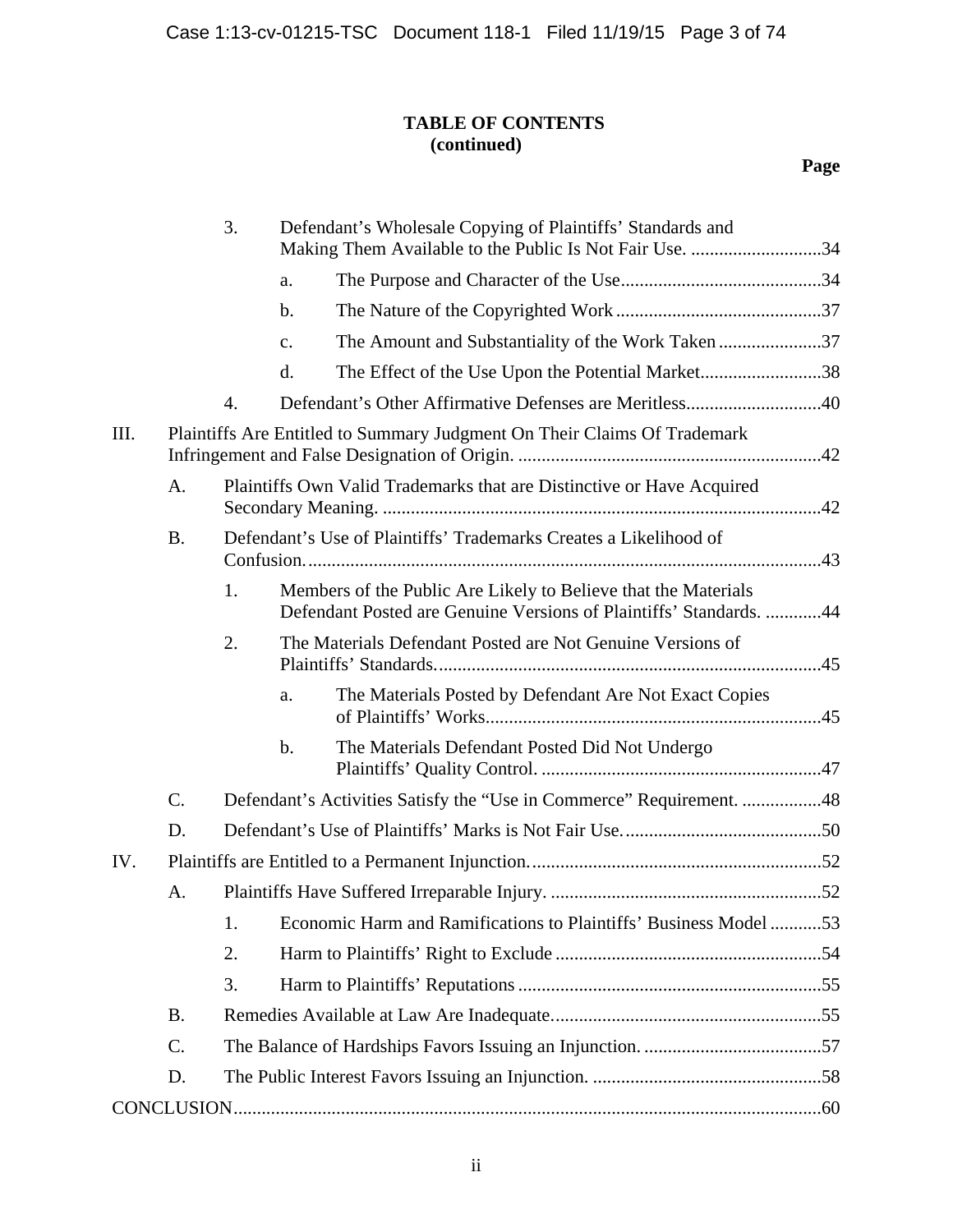# **TABLE OF AUTHORITIES**

# **Page(s)**

# **FEDERAL CASES**

| A&M Records, Inc. v. Napster, Inc.,                                                                               |
|-------------------------------------------------------------------------------------------------------------------|
| AAMC v. Princeton Review, Inc.,                                                                                   |
| AARP v. Sycle,                                                                                                    |
| Adolph Coors Co. v. A. Genderson & Sons, Inc.,                                                                    |
| Am. Ass'n for the Advancement of Science v. Hearst Corp.,                                                         |
| Anderson v. Liberty Lobby, Inc.,                                                                                  |
| Apple Computer, Inc. v. Formula Int'l Inc.,                                                                       |
| Apple Computer, Inc. v. Franklin Computer Corp.,                                                                  |
| Atari Games Corp. v. Nintendo of Am., Inc.,                                                                       |
| Authors Guild, Inc. v. Google, Inc.,<br>954 F. Supp. 2d 282 (S.D.N.Y. 2013), aff'd, 804 F.3d 202 (2d Cir. 2015)14 |
| Authors Guild, Inc. v. Google, Inc.,                                                                              |
| Authors Guild, Inc. v. HathiTrust,                                                                                |
| Banks v. Manchester,                                                                                              |
| Bill Graham Archives v. Dorling Kindersley Ltd.,                                                                  |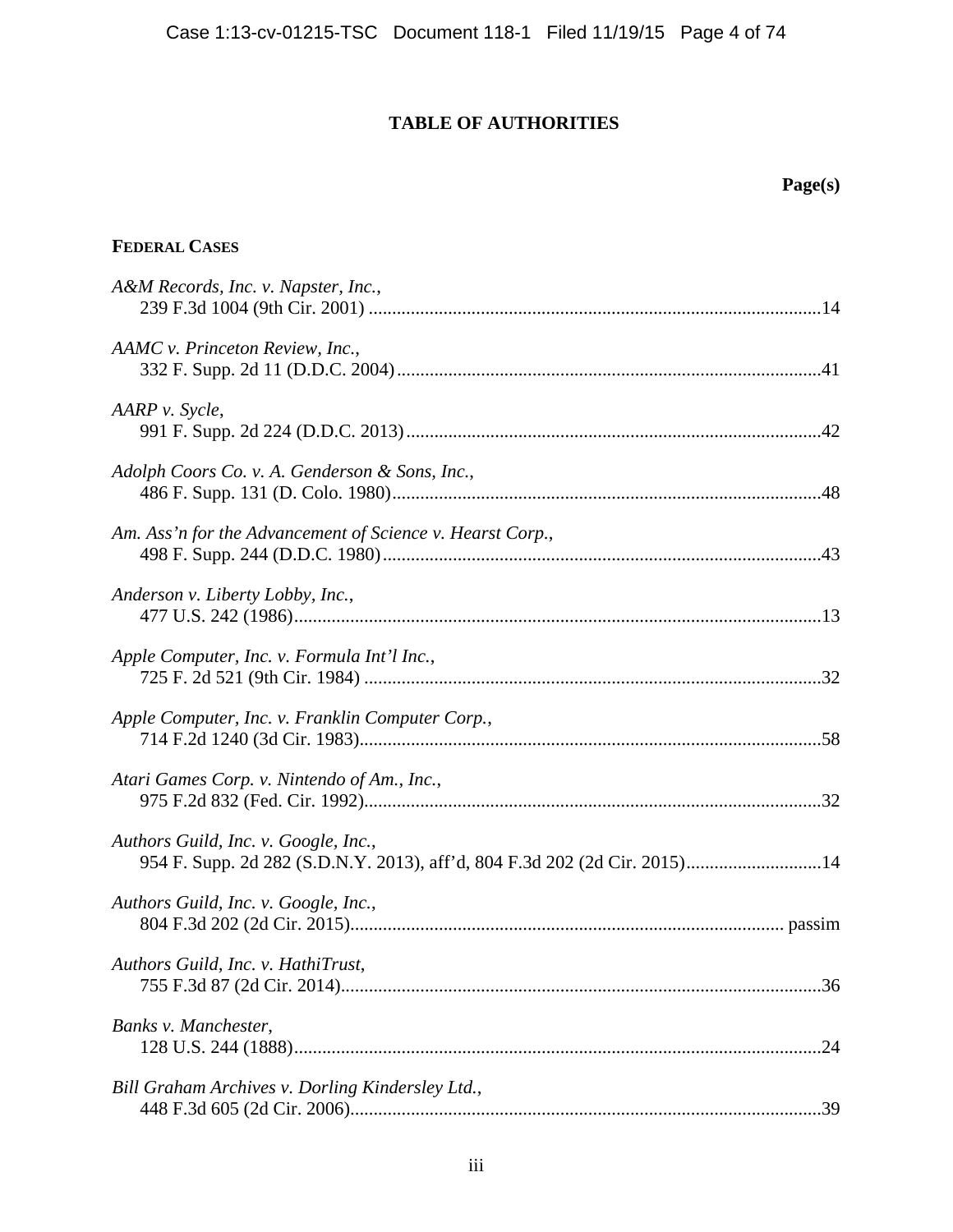| Billy-Bob Teeth v. Novelty, Inc.,                            |
|--------------------------------------------------------------|
| Bldg. Officials & Code Adm. v. Code Tech., Inc.,             |
| <b>BMG</b> Music v. Gonzalez,                                |
| Breaking the Chain Found. v. Capital Educ. Support, Inc.,    |
| Broad. Music, Inc. v. PAMDH Enters.,                         |
| Brownmark Films, LLC v. Comedy Partners,                     |
| Cairns v. Franklin Mint Co.,                                 |
| Call of the Wild Movie, LLC v. Does,                         |
| Campbell v. Acuff-Rose Music, Inc.,                          |
| CCC Info. Servs., Inc. v. Maclean Hunter Mkt. Reports, Inc., |
| Celotex Corp. v. Catrett,                                    |
| Century 21 Real Estate Corp. v. Lendingtree, Inc.,           |
| Concrete Mach. Co. v. Classic Lawn Ornaments, Inc.,          |
| Coquico, Inc. v. Rodriguez-Miranda,                          |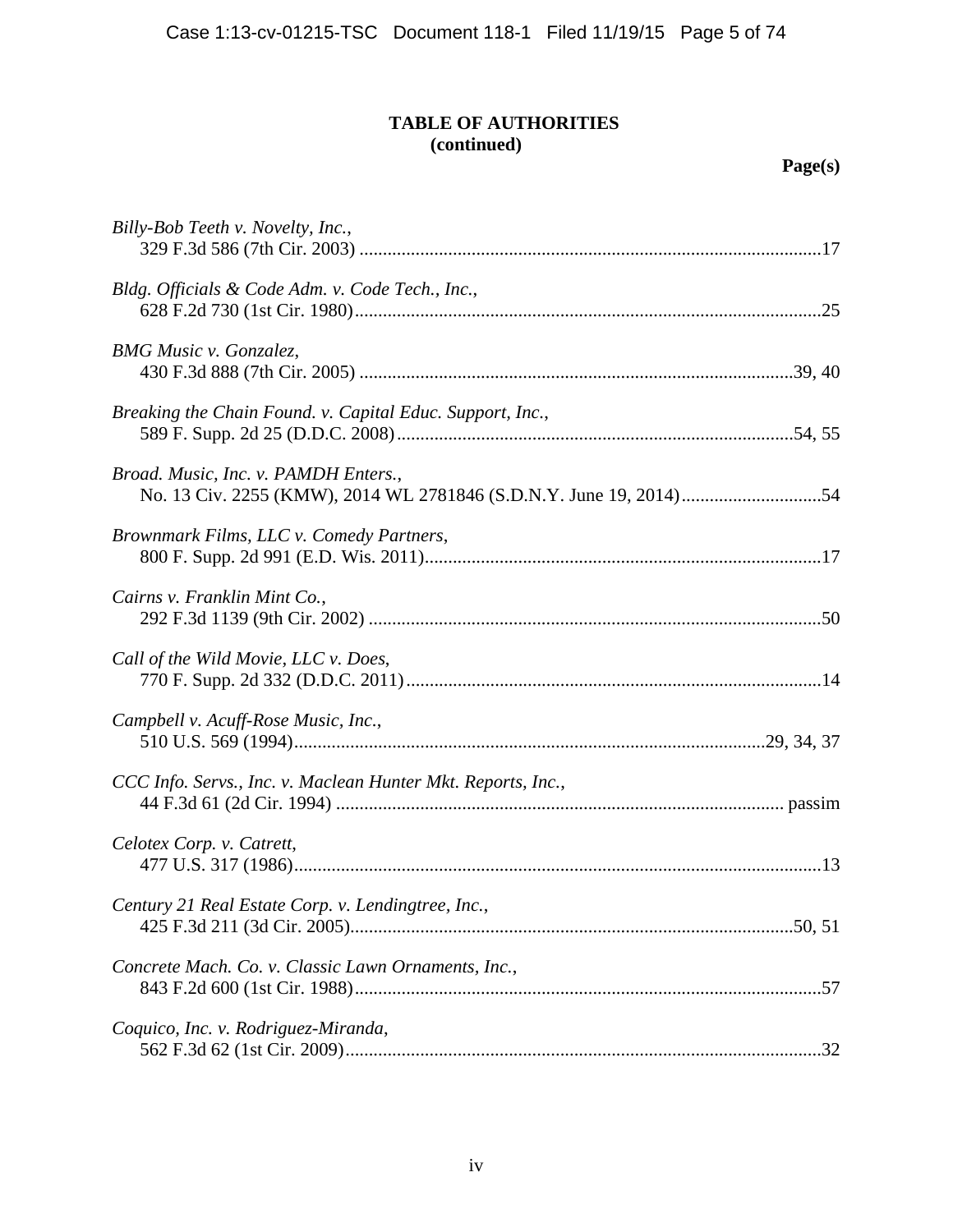| David's Bridal, Inc. v House of Brides, Inc.,            |
|----------------------------------------------------------|
| Davis v. Blige,                                          |
| DSMC, Inc. v. Convera Corp.,                             |
| eBay Inc. v. MercExchange, L.L.C.,                       |
| Eden Toys, Inc. v. Florelee Undergarment Co.,            |
| El Greco Leather Products Co. v. Shoe World, Inc.,       |
| Fox Television Stations, Inc. v. FilmOn X LLC,           |
| Fox v. Washington,                                       |
| Franchised Stores of N.Y., Inc. v. Winter,               |
| Globalaw Ltd. v. Carmon & Carmon Law Office,             |
| Hanley-Wood LLC v. Hanley Wood LLC,                      |
| Harper & Row Publishers, Inc. v. Nation Enters.,         |
| Hart v. Sampley,                                         |
| Hewlett-Packard Co. v. Repeat-O-Type Stencil Mfg. Corp., |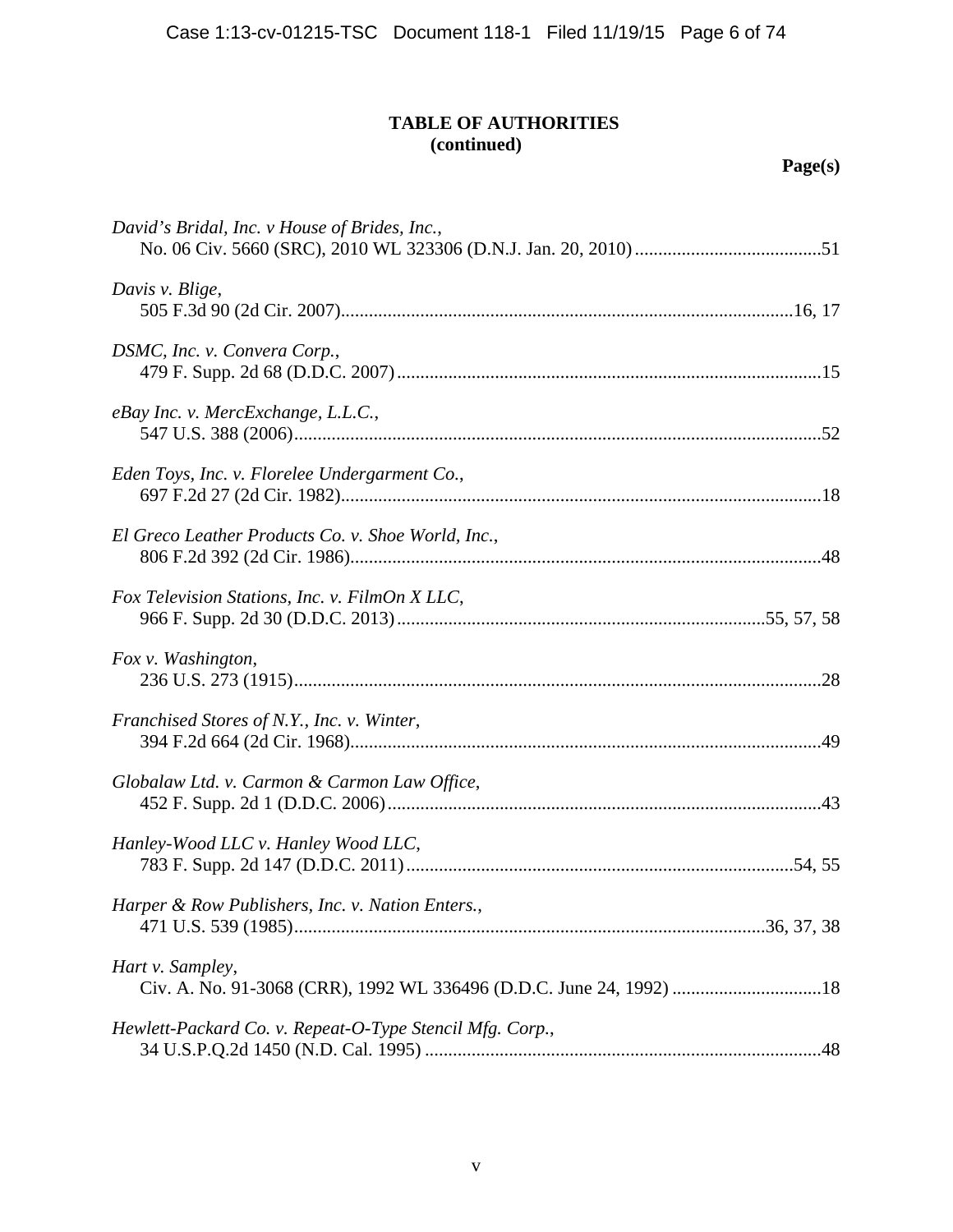| Holcomb v. Powell,                                             |
|----------------------------------------------------------------|
| Infinity Broad. Corp. v. Kirkwood,                             |
| Int'l Cosmetics Exch., Inc. v. Gapardis Health & Beauty, Inc., |
| Intermatic Inc. v. Toeppen,                                    |
| John G. Danielson, Inc. v. Winchester-Conant Properties, Inc., |
| John G. Danielson, Inc. v. Winchester-Conant Properties, Inc., |
| Maxwood Music Ltd. v. Malakian,                                |
| Metro-Goldwyn-Mayer Studios, Inc. v. Grokster, Ltd.,           |
| Miller v. French,                                              |
| Mitchell Bros. Film Grp. v. Cinema Adult Theater,              |
| MOB Music Publ'g v. Zanzibar on the Waterfront, LLC,           |
| Nat'l Cable Television Ass'n, Inc. v. Broad. Music, Inc.,      |
| New Kids on the Block v. News Am. Publ'g, Inc.,                |
| North Jersey Media Grp. Inc. v. Pirro,                         |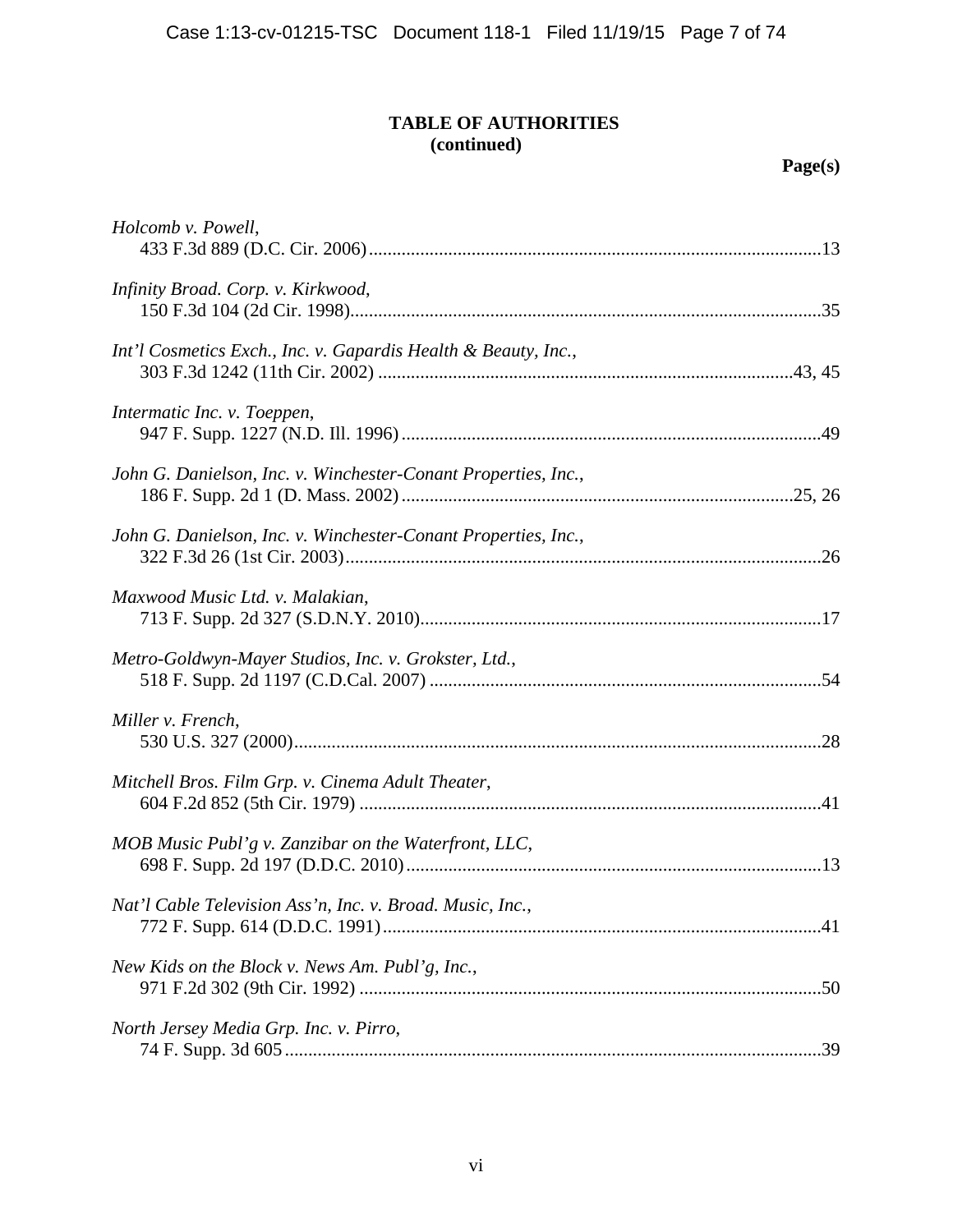| Oracle Am., Inc. v. Google Inc.,                                                                                       |  |
|------------------------------------------------------------------------------------------------------------------------|--|
| Park 'N Fly. Inc v. Dollar Park and Fly, Inc.,                                                                         |  |
| Perkins Sch. for the Blind v. Maxi-Aids Inc.,                                                                          |  |
| Planned Parenthood Federation of Am., Inc. v. Bucci,                                                                   |  |
| Practice Mgmt. Info. v. American Med. Ass'n,<br>121 F. 3d 516 (9th Cir. 1997), amended on other grounds, 133 F.3d 1140 |  |
| Roeslin v. District of Columbia,                                                                                       |  |
| Rosetta Stone Ltd. v. Google, Inc.,                                                                                    |  |
| Sara Lee Corp. v. Kayser-Roth Corp.,                                                                                   |  |
| Satava v. Lowry,                                                                                                       |  |
| Seltzer v. Green Day, Inc.,                                                                                            |  |
| Shell Oil Co. v. Commercial Petroleum, Inc.,                                                                           |  |
| Slate v. Am. Broad. Cos.,                                                                                              |  |
| Steele v. Bulova Watch Co.,                                                                                            |  |
| Stenograph LLC v. Bossard Assocs., Inc.,                                                                               |  |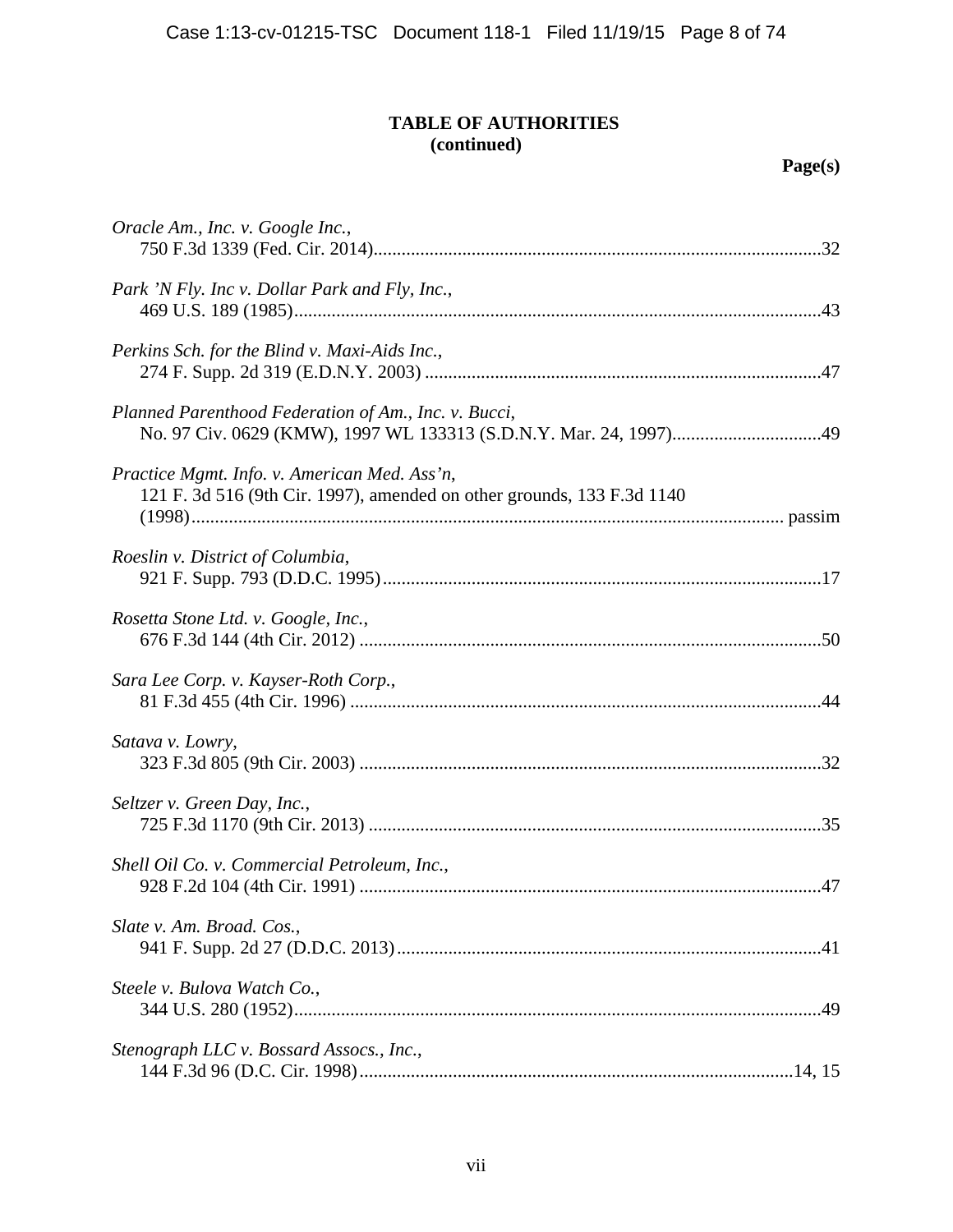| Tech 7 Sys., Inc. v. Vacation Acquisition, LLC,                           |
|---------------------------------------------------------------------------|
| Toyota Motor Sales U.S.A., Inc. v. Tabari,                                |
| Triad Sys. Corp. v. Southeastern Express Co.,                             |
| UMG Recordings, Inc. v. MP3.com, Inc.,                                    |
| United We Stand America, Inc. v. United We Stand, America New York, Inc., |
| Veeck v. Southern Bldg. Code Cong. Int'l, Inc.,                           |
| Veeck v. Southern Bldg. Code Cong. Int'l, Inc.,                           |
| Wall Data Inc. v. Los Angeles Cty. Sheriff's Dept.,                       |
| Walt Disney Co. v. Powell,                                                |
| Worldwide Church of God v. Philadelphia Church of God, Inc.,              |
| Wynn Oil Co. v. Thomas,                                                   |
| Zenith Elecs Corp. v. WH-TV Broad. Corp.,                                 |
| Zobmondo Entm't, LLC v. Falls Media, LLC,                                 |
| <b>FEDERAL STATUTES</b>                                                   |
|                                                                           |
|                                                                           |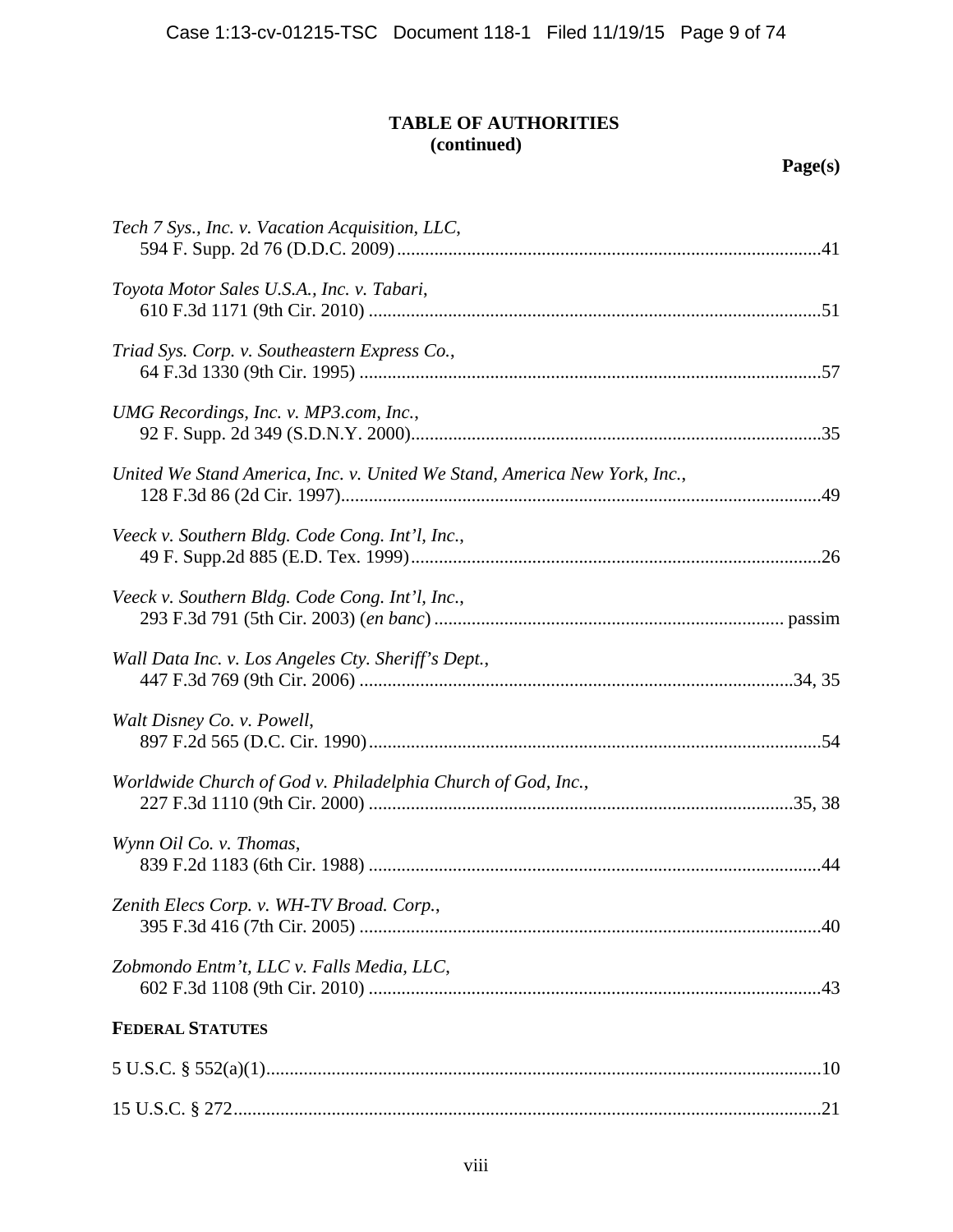| 20 |
|----|
|    |
|    |
|    |
|    |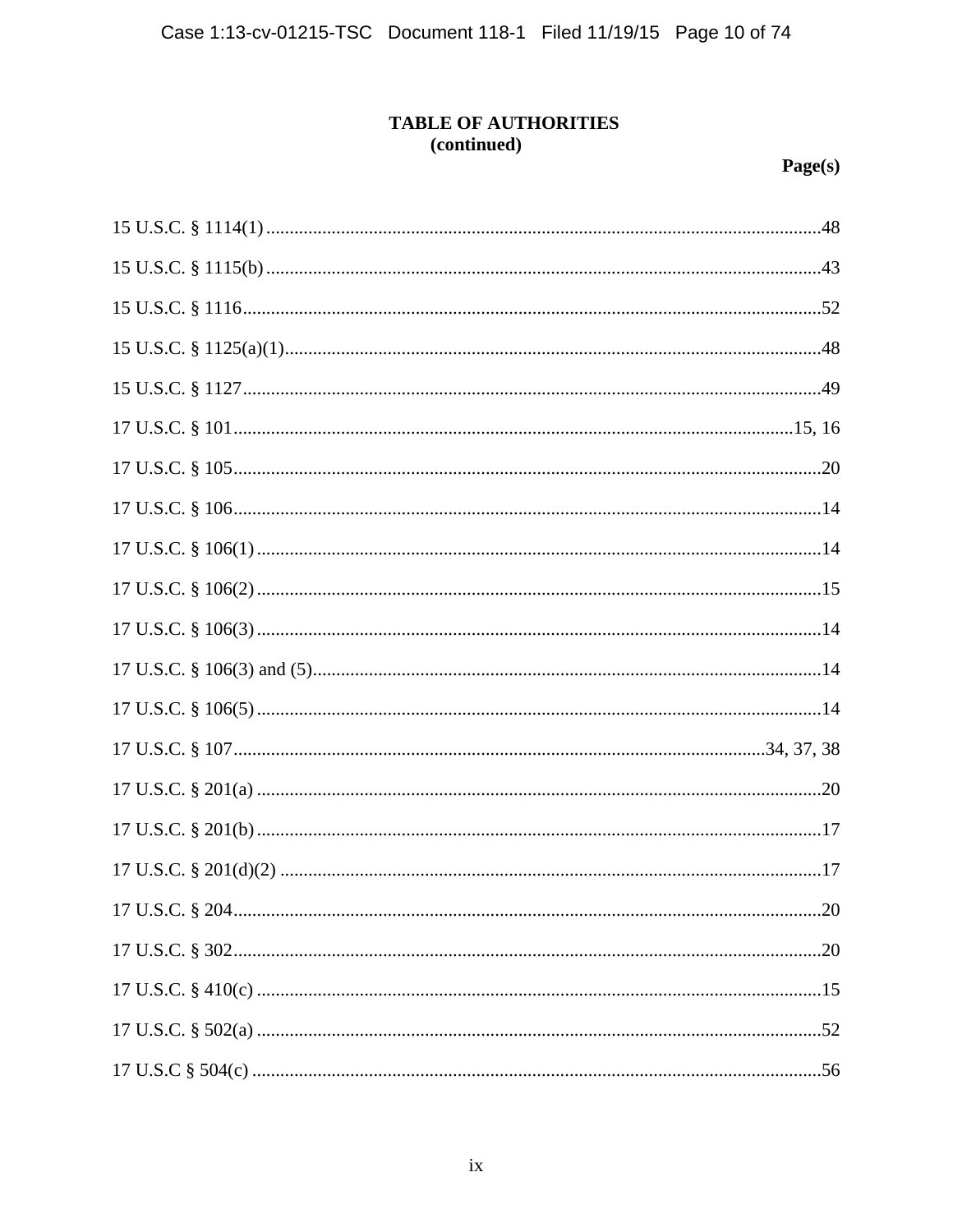| National Technology Transfer and Advancement Act of 1995, Pub. L. No. 104-     |  |
|--------------------------------------------------------------------------------|--|
|                                                                                |  |
| <b>RULES</b>                                                                   |  |
|                                                                                |  |
| <b>FEDERAL REGULATIONS</b>                                                     |  |
|                                                                                |  |
|                                                                                |  |
| 63 Fed. Reg. 8546, 8554-55, available at                                       |  |
| 77 Fed. Reg. 11414 (Feb. 27, 2012), available at                               |  |
| 79 Fed. Reg. 66267, 66268 (Nov. 7, 2014), available at                         |  |
| <b>CONSTITUTIONAL PROVISIONS</b>                                               |  |
|                                                                                |  |
| <b>LEGISLATIVE MATERIALS</b>                                                   |  |
|                                                                                |  |
|                                                                                |  |
| <b>OTHER AUTHORITIES</b>                                                       |  |
| Emily S. Bremer, On the Cost of Private Standards in Public Law, 63 U. Kan. L. |  |
| 1 Melville B. Nimmer & David Nimmer, Nimmer on Copyright § 5.06[C] (1996)24    |  |
| 1 Melville B. Nimmer & David Nimmer, Nimmer on Copyright § 6.03 (Matthew       |  |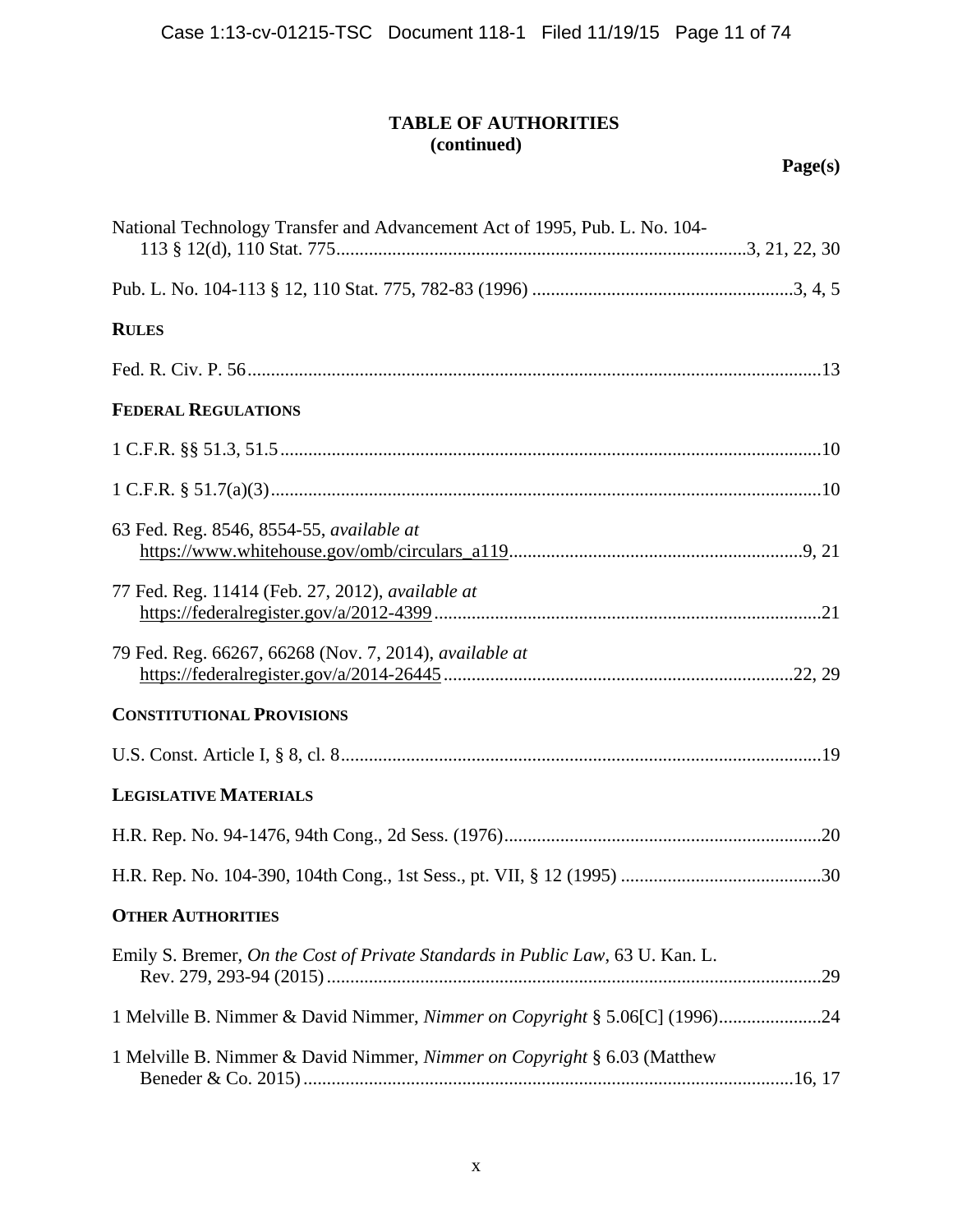**Page(s)** 

| National Research Council, Standards, Conformity Assessment, and Trade into<br>the 21st Century vii (National Academy Press 1995), available at |  |
|-------------------------------------------------------------------------------------------------------------------------------------------------|--|
|                                                                                                                                                 |  |
|                                                                                                                                                 |  |
|                                                                                                                                                 |  |
|                                                                                                                                                 |  |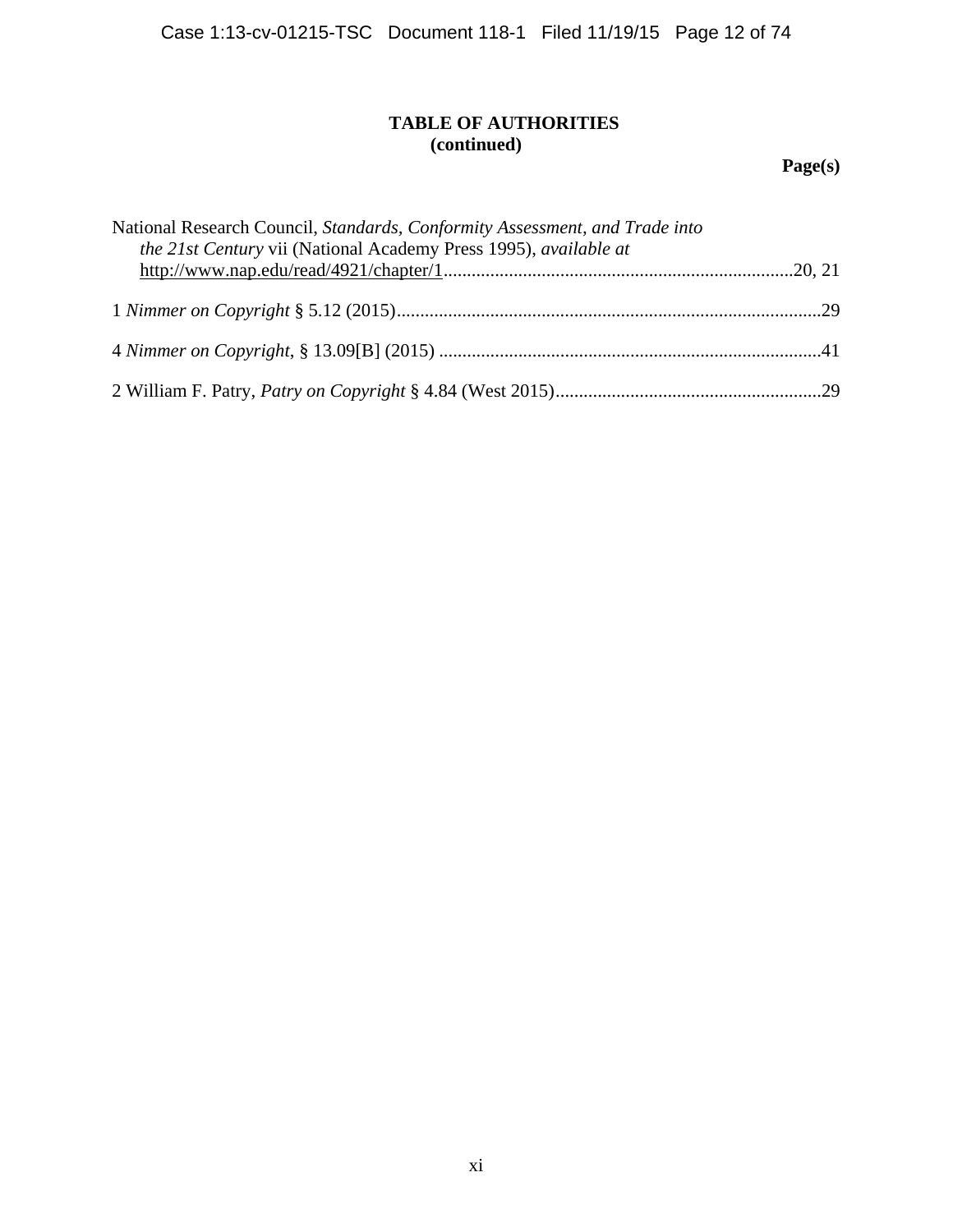#### **INTRODUCTION**

 Without Plaintiffs' consent, Defendant posted on the internet copies of hundreds of Plaintiffs' standards and made them available for free downloading, printing, or any other use, in blatant violation of Plaintiffs' copyrights and trademarks. Defendant took this brazen action with full awareness of and indifference to the detrimental effect its actions would have on Plaintiffs' non-profit missions.

 Defendant's actions threaten to undo a public/private partnership that Congress and the executive branch carefully established. This longstanding arrangement incentivizes private entities to assume the necessary burden of creating standards and codes while permitting government entities to incorporate those copyrighted works by reference in statutes and regulations. The standard developers' retention of the copyright in the standards is an essential ingredient in creating this incentive. Defendant implicitly acknowledged as much by appealing to Congress and the executive branch to amend the Copyright Act and to change the regulations and executive orders explicitly affirming standard developers' copyrights in the private standards they create. Unsuccessful in those venues, Defendant engaged in self-help by disregarding Plaintiffs' copyrights and now asks the Court to undo a carefully considered arrangement that has worked well for over 100 years.

 Defendant's asserted mission of making the standards widely available to the public is a solution to a nonexistent problem. The public already had easy access to Plaintiffs' standards without Defendant's intervention. There is no evidence that any member of the public has been unable to access Plaintiffs' standards. It is undisputed that all of the standards that are the subject of this motion are available for purchase at reasonable costs, and Plaintiffs even make read-only versions of these standards available for free on their websites. In addition, federal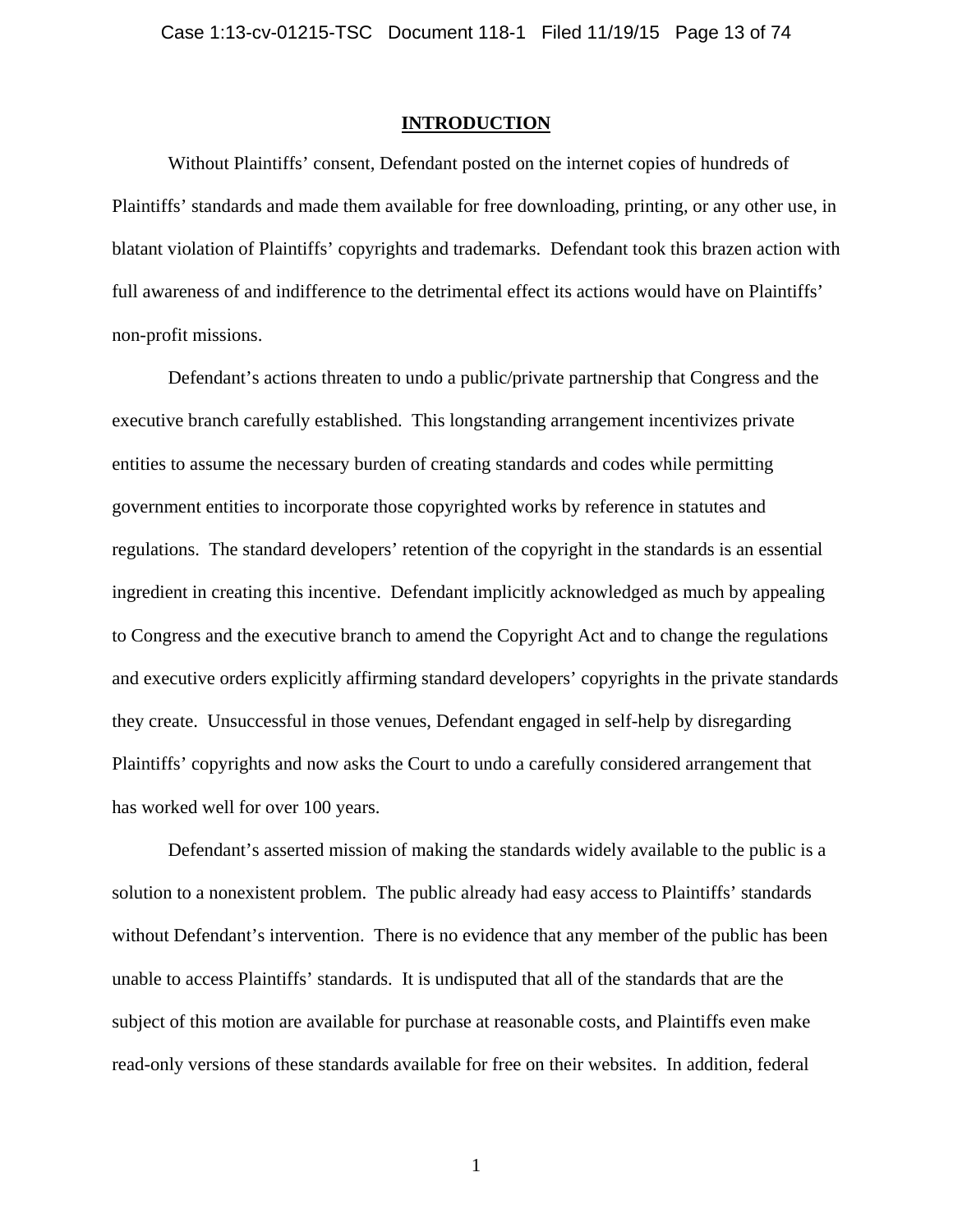#### Case 1:13-cv-01215-TSC Document 118-1 Filed 11/19/15 Page 14 of 74

law requires that the Office of the Federal Register maintain a copy of all standards incorporated by reference in federal law for inspection by the public.

 From the outset, the crux of the parties' dispute has been whether a privately developed standard loses its copyright protection once a governmental authority incorporates the standard by reference. Rather than focus on this question, Defendant seeks to distract the Court by throwing up every imaginable meritless defense to copyright and trademark infringement. For example, Defendant now seeks to challenge Plaintiffs' ownership of their standards even though, before this lawsuit, no one had ever challenged Plaintiffs' ownership of the copyrights in their standards and Defendant had repeatedly acknowledged that Plaintiffs were the authors of the works. This is hardly surprising given that Plaintiffs' employees play a critical role in the writing of the standards, and Plaintiffs' practice is to obtain written assignments of copyright from all other contributors to the standards as well. Defendant's other defenses, such as copyright misuse, waiver, and estoppel, are equally baseless.

 Plaintiffs seek summary judgment only with respect to their claims concerning the following works: ASTM D86-07, ASTM D975-07, ASTM D396-98, ASTM D1217-93(98), the 2011 and 2014 versions of NFPA's National Electrical Code, and the 2004, 2007 and 2010 versions of ASHRAE's Standard 90.1 (collectively, the "Works").<sup>1</sup> Rather than move on each of the more than 200 works in suit, Plaintiffs have selected this subset of particularly important standards in an effort to streamline the issues presented to the Court and to allow for a determination of the core legal issue underlying this action — whether incorporation by reference of Plaintiffs' standards in statutes and regulations nullifies Plaintiffs' copyrights in those standards.

 $\overline{a}$ 

<sup>&</sup>lt;sup>1</sup> Plaintiffs believe that, with the benefit of the Court's guidance on this motion, the parties will be able to resolve any remaining dispute with respect to the other works in suit.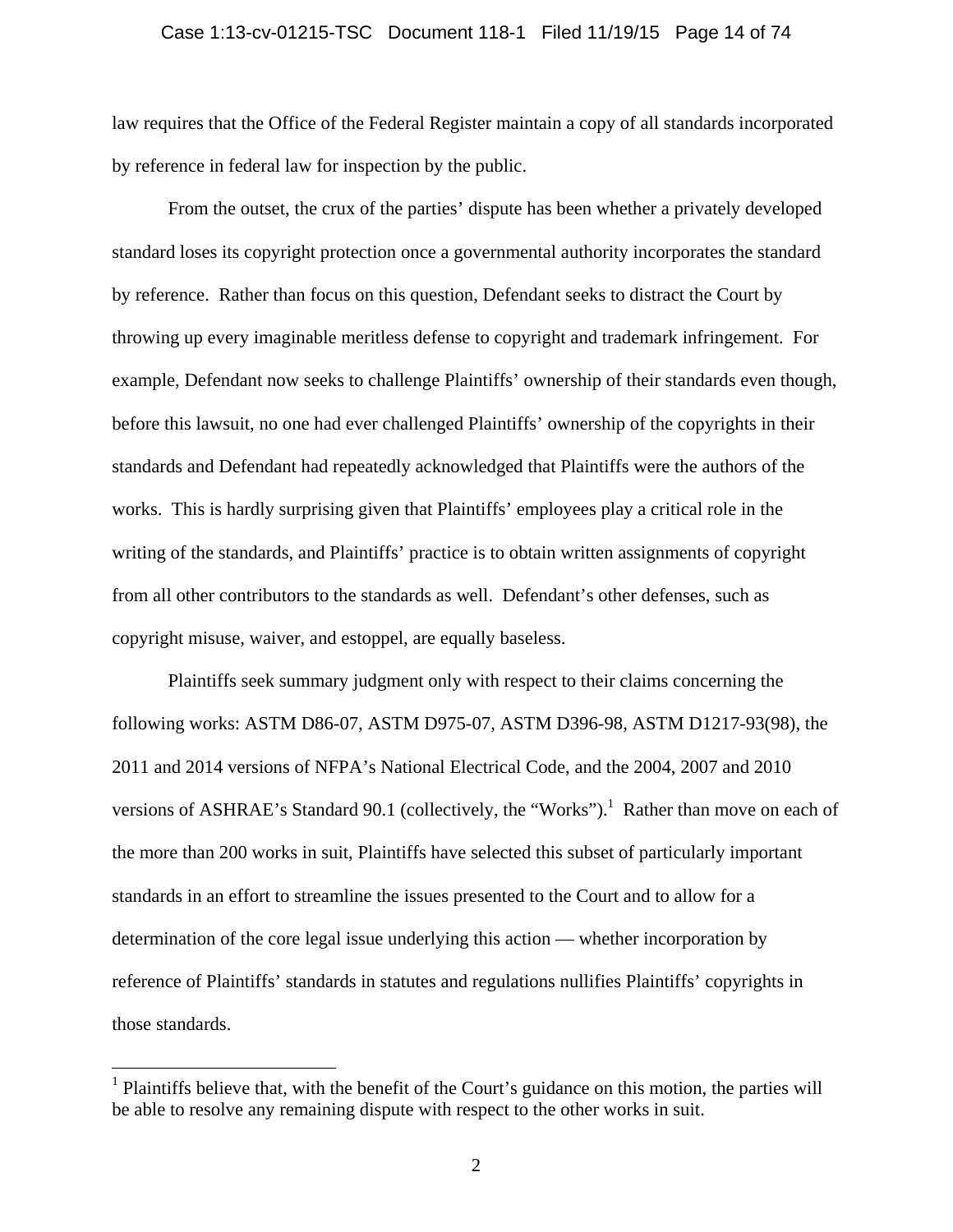The answer to this key question is that incorporation by reference does not invalidate Plaintiffs' copyrights, and, accordingly, the Court should grant summary judgment in favor of Plaintiffs. Plaintiffs also move for an injunction prohibiting Defendant from continuing to infringe Plaintiffs' copyrights and trademarks.

### **STATEMENT OF FACTS**

## **I. THE STANDARDS DEVELOPMENT SYSTEM AND PLAINTIFFS' STANDARDS DEVELOPMENT ACTIVITIES**

Plaintiffs are non-profit organizations that develop private-sector standards to advance public safety, ensure compatibility across products and services, facilitate training, and spur innovation. *See* Statement of Undisputed Material Facts ("SUMF") at ¶¶ 9, 13, 14, 86, 87, 129, 130. The term "standards" refers to a variety of technical works, including works that contain product specifications, installation methods, methods for manufacturing or testing materials, recommended practices to ensure safety or efficiency, or other guidelines or best practices. SUMF ¶ 1. An organization that develops standards is a "standards development organization" or "SDO." SUMF ¶ 2.

In the United States, standards are typically developed by private organizations that have technical expertise in the relevant areas. SUMF ¶ 3. Standards are usually highly technical and specialized, and are written for audiences that have particular expertise in the relevant fields. SUMF ¶ 4. Standards are used by industry actors as a form of self-regulation and as a source of best practices. SUMF ¶ 5. Government agencies also use standards, including by incorporating them by reference in statutes and regulations. SUMF ¶¶ 53, 90, 134. The National Technology Transfer and Advancement Act of 1995, for example, requires federal agencies to use privately developed standards whenever possible. Pub. L. No. 104-113 § 12, 110 Stat. 775, 782-83 (1996). This system of privately developed standards has developed over the course of a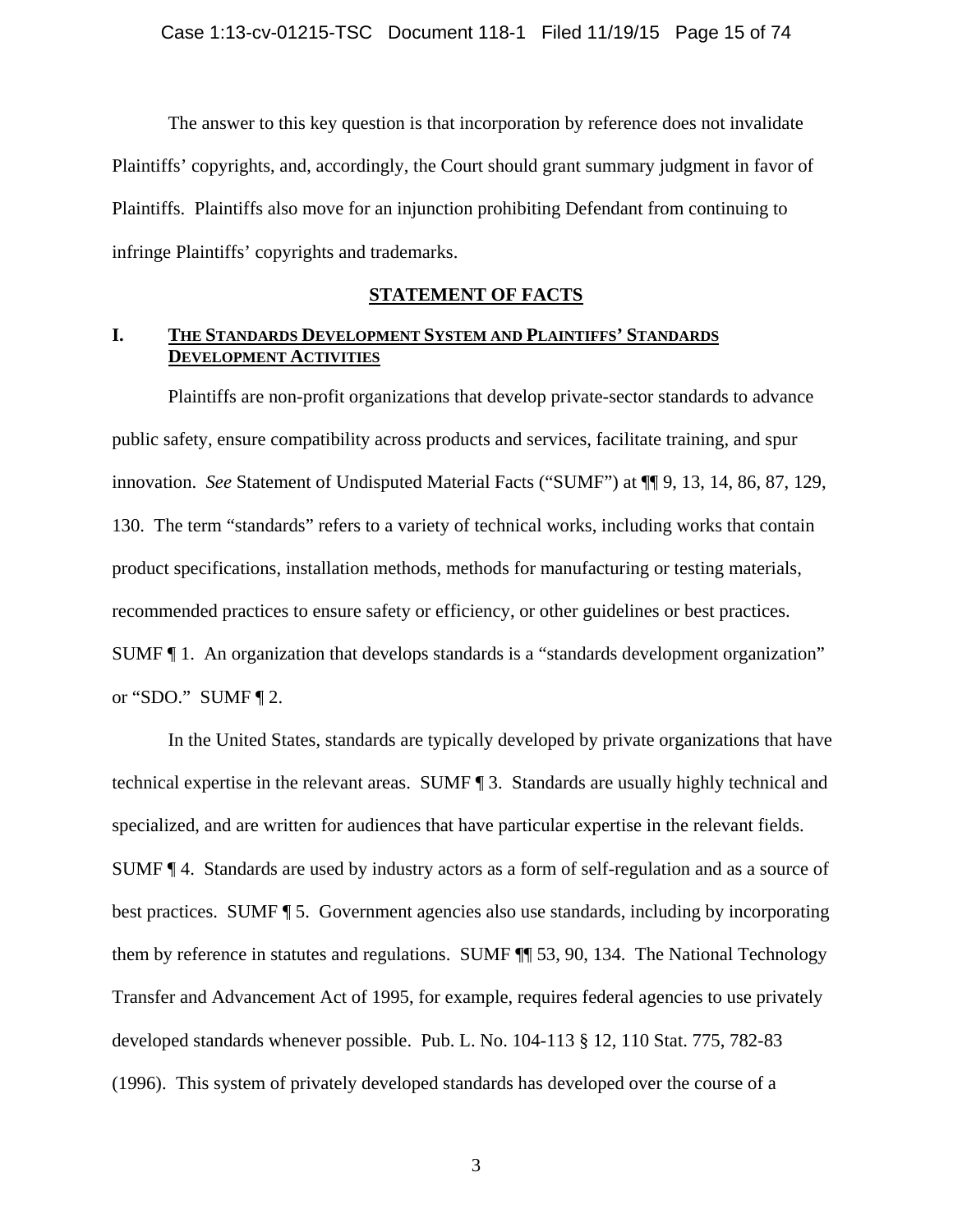century. SUMF ¶¶ 10-11, 86. It serves the country well by facilitating the development and updating of the highest quality standards covering a range of topics at little to no public expense. SUMF ¶ 265.

#### **A. The Standards Development Process**

The Works in this case are "voluntary consensus standards." SUMF ¶¶ 12, 87, 97. This means that Plaintiffs' standards development processes draw on a wide range of input from a variety of interests and sources of expertise. SUMF ¶¶ 7, 29, 95, 135. In accordance with the requirements of the American National Standards Institute, which coordinates voluntary consensus standards development in the United States, Plaintiffs utilize technical committees that contain a balanced membership, including industry representatives, government representatives, consumers, people with particular expertise in the subject matter, and others. *Id.* Plaintiffs' technical committees conduct open proceedings, consider a wide range of input and suggestions, and provide mechanisms for appeal. SUMF ¶¶ 7, 12, 88.

### **1. ASTM**

ASTM's mission is to be recognized as the premier developer and provider of voluntary consensus standards, related technical information and services that promote public health and safety, support the protection and sustainability of the environment, and improve the overall quality of life; contribute to the reliability of materials, products, systems, and services; and facilitate international, regional, and national commerce. SUMF ¶ 9. ASTM standards are used in a wide range of fields, including consumer products, iron and steel products, rubber, paints, plastics, textiles, medical services and devices, electronics, construction, energy, water, and petroleum products. SUMF ¶ 13. ASTM has over 140 technical committees made up of over 23,000 technical members representing producers, users, consumers, government, and academia from more than 150 countries. SUMF ¶ 28.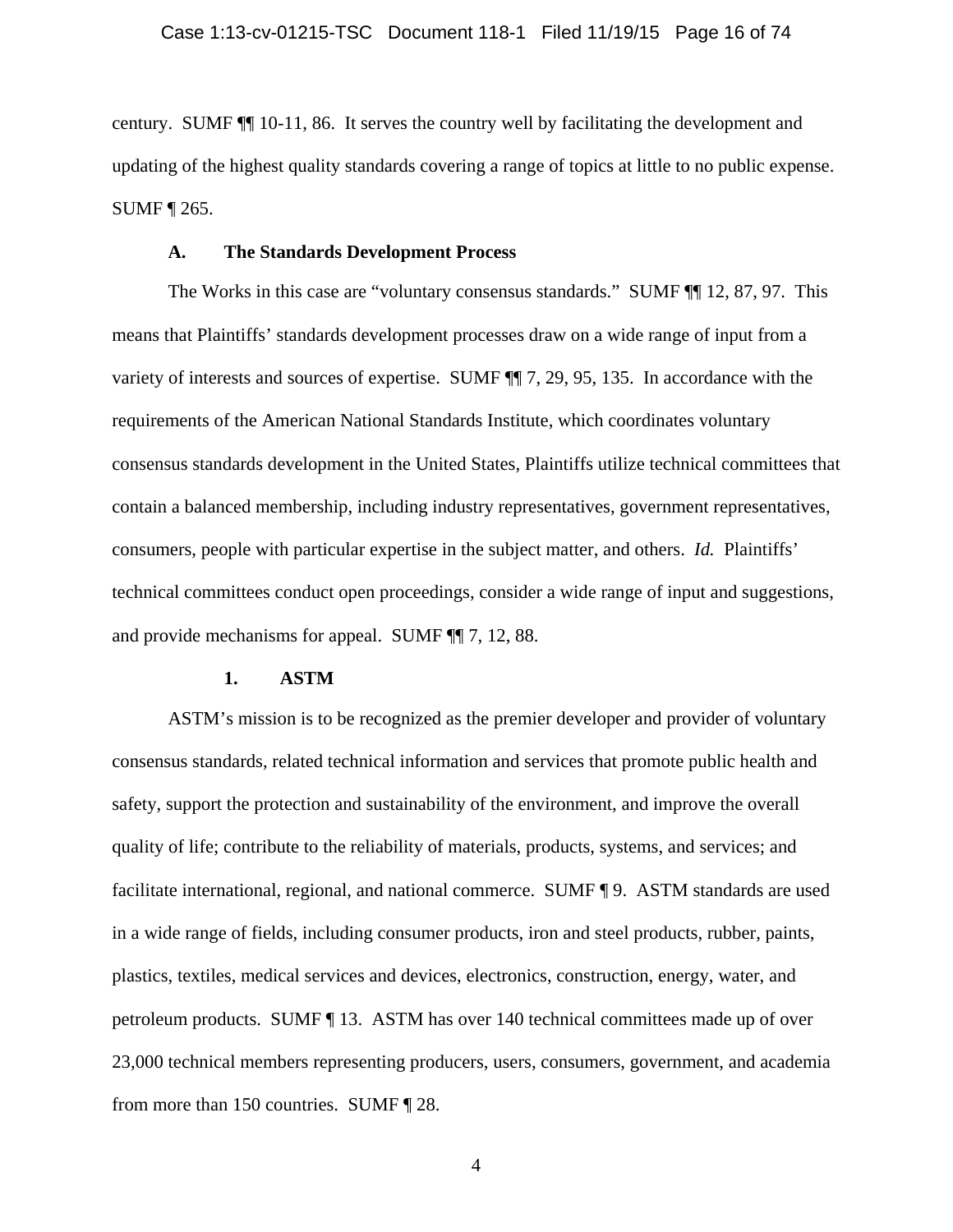#### Case 1:13-cv-01215-TSC Document 118-1 Filed 11/19/15 Page 17 of 74

ASTM's standards development process begins with an individual either registering a "work item," which describes the idea for a new standard that will be developed and owned by ASTM, or moving to draft a new standard at a subcommittee meeting. SUMF ¶ 31. If the chair of the relevant subcommittee approves the work item or the subcommittee approves the motion for a new standard, a task group will develop a draft of the standard. SUMF ¶ 32. The standard is drafted through an iterative process, in which many people on the task group share ideas, suggest wording and provide comments. SUMF ¶ 33. The draft standard is then edited by an ASTM staff member, who also adds certain language and components that are required by the ASTM form and style guide. SUMF ¶ 34. ASTM staff members drafted language that appears in each of the standards at issue in this litigation. SUMF ¶ 35. The draft standard is then voted on by first the entire subcommittee, followed by the entire main committee and the complete Society, and reviewed by the Committee on Standards to ensure that all procedures were followed. SUMF ¶ 36. At each level of balloting, voters can suggest edits or provide comments. SUMF ¶ 39. Each negative vote must be addressed to determine if it is persuasive. *Id*. At least 66.7% of the voting subcommittee members and 90% of the voting main committee members must approve all standard actions, with not less than 60% of the voting members returning ballots. *Id*.

ASTM has developed over 12,000 standards through this exhaustive process. SUMF ¶ 41. All ASTM standards are reviewed on a five-year schedule and either reapproved, revised or withdrawn in revision cycles that typically take eight to twelve months to complete. SUMF  $\P$  42. Approximately 10 percent of ASTM's standards are incorporated by reference into federal regulations. SUMF ¶ 53.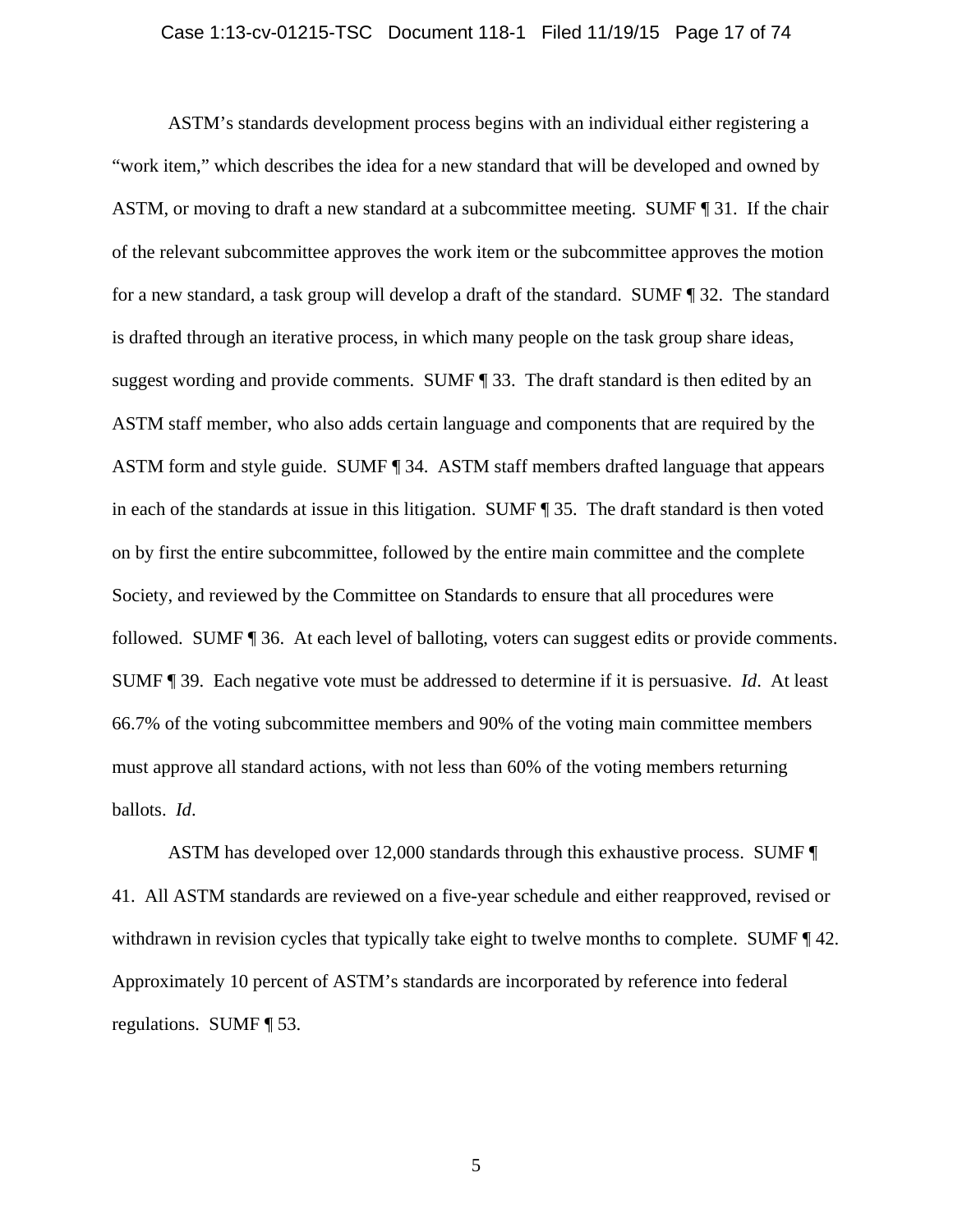#### Case 1:13-cv-01215-TSC Document 118-1 Filed 11/19/15 Page 18 of 74

ASTM incurs substantial costs for its standards development infrastructure and delivery platforms, including the resources it provides to encourage collaboration among members; expenses relating to technical committee meetings and balloting as the standards make their way through the development process; and editing, producing, distributing and promoting the completed standards. SUMF ¶ 43. In 2014, ASTM spent more than \$9 million to cover the costs of technical committee operations and \$19 million for publication of copyrighted materials. SUMF ¶ 44. ASTM generates over two-thirds of its revenue from the sale of copyrighted materials. SUMF ¶ 47.

#### **2. NFPA**

NFPA's mission is to reduce the risk of death, injury, and property and economic loss due to fire, electrical, and related hazards. SUMF ¶ 86. NFPA's principal activity is the development and publication of over 300 standards in the areas of fire, electrical, and building safety. SUMF ¶ 87, 92. NFPA's flagship work is the National Electrical Code ("NEC"), which is the world's leading standard for electrical safety and provides the benchmark for safe electrical design, installation and inspection to protect people and property from electrical hazards. SUMF ¶ 94. The first NEC was published in 1897, and NFPA revises the NEC every three years. SUMF ¶ 93. The 2014 edition of the NEC is over 900 pages long. *Id*. Other NFPA standards include NFPA 101, the Life Safety Code, and NFPA 13, the Standard for the Installation of Sprinkler Systems. *Id*.

NFPA standards are developed and updated according to a multi-phase process that takes approximately two years. The standards development process involves creative input from three primary groups of participants. SUMF ¶ 109. First, members of the public provide proposals and comments regarding changes or additions to the standard. SUMF ¶ 110. Second, NFPA Technical Committees meet to consider the public proposals and to suggest their own revisions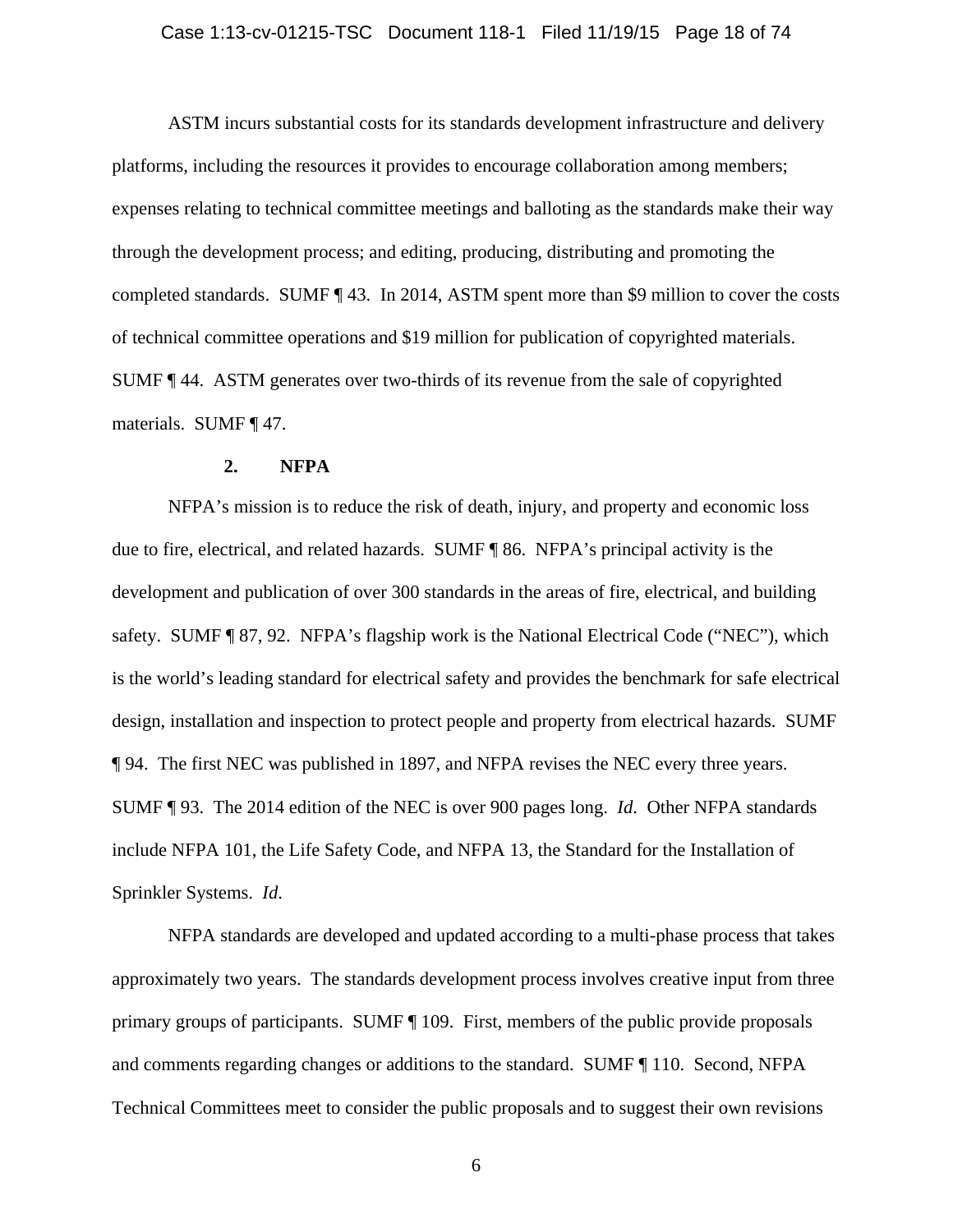#### Case 1:13-cv-01215-TSC Document 118-1 Filed 11/19/15 Page 19 of 74

to the standards. SUMF ¶ 114. The Technical Committees are composed of volunteers from business, industry, public interest groups, government, academia, and others. *Id*. Third, NFPA staff participate in the process in multiple ways. SUMF ¶¶ 117-18. Each Technical Committee has a NFPA staff liaison who facilitates and runs the meetings, provides advice to the committee, and records the decisions made by the committee. NFPA technical and editorial staff also work with the Committees and with each other to craft appropriate wording that accurately captures the intent of Technical Committee decisions, and to revise and finalize the language of the draft standard in accordance with NFPA's style and editorial guidelines. *Id*. Each NFPA standard goes through two full rounds of public and committee input, comments, review and drafts before being issued. SUMF  $\parallel$  119. The process results in the issuance of sophisticated and complex original works that support NFPA's mission of promoting public safety. *Id.*

NFPA incurs numerous expenses in the course of this standards development process. Those expenses include employing NFPA's staff of technical experts who advise the Technical Committees, funding research and data collection efforts, employing publications staff and administrative personnel to assist in drafting the actual text of the standards, publishing the various reports issued by the committees and collecting public input and comments, and arranging and paying for meeting sites for the committees. SUMF ¶ 104. For instance, developing a new edition of the NEC involves consideration of thousands of comments and proposals from the public, the participation of hundreds of Technical Committee members in multiple rounds of intensive multi-day meetings, and the active assistance of dozens of NFPA staff. SUMF ¶ 119. In 2014, NFPA spent more than \$13.5 million on standards development. SUMF ¶ 105. NFPA depends on revenue from the sale of its standards to fund this resourceintensive process. Over 70% of NFPA's revenue comes from the sale of its copyrighted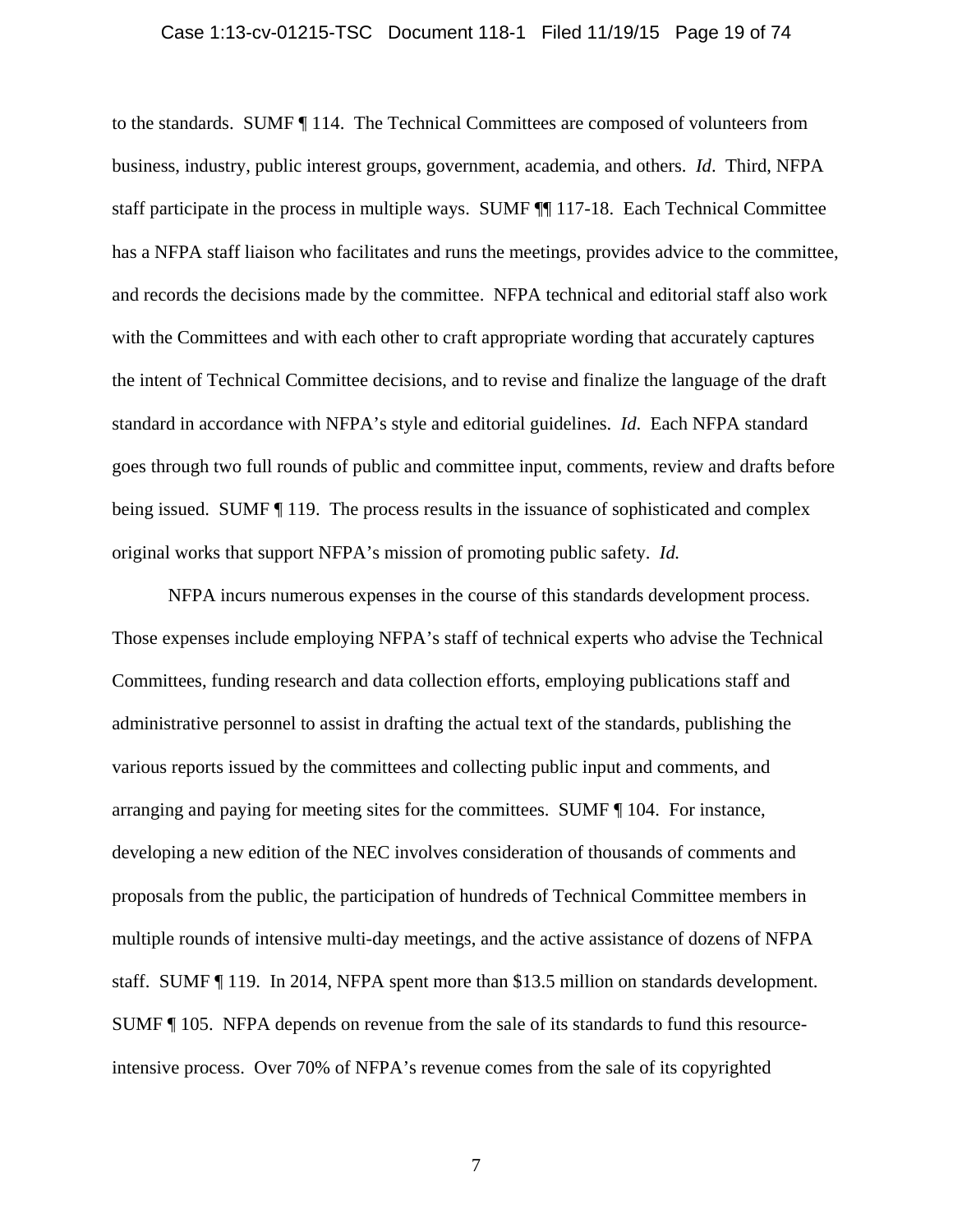#### Case 1:13-cv-01215-TSC Document 118-1 Filed 11/19/15 Page 20 of 74

publications, and the vast majority of that publications revenue comes from the sale of NFPA standards. SUMF ¶ 106.

### **3. ASHRAE**

ASHRAE's mission is to advance the arts and sciences of heating, ventilating, air conditioning and refrigerating in order to serve humanity and promote a sustainable world. ASHRAE accomplishes this by leveraging its unparalleled expertise in HVAC/R systems to develop consensus-based standards. SUMF ¶ 129. ASHRAE maintains over one hundred standards and guidelines that apply to a variety of fields within the construction industry, such as energy efficiency, indoor air quality, refrigeration, and sustainability. SUMF ¶ 130. The primary ASHRAE standard at issue here, ASHRAE 90.1, provides minimum energy-efficiency requirements for commercial buildings and high-rise residential buildings. SUMF ¶ 132. Due to constant changes in the construction industry, ASHRAE considers ASHRAE 90.1 to be under "continuous maintenance," which means that the standard is automatically supplemented and updated every eighteen months and a new version of 90.1 is released every three years. *Id*.

ASHRAE's voluntary consensus standards are developed and updated through a process designed to ensure broad participation from all affected interest groups, including the public. SUMF ¶¶ 135-36. ASHRAE 90.1 is developed by a designated Project Committee whose membership includes engineers, manufacturers, and architects representing varied interests. SUMF ¶ 135. Each ASHRAE Project Committee, including the 90.1 committee, works with one or more staff liaisons who perform a variety of functions, including organizing committee meetings, recording minutes, recording suggested changes in language, processing committee voting ballots for approval of draft language, and reviewing drafts of standards to make sure they are written consistently and in the proper format. SUMF ¶¶ 137-39. The development of ASHRAE 90.1 is also subject to ASHRAE's public-review process, which is designed to allow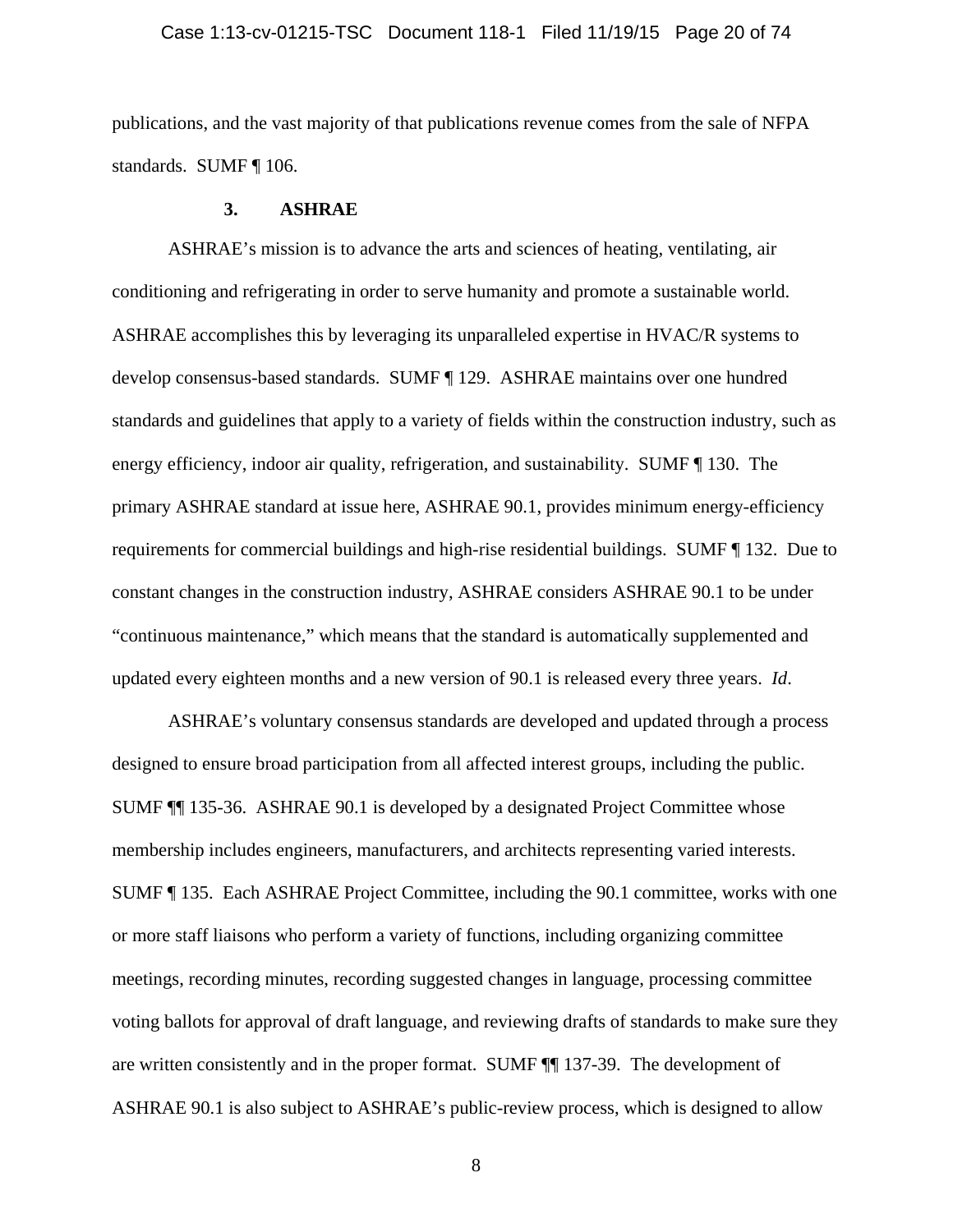#### Case 1:13-cv-01215-TSC Document 118-1 Filed 11/19/15 Page 21 of 74

any member of the public to comment on proposed revisions to ASHRAE 90.1, and requires the Project Committee to respond to comments received from members of the public. SUMF ¶¶ 136, 139, 141. ASHRAE staff are also responsible for maintaining and updating several sections of the ASHRAE standards, including a short policy statement at the outset of each standard and guidelines for the public comment procedure on each standard. SUMF ¶ 141.

ASHRAE spends substantial resources drafting and updating its standards. ASHRAE's expenses include employing staff liaisons and other employees who facilitate the standardscreation process, including arranging and paying for committee meetings and collecting public input on standards. SUMF ¶ 152. For ASHRAE 90.1 alone, the updating process involves tens of thousands of man-hours, and ASHRAE spent more than \$1 million to cover standards development in fiscal year 2014. *Id*. ASHRAE relies on the sale of standards to defray the costs of developing and updating its standards. SUMF ¶¶ 153-154.

#### **B. Incorporation by Reference**

Governments at all levels — federal, state, and local — from time to time incorporate by reference privately developed standards in statutes and regulations. Each standard at issue here has been incorporated by reference by at least one governmental entity. Federal policy strongly favors incorporation by reference of private sector standards. As explained in the Office of Management and Budget's Circular No. A-119 ("OMB Circular"), incorporation by reference, *inter alia*, saves government the cost of developing standards on its own, provides incentives to establish standards that serve national needs, promotes efficiency and economic competition through harmonization of standards, and furthers the federal policy of relying on the private sector to meet government needs for goods and services. OMB Circular NO. A-119, 63 Fed. Reg. 8546 (Revised Feb. 10, 1998), *available at*

https://www.whitehouse.gov/omb/circulars\_a119/. Federal law requires that materials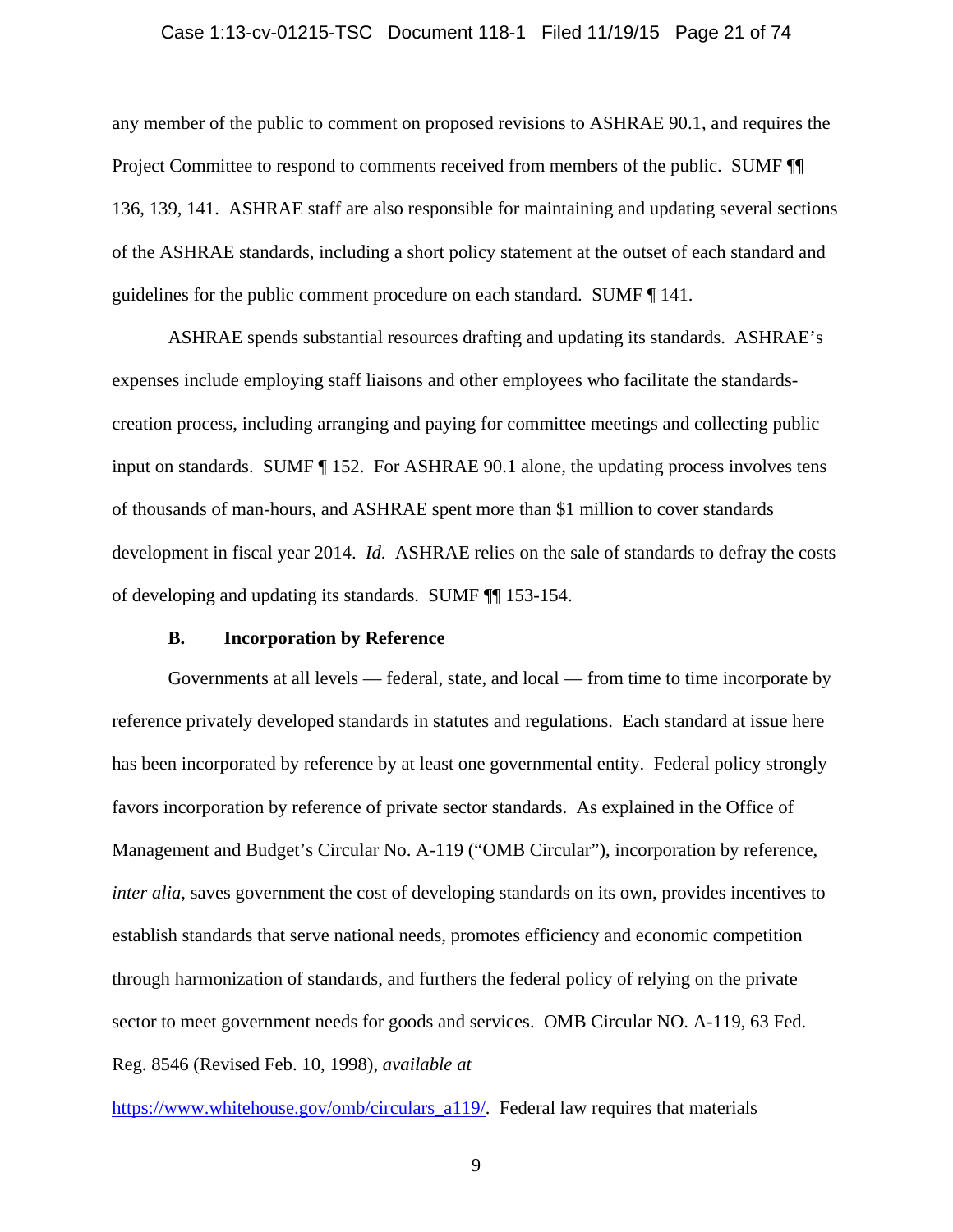#### Case 1:13-cv-01215-TSC Document 118-1 Filed 11/19/15 Page 22 of 74

incorporated by reference in the Federal Register must be "reasonably available to the class of persons affected." 5 U.S.C. § 552(a)(1); 1 C.F.R. § 51.7(a)(3). The regulations specify that (i) a copy of the incorporated material must be on file with the Office of the Federal Register and (ii) the regulations incorporating such material must state the ways those incorporated materials are reasonably available to interested parties. 1 C.F.R. §§ 51.3, 51.5. The regulations do not require that such materials be available to the public at no cost.

State and local governments also incorporate by reference standards and reap similar benefits from this system, including achieving uniformity across state lines and avoiding the cost to governments of developing their own standards. No state or local government requires materials incorporated by reference to be available to the public at no cost.

#### **C. Plaintiffs' Standards Are Widely Available to the Public.**

All Plaintiffs make their standards available to the public in multiple formats and through multiple distribution channels. First, members of the public can purchase copies of the standards, in hard copy or digital format, and on one-off or subscription bases. SUMF ¶¶ 57, 99, 157. Plaintiffs sell copies of standards at reasonable cost. For example, individual NFPA standards sell in the range of \$39-\$105. SUMF ¶ 99. ASTM sells its standards individually in the range of \$38-\$89 per work. SUMF ¶ 58. ASTM provides discounts to its standards for students. SUMF ¶ 62. ASHRAE also sells hard-copy and digital versions of its standards. SUMF ¶ 157. ASHRAE standards are typically priced between \$25 and \$120, with none priced above \$200. SUMF ¶ 158. ASHRAE discounts these prices for libraries, educational institutions, government entities, and individuals or entities that purchase the standards on a subscription basis. SUMF ¶ 160.

Second, Plaintiffs make the Works available for free viewing by the public on their websites — in a read-only format. SUMF  $\P$  64, 100, 161. Hence, any member of the public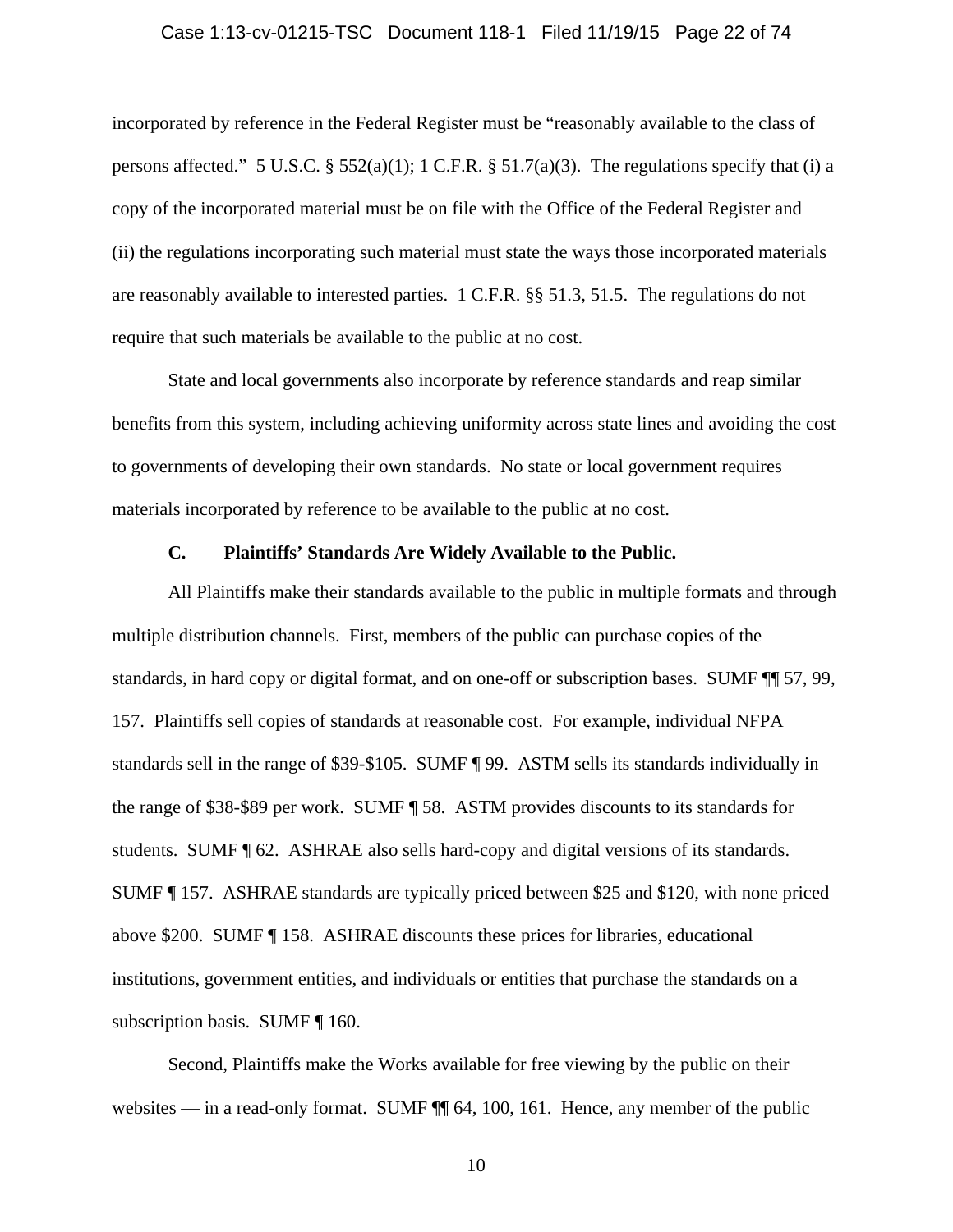#### Case 1:13-cv-01215-TSC Document 118-1 Filed 11/19/15 Page 23 of 74

who wants *to read* Plaintiffs' incorporated standards can do so — at no cost — simply by going to Plaintiffs' websites. Persons that want *to copy* or *distribute copies* of the standards pay for that right or obtain a license. Each Plaintiff publicizes the fact that it provides free read-only access to its standards. SUMF ¶¶ 66, 101. Each Plaintiff also ensures that the public can easily search its website to find and review standards. For example, NFPA has partnered with state governments to create an online widget that can be linked from the relevant state agency's website to the relevant standard when a standard is incorporated by reference. SUMF  $\P$  101. During the notice and comment period for proposed federal regulations, upon request by the applicable federal agency, Plaintiffs also provide free, read-only access to standards that are incorporated by reference in proposed regulations. SUMF ¶ 67.

Plaintiffs also make their standards reasonably available to the public in other ways. Plaintiffs routinely grant permission to researchers, academics and others to reproduce their standards in part or in whole at no cost for non-commercial purposes. SUMF ¶¶ 68, 103. Additionally, ASTM will provide copies of its standards at reduced (or in some cases no) cost upon request if the regular cost is a burden to the party making the request. SUMF  $\P$  61.

### **II. DEFENDANT'S UNAUTHORIZED COPYING AND DISTRIBUTION OF PLAINTIFFS' STANDARDS**

Defendant is a corporation founded and run by Carl Malamud, who is its President and sole employee. SUMF  $\P$  163. It does not claim that it needs access to any of Plaintiffs' standards in order to comply with government regulations that reference Plaintiffs' standards. Instead, Defendant seeks the right to post copies of Plaintiffs' standards on its website so that others can copy, distribute or make derivative works of Plaintiffs' standards for free.

Defendant has engaged in extensive public advocacy before Congress and various offices of the executive branch, including the Office of the Federal Register and the Administrative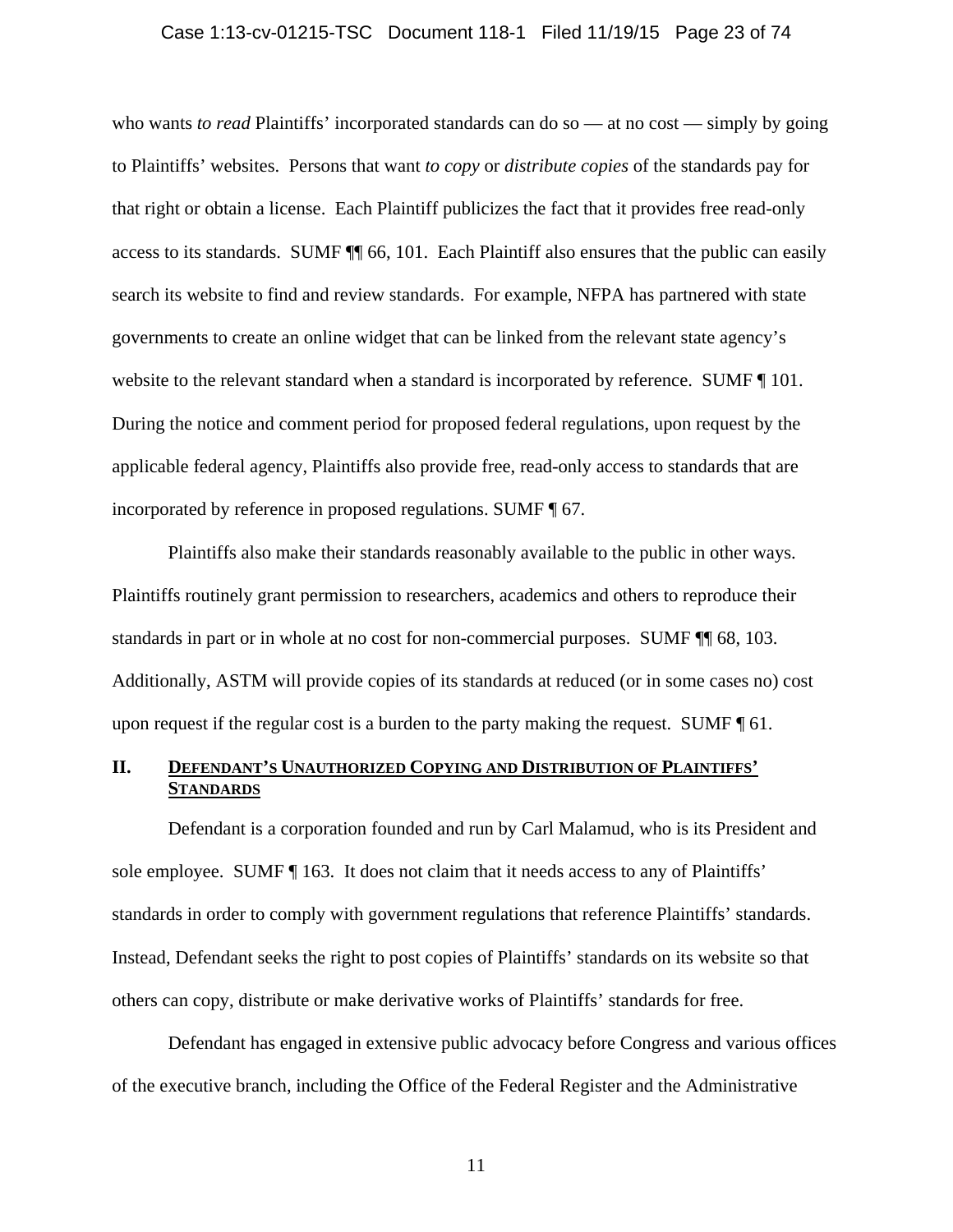#### Case 1:13-cv-01215-TSC Document 118-1 Filed 11/19/15 Page 24 of 74

Conference of the United States, seeking either the passage of a statute or a change in federal regulations to mandate that standards lose their copyright protection when they are incorporated by reference. SUMF ¶¶ 172-74. Those efforts have been unsuccessful. SUMF ¶ 175.

In December 2012, Defendant began posting copies of Plaintiffs' standards on its website. Defendant made copies in two ways. First, Mr. Malamud simply scanned the paper copies into PDFs, added a cover page, used optical character recognition software to convert the images of the scanned pages into text and posted the PDFs, including the text created by the optical character recognition software, on Defendant's website. SUMF ¶¶ 182-87. Defendant also posted many of these standards to the Internet Archive website. SUMF ¶185. Second, Defendant hired two companies, HTC Global and Point.B Studio, to reformat some of Plaintiffs' standards into HTML format. SUMF ¶¶ 188, 189, 197, 198. Although it had changed the documents without Plaintiffs' authorization, Defendant placed Plaintiffs' trademarks on its "rekeyed" versions of Plaintiffs' standards and posted them on Defendant's website. SUMF ¶¶ 201, 210. Any member of the public, without limitation, could freely download, copy, and print these versions of Plaintiffs' standards from Defendant's website and the Internet Archive website. SUMF ¶¶ 202, 209.

Defendant also has openly attempted to compete with Plaintiffs' authorized distribution channels. For example, Defendant attempted to drive traffic to its website, including by engaging in "search engine optimization" to appear higher in Google search results in an attempt to attract visitors. SUMF ¶ 226. Defendant also has engaged in fundraising efforts based on its posting of Plaintiffs' standards or its plans to post Plaintiffs' standards. SUMF ¶¶ 225, 227-28. In one such solicitation, Mr. Malamud told a potential funder that one of Defendant's goals is to "have more users" than the "SDO-provided websites," and "to be No. 1 in the marketplace."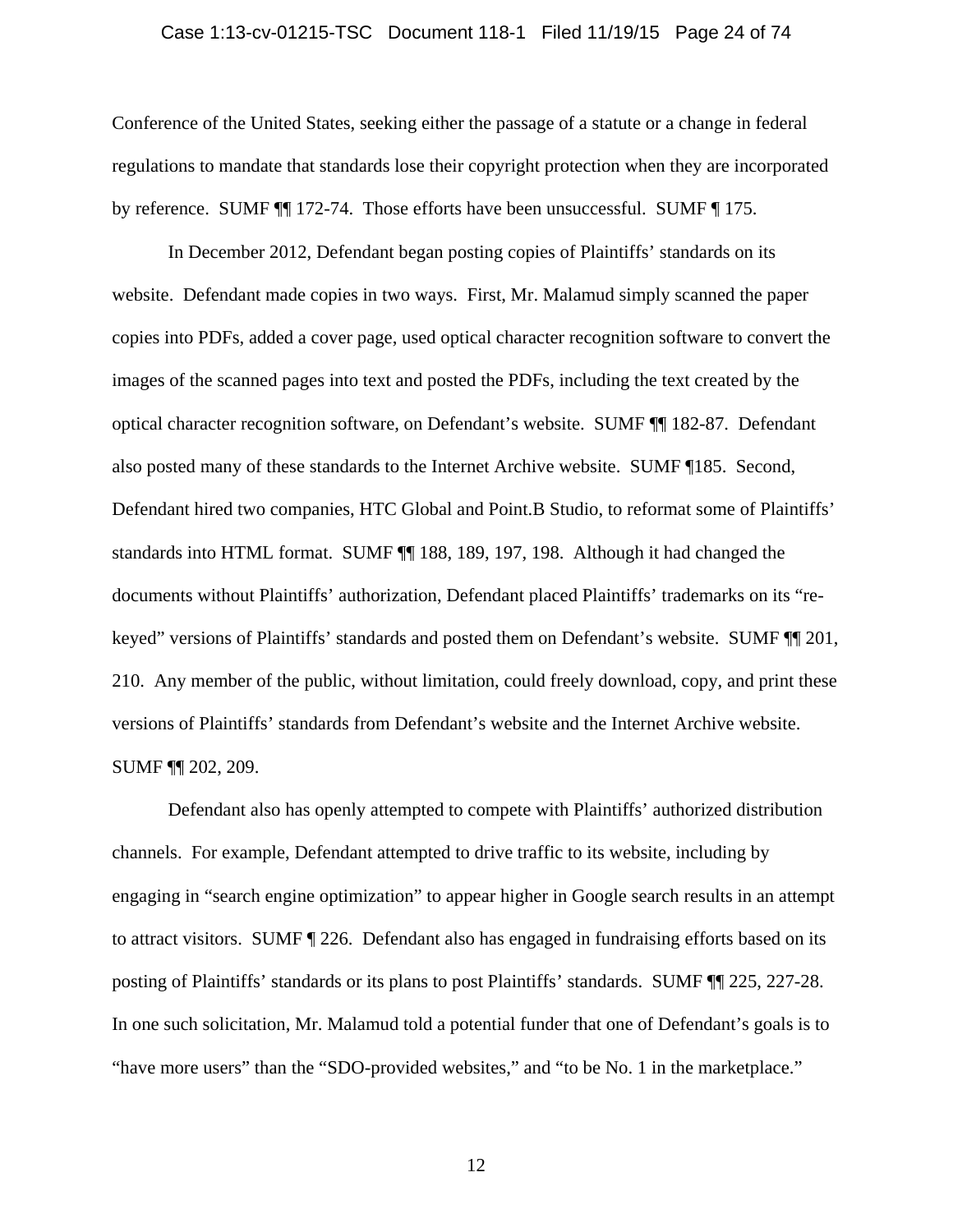SUMF ¶ 225. In contrast with its earlier efforts to promote legislation depriving Plaintiffs of their copyrights in their privately developed standards, Defendant also has publicly declared that Plaintiffs' standards are in the public domain and cannot be copyrighted, and has encouraged members of the public to download them from Defendant's website without paying for them. SUMF ¶ 224. To date, as a direct result of Defendant's actions, Plaintiffs' standards have been downloaded tens of thousands of times from Public.Resource.Org and Internet Archive websites. SUMF ¶¶ 241-43. The 2011 NEC alone was downloaded 30,350 times from the Internet Archive through February 2015. SUMF ¶242.

### **ARGUMENT**

### **I. STANDARD FOR SUMMARY JUDGMENT**

A motion for summary judgment should be granted upon a showing "that there is no genuine dispute as to any material fact." Fed. R. Civ. P. 56; *see also Anderson v. Liberty Lobby, Inc.*, 477 U.S. 242, 247 (1986); *Holcomb v. Powell*, 433 F.3d 889, 895 (D.C. Cir. 2006). The mere existence of some factual dispute between the parties does not defeat summary judgment; rather, the dispute must be both "material," meaning that "a dispute over it might affect the outcome of a suit," and "genuine," meaning that "a reasonable jury could return a verdict for the nonmoving party." *Holcomb*, 433 F.3d at 895 (quoting *Anderson*, 477 U.S. at 248). On a motion for summary judgment, each party has the burden "to make a sufficient showing on an essential element of her case with respect to which she has the burden of proof." *Celotex Corp. v. Catrett*, 477 U.S. 317, 323 (1986).

### **II. PLAINTIFFS ARE ENTITLED TO SUMMARY JUDGMENT ON THEIR COPYRIGHT INFRINGEMENT CLAIMS.**

"A plaintiff seeking to establish copyright infringement must prove '(1) ownership of a valid copyright, and (2) copying of constituent elements of the work that are original.'" *MOB*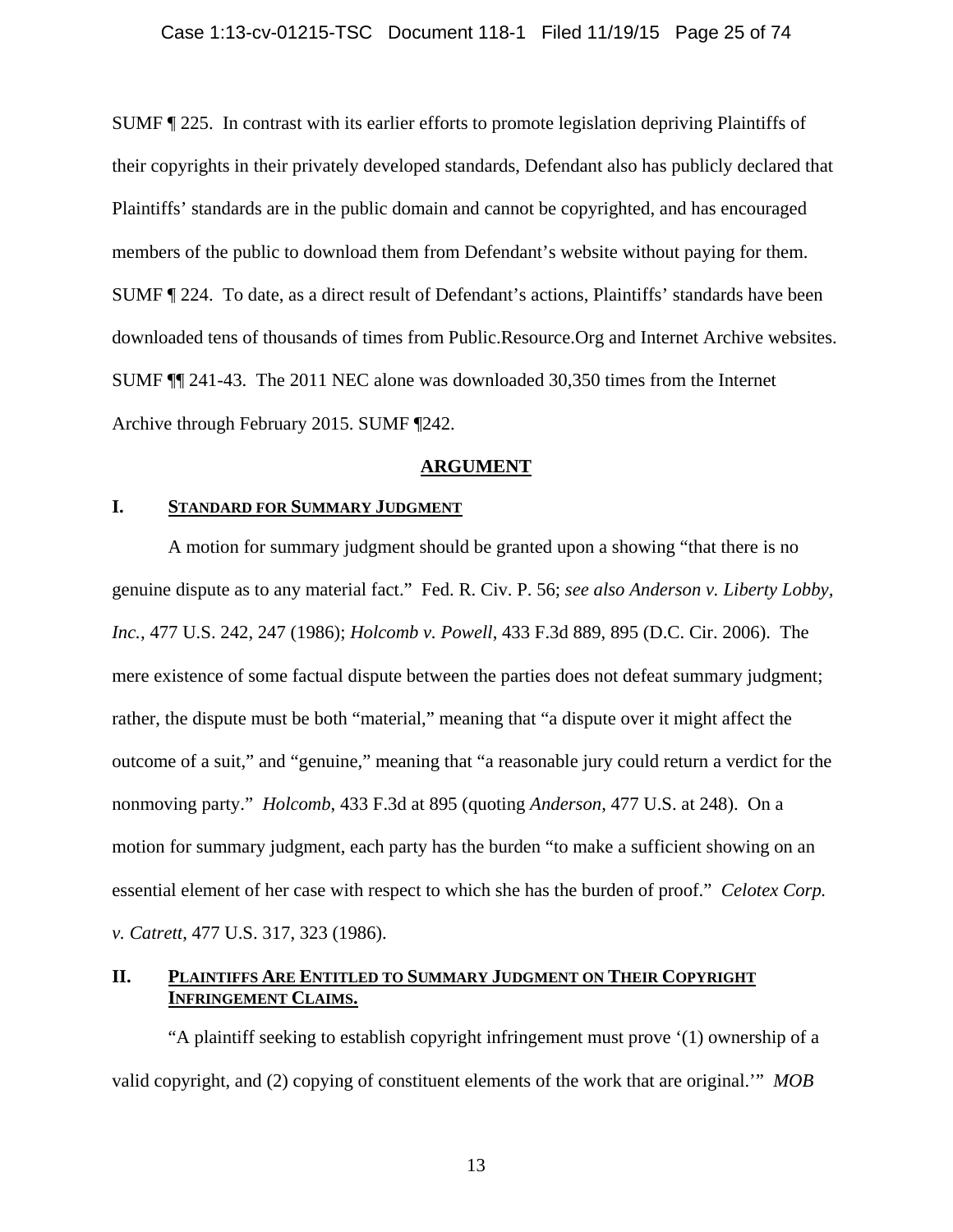*Music Publ'g v. Zanzibar on the Waterfront, LLC*, 698 F. Supp. 2d 197, 201-02 (D.D.C. 2010) (quoting *Stenograph LLC v. Bossard Assocs., Inc.*, 144 F.3d 96, 99 (D.C. Cir. 1998)). The undisputed facts show that Plaintiffs satisfy both elements. Defendant cannot carry its burden of proof on any of its affirmative defenses. Plaintiffs therefore are entitled to summary judgment.

### **A. Defendant Reproduced, Distributed and Displayed the Works and/or Created Derivative Works Based on the Works Without Authorization.**

Defendant cannot and does not contest that it "copied" the Works. For these purposes, "copying" means exercising any of the exclusive rights that 17 U.S.C. § 106 vests in Plaintiffs as owners of the copyright. *See Call of the Wild Movie, LLC v. Does*, 770 F. Supp. 2d 332, 351 (D.D.C. 2011). Here, Defendant infringed several of Plaintiffs' exclusive rights.

Defendant infringed Plaintiffs' exclusive rights of reproduction under § 106(1) when it scanned Plaintiffs' Works into digital formats and when it created HTML versions of the Works. *See Authors Guild, Inc. v. Google, Inc.*, 954 F. Supp. 2d 282, 289 (S.D.N.Y. 2013) (digitally reproducing paper books constitutes reproducing under § 106(1)]), *aff'd*, 804 F.3d 202, (2d Cir.  $2015$ ).<sup>2</sup>

Defendant infringed Plaintiffs' exclusive rights to distribute copies of and to display the Works under § 106(3) and (5), when it uploaded the Works to its own website and third-party websites for members of the public to download at will — which they have done tens of thousands of times. *See A&M Records, Inc. v. Napster, Inc.*, 239 F.3d 1004, 1014 (9th Cir. 2001) (uploading digital files for others to copy violates distribution right); *Authors Guild*, 954 F. Supp. 2d at 289 (making digital copies of books available for download constitutes distribution under § 106(3) and displaying portions of the books to the public constitutes display under  $§$  106(5)).

 $2^{2}$  Evidence establishing Defendant's infringement of the exclusive rights of copyright owners are listed in Plaintiffs' Statement of Undisputed Facts ¶¶ 178-209.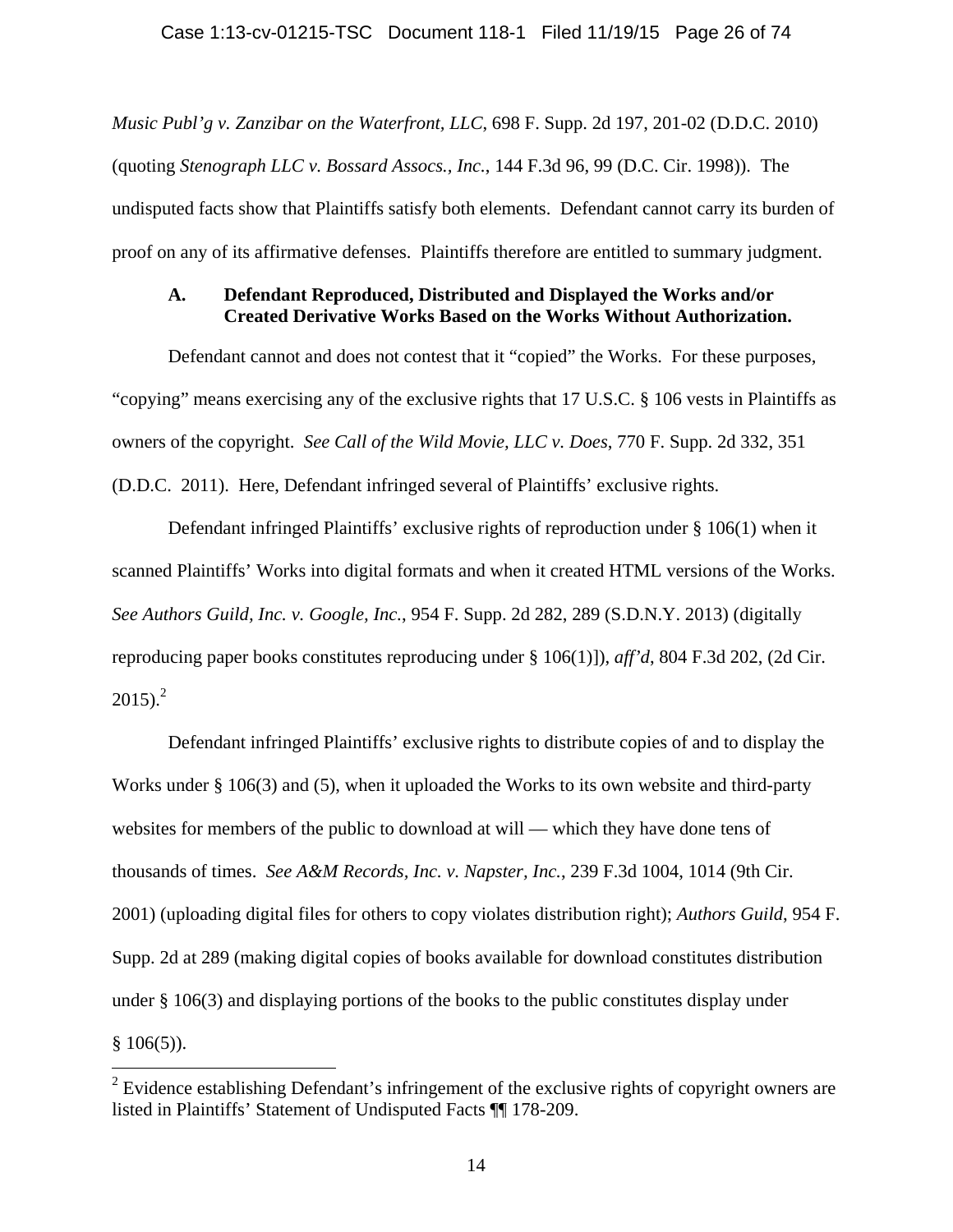#### Case 1:13-cv-01215-TSC Document 118-1 Filed 11/19/15 Page 27 of 74

Defendant's uploading process also recast the Works into different forms, thereby infringing Plaintiffs' exclusive rights under § 106(2) to create derivative works based on the Works. *See* 17 U.S.C. § 101 ("derivative work" includes any form in which a work "may be recast, transformed, or adapted").

Defendant admittedly did not seek or obtain Plaintiffs' consent prior to exercising any of these exclusive rights. SUMF ¶ 203.

### **B. Plaintiffs Own Valid Copyrights in the Works.**

Because it does not, and cannot, dispute that it copied Plaintiffs' Works, Defendant seeks to avoid liability by challenging Plaintiffs' ownership of the copyrights in the Works. However, it is undisputed that Plaintiffs are the duly registered owners of the copyrights in the Works. SUMF ¶¶ 71-76, 120-21, 146. Plaintiffs' registration certificates create a presumption that Plaintiffs are the lawful owners of copyright in the Works. 17 U.S.C. § 410(c); *DSMC, Inc. v. Convera Corp.*, 479 F. Supp. 2d 68, 81-82 (D.D.C. 2007).<sup>3</sup> These registrations also create a presumption of the validity of the copyrights. *Stenograph*, 144 F.3d at 99. Defendant has the burden to overcome Plaintiffs' presumption of ownership.

Defendant cannot meet that burden. In discovery, Defendant undertook a quixotic campaign looking for holes in Plaintiffs' ownership claims. Defendant's theory — which Plaintiffs fully expect it to reprise in its responsive brief — was that, unless each Plaintiff could show iron-clad proof of ownership of the contributions of every one of the thousands of individuals who contributed in any way to the Works, Plaintiffs would have zero ability to sue Defendant for copyright infringement.

 $\overline{a}$ 

 $3$  NFPA and ASHRAE's registrations and two of ASTM's registrations were effective within five years of first publication of the Works. For the two ASTM Works that were registered more than five years after the date of first publication, the Court has discretion to determine how much weight to accord the certificates of registration. 17 U.S.C. § 410(c); *DSMC, Inc. v. Convera Corp.*, 479 F. Supp. 2d 68, 81-82 (D.D.C. 2007)*.*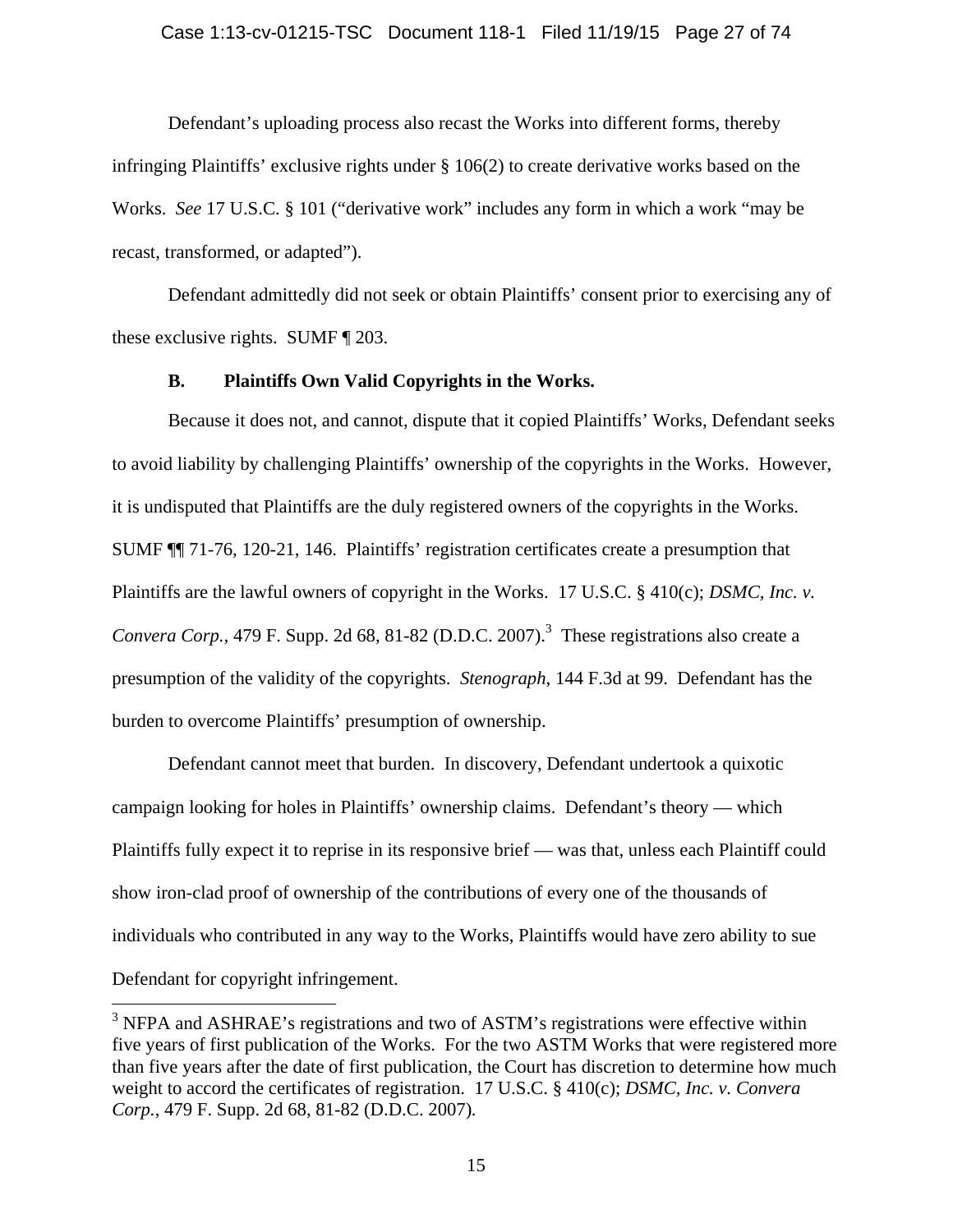#### Case 1:13-cv-01215-TSC Document 118-1 Filed 11/19/15 Page 28 of 74

Defendant's theory is flatly wrong, both on the facts and as a matter of basic copyright law. There is no legitimate factual dispute that Plaintiffs own 100% of the Works as the organizational authors who oversee the development of the Works, *see Veeck v. Southern Bldg. Code Cong. Int'l, Inc.*, 293 F.3d 791, 794 (5th Cir. 2003) (*en banc*), and because all contributors are either employees of Plaintiffs or are required to assign the copyright in their contributions to Plaintiffs. Prior to filing this lawsuit, Defendant itself had no quarrel with that proposition. It readily and publicly admitted that Plaintiffs authored the Works. SUMF ¶¶ 205-06. What is more, neither Plaintiffs nor Defendant is aware of a single person or entity — anywhere — other than Plaintiffs that has ever claimed to have *any* ownership interest in any of the Works. SUMF ¶¶ 26, 122, 145, 170.

For purposes of this case and this motion, however, Plaintiffs do not have to own the copyright in 100% of the Works. Although Plaintiffs do in fact own 100%, as a matter of law each Plaintiff need only have a co-ownership of the copyright in order to sue Defendant for infringement. *Davis v. Blige*, 505 F.3d 90, 98 (2d Cir. 2007). In other words, to rebut the presumption of ownership the certificates create, Defendant cannot simply show that 1%, 50% or even 75 % of the copyright in a Work is owned by someone other than the Plaintiff listed in the certificate. Defendant has to show that *100% of the copyright* is owned by other parties.

Defendant cannot come close to meeting that burden. The undisputed evidence shows that each work is a "joint work," *i.e.*, "a work prepared by two or more authors with the intention that their contributions be merged into inseparable or interdependent parts of a unitary whole." 17 U.S.C. § 101. "The essence of joint authorship is a joint laboring in furtherance of a preconcerted common design." 1 Melville B. Nimmer & David Nimmer, *Nimmer on Copyright* § 6.03 (Matthew Beneder & Co. 2015). The authors to a single work can be joint authors even if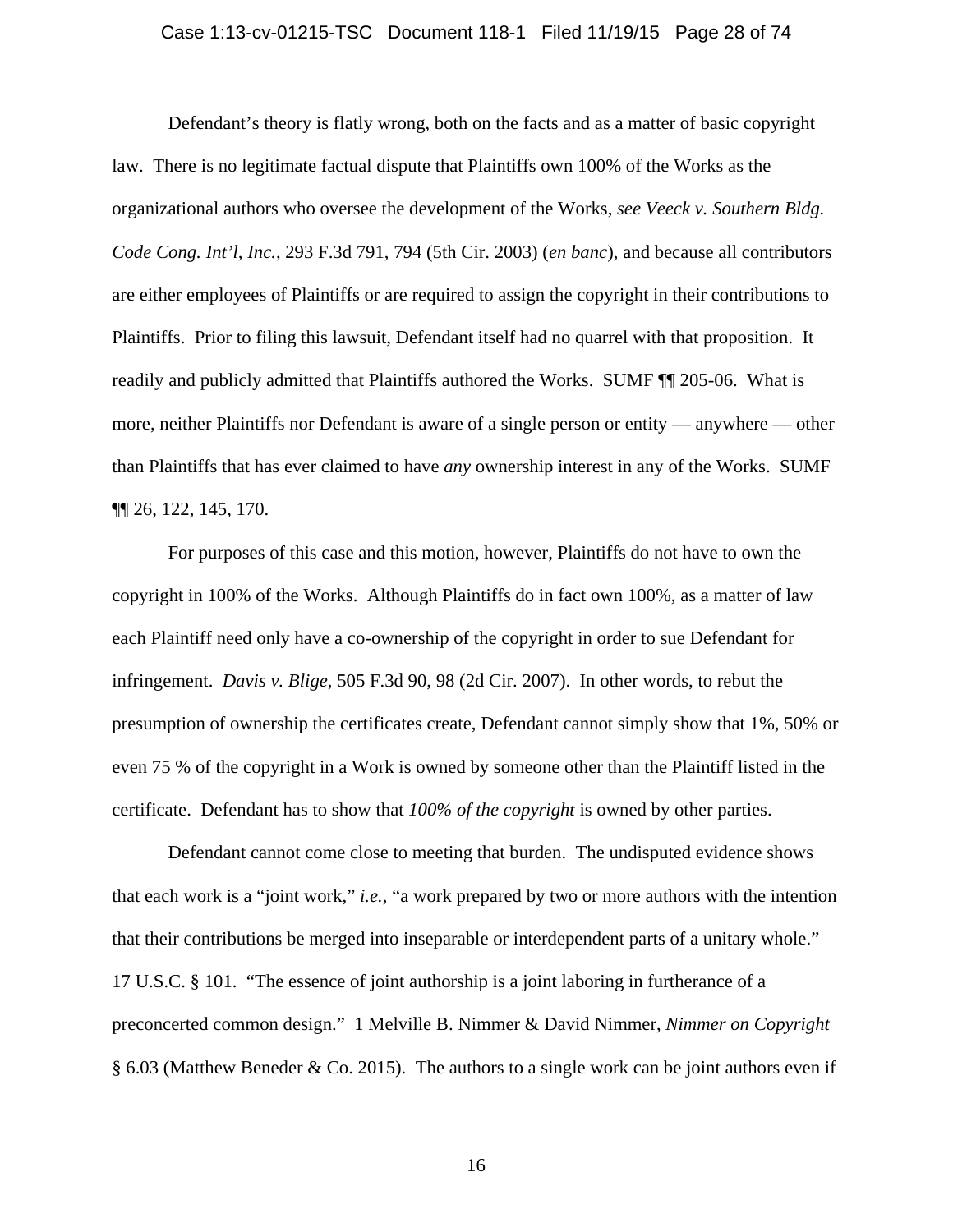#### Case 1:13-cv-01215-TSC Document 118-1 Filed 11/19/15 Page 29 of 74

their contributions are unequal. *Id*. at § 6.07; *Maxwood Music Ltd. v. Malakian*, 713 F. Supp. 2d 327, 344 (S.D.N.Y. 2010). At a minimum, the Works are quintessential joint works, having been drafted, edited, and revised all for the common purpose of creating an integrated, unified standard. SUMF ¶¶ 30, 33, 34, 36, 109, 114, 117, 135-37.

Each of the co-authors of a joint work owns the copyright in the complete work and, in the absence of any assignment of those rights, can exercise any of the rights of ownership, including bringing a suit for infringement of the copyright by a third party and assigning its copyright to another person. *Davis*, 505 F.3d at 98 (likening co-ownership of copyright to tenancy in common); *Brownmark Films, LLC v. Comedy Partners*, 800 F. Supp. 2d 991, 997 (E.D. Wis. 2011) (assignee not required to have been assigned copyright by all co-owners of a copyright to have standing to sue for infringement). As noted, the undisputed evidence demonstrates that Plaintiffs own not just 1% but all or substantially all of the copyright in each of their respective Works. Some of the thousands of contributors of copyrighted expression to each Plaintiff's Works worked for that Plaintiff and made his/her contributions in the course and scope of his/her employment responsibilities, *i.e.*, that person's contribution was a "work made for hire." *See* 17 U.S.C. § 201(b); *Roeslin v. District of Columbia*, 921 F. Supp. 793, 797 (D.D.C. 1995); SUMF ¶¶ 34-35, 117, 137-39, 141. Additionally it is the policy of each Plaintiff to obtain written copyright assignments from each contributor to the Works, *see* 17 U.S.C. § 201(d)(2), and Plaintiffs in fact obtained these assignments from the contributors. SUMF ¶¶ 18-25; 112-15, 143-44. And, as a third-party challenger without any claim to ownership of the copyrights at issue, Defendant does not have standing to attack the validity of assignments from contributors to Plaintiffs. *See, e.g., Billy-Bob Teeth v. Novelty, Inc.*, 329 F.3d 586, 592-93 (7th Cir. 2003) (alleged infringer did not have standing to challenge the assignment of a copyright when the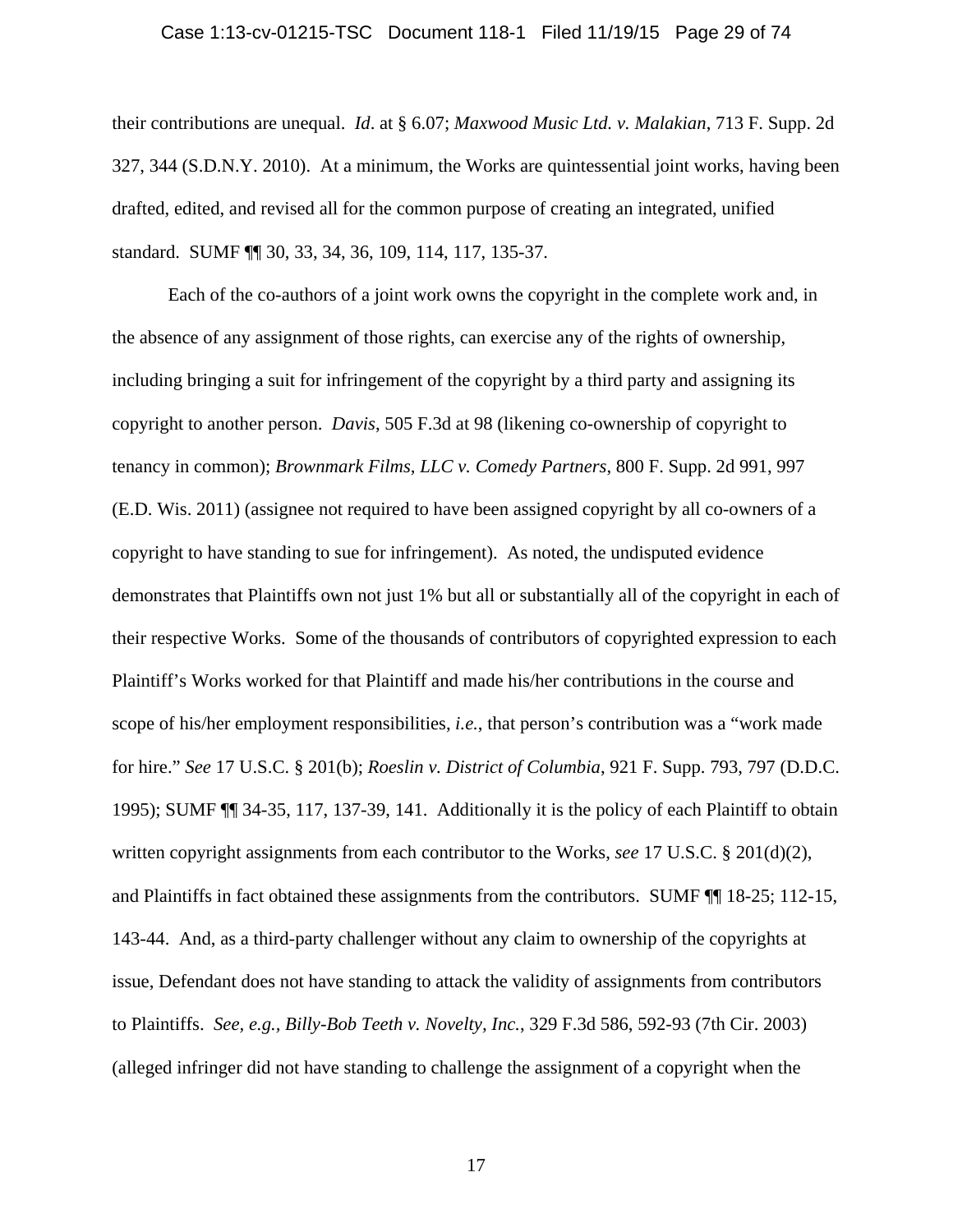alleged infringer did not claim to be the owner of the copyright); *Eden Toys, Inc. v. Florelee Undergarment Co.*, 697 F.2d 27, 32 (2d Cir. 1982) (same); *Hart v. Sampley*, Civ. A. No. 91-3068 (CRR), 1992 WL 336496, at \*1 (D.D.C. June 24, 1992) (same). Thus, Plaintiffs are indisputably at least co-owners of the copyrights in the Works and therefore have the requisite ownership interest to sue Defendant.

### **C. All of Defendant's Affirmative Defenses to Copyright Infringement Are Meritless.**

### **1. The Incorporation of Plaintiffs' Standards by Reference in Federal, State and Local Statutes and Regulations Does Not Divest Plaintiffs of Copyright in those Standards.**

It is undisputed that Plaintiffs' standards are copyrightable when they are created. The standards at issue here are original works of expression. Mr. Malamud himself has acknowledged that the standards "have a strong copyright interest" until they are "incorporated by reference in the Code of Federal Regulations." SUMF ¶ 171. In other words, Defendant's primary defense of its conduct in copying Plaintiffs' standards is that those standards somehow lost their copyright protection when federal, state or local government entities incorporated the standards by reference in regulations or statutes. In Defendant's view, that incorporation by reference places them in the public domain because they become "the law."

Defendant's argument finds no support in the Copyright Act or in other federal statutes dealing with the incorporation of standards by reference, which manifest a clear congressional intent that standards incorporated by reference in statutes and regulations do not thereby lose their copyright. In addition, both the Office of Management and Budget ("OMB") and the Office of the Federal Register ("OFR") have concluded that standards development organizations retain the copyright in their standards as a matter of law.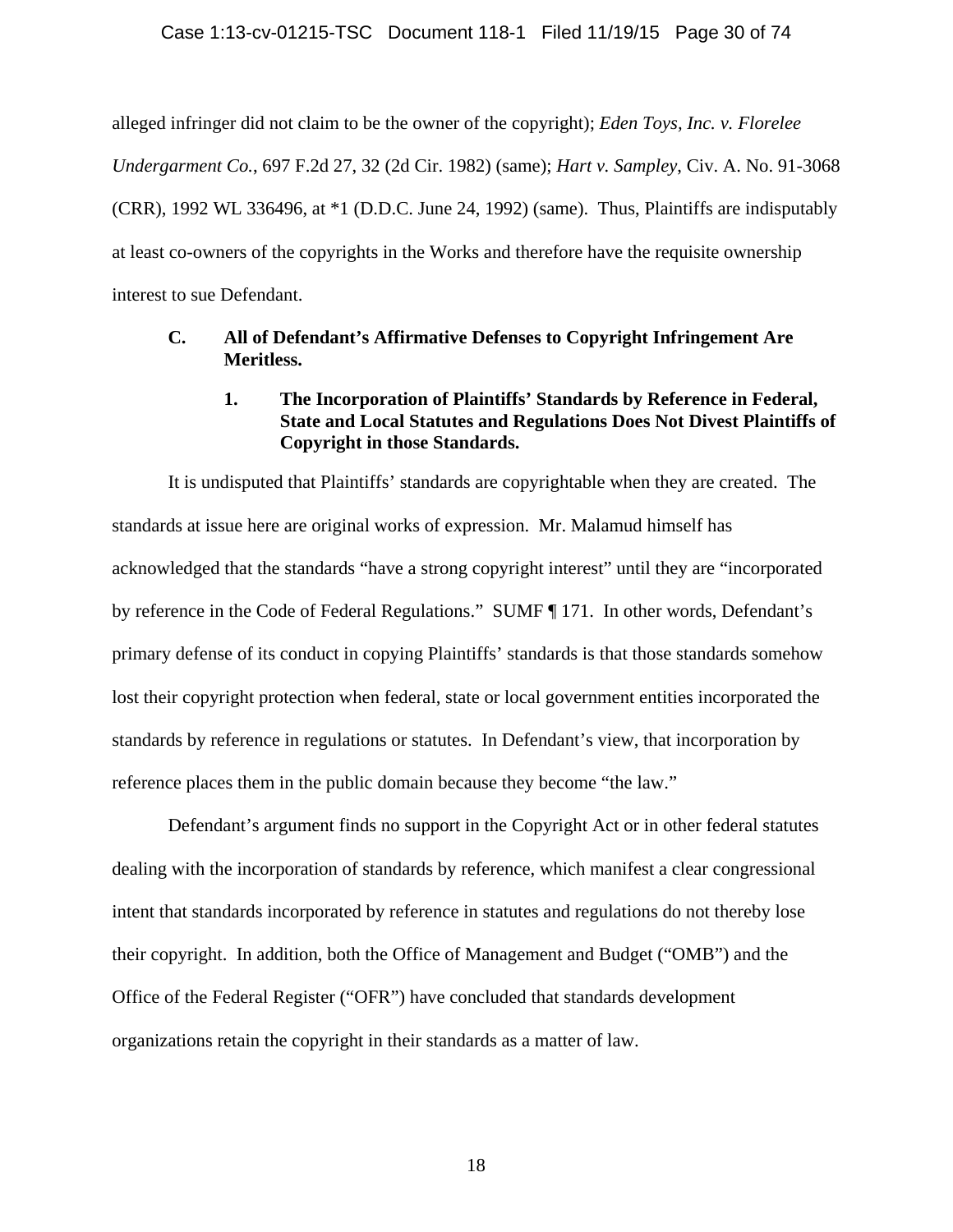#### Case 1:13-cv-01215-TSC Document 118-1 Filed 11/19/15 Page 31 of 74

Nor does the case law support Defendant's position. Both the Ninth Circuit and the Second Circuit have ruled that incorporation by reference of a work in government regulations does not cause that work to lose copyright protection. *Practice Mgmt. Info. v. American Med. Ass'n*, 121 F. 3d 516, 520 (9th Cir. 1997) ("*Practice Management*"), *amended on other grounds*, 133 F.3d 1140 (1998); *CCC Info. Servs., Inc. v. Maclean Hunter Mkt. Reports, Inc.*, 44 F.3d 61, 74 (2d Cir. 1994) ("*CCC*"). Defendant primarily relies on the closely divided decision in *Veeck*, 293 F.3d 791, which held that model codes that had been adopted into law were not copyrightprotected. But the majority opinion in *Veeck* took pains to limit its holding to the facts of that case, which are readily distinguishable from the facts here. And to the extent there is any tension in the case law, the Ninth Circuit and Second Circuit's opinions are far more persuasive than *Veeck*.

Finally, public policy weighs heavily in favor of Plaintiffs in this case. The undisputed evidence shows that Plaintiffs depend on the revenue they receive from the sale of copyrighted standards to maintain their highly resource-intensive standards development processes, and that local, state and federal governments as well as industry rely on the continued development and updating of Plaintiffs' standards. This case is a paradigmatic example of a situation in which protection of copyright is needed to fulfill the constitutional purpose of copyright, "to promote the progress of science and useful arts." U.S. Const. art. I, § 8, cl. 8.

### **a. The Copyright Act and Other Federal Statutes Indicate that Congress Did Not Intend Incorporation by Reference to Destroy Copyright.**

Deciding whether Plaintiffs' works lose copyright protection upon being incorporated by reference is first and foremost a matter of statutory interpretation. Nothing in the Copyright Act itself suggests that copyrights in standards are terminated if the standards are incorporated by reference in a statute or regulation. On the contrary, the Act provides that copyright in a work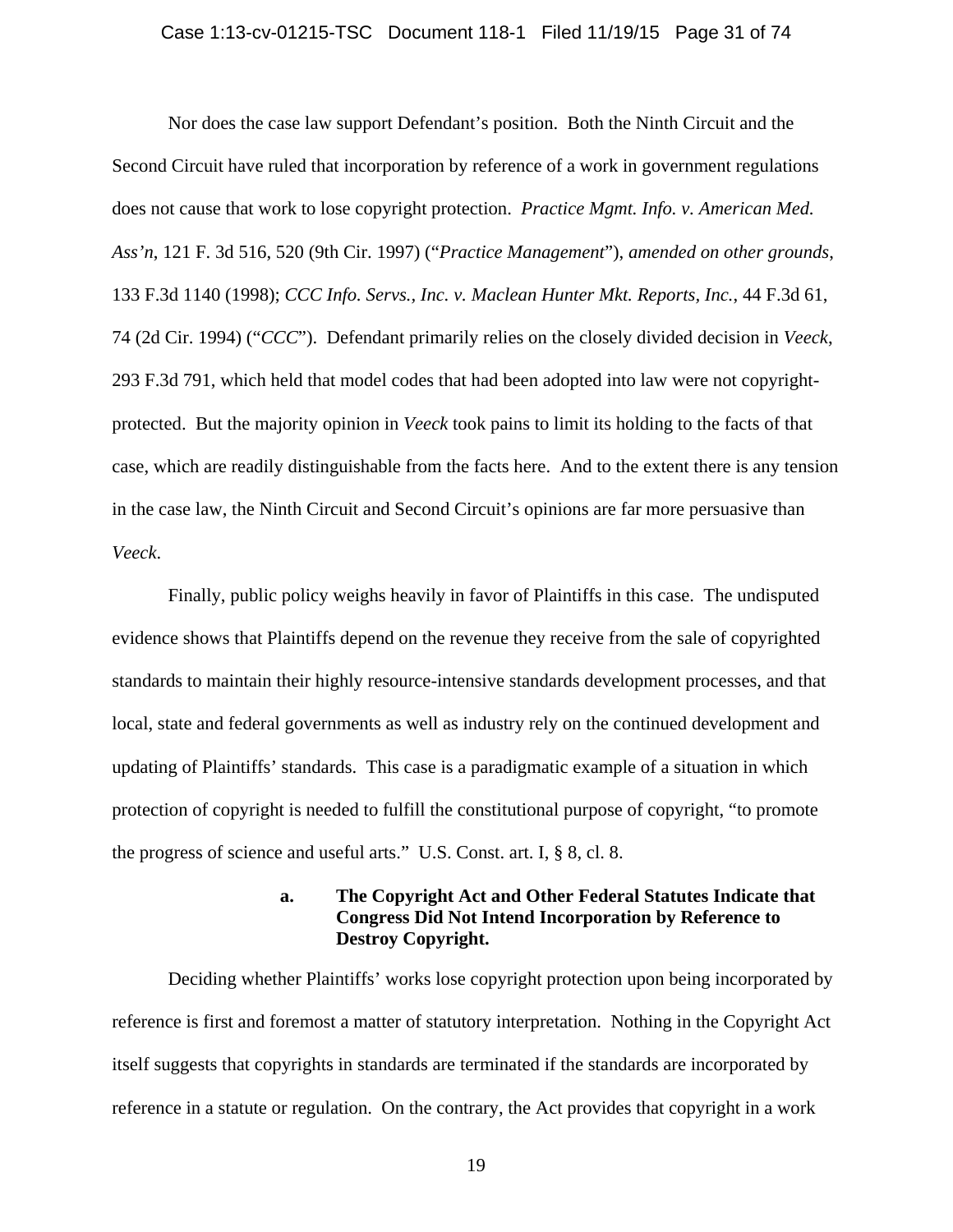#### Case 1:13-cv-01215-TSC Document 118-1 Filed 11/19/15 Page 32 of 74

"vests initially in the author or authors of the work." 17 U.S.C. § 201(a). The Act contains various provisions regarding how copyright can be divested, such as provisions governing the transfer of copyrights, *e.g.*, § 204, and the expiration of copyrights, *e.g.*, § 302, but it contains no suggestion that a copyright is somehow terminated or divested by the work being incorporated by reference.

Other provisions of the Copyright Act and their legislative history further undermine Defendant's argument. The Act addresses the relationship between action by the federal government and copyright protection, and in doing so it draws a distinction between works created by the government and works created by private authors. It provides that copyright protection "is not available for any work of the United States Government, but the United States Government is not precluded from receiving and holding copyrights transferred to it by assignment, bequest, or otherwise." 17 U.S.C. § 105. In commenting on this provision before the Act was passed, the House Committee on the Judiciary explained that "publication or other use by the Government of a private work *would not affect its copyright protection in any way*." H.R. Rep. No. 94-1476, 94th Cong., 2d Sess., at 60 (1976) (emphasis added). Congress did not intend that federal regulatory incorporation by reference of copyrighted works would destroy the copyright in those works.

Subsequent federal statutes confirm that incorporation by reference does not destroy copyright. For example, in 1991 Congress passed P.L. 102-245, requesting the National Research Council to conduct a study on standards development. *See* National Research Council, *Standards, Conformity Assessment, and Trade into the 21st Century* vii (National Academy Press 1995), *available at* http://www.nap.edu/read/4921/chapter/1. That study contained a detailed overview of the U.S. standards-development system, and specifically noted that many standards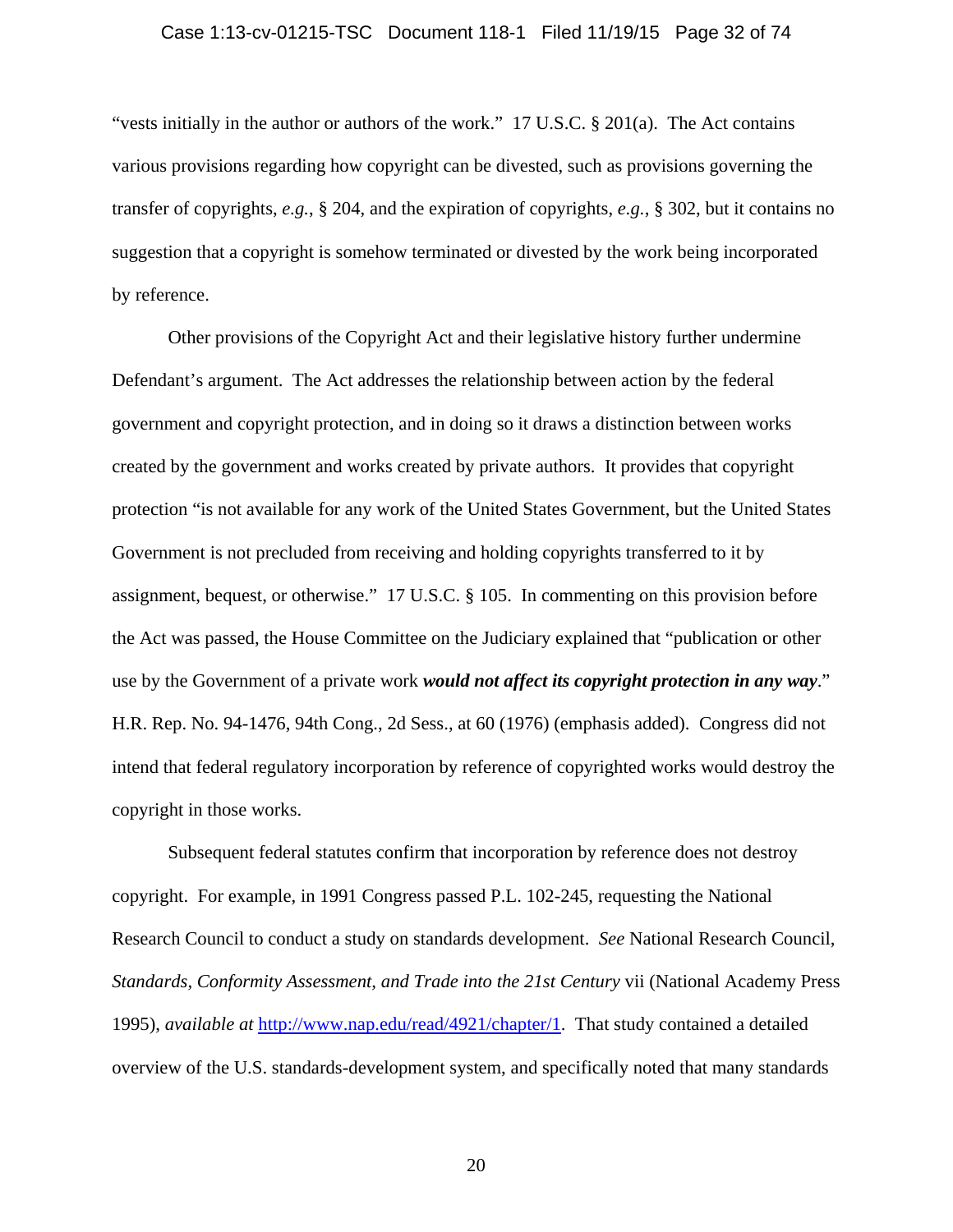#### Case 1:13-cv-01215-TSC Document 118-1 Filed 11/19/15 Page 33 of 74

developers "offset expenses and generate income through sales of standards documents, *to which they hold the copyright*. For many SDOs, publishing is a significant source of operating revenue." *Id.* at 32 (emphasis added). The study concluded that the "U.S. standards development system serves the national interest well" by "support[ing] efficient and timely development of product and process standards that meet economic and public interests." *Id.* at 157. The study recommended that Congress pass a law to promote the use of privately developed voluntary consensus standards by federal agencies, and in response Congress passed the National Technology Transfer and Advancement Act of 1995 ("NTTAA"), Pub. L. No. 104- 113 § 12(d), 110 Stat. 775, codified at 15 U.S.C. § 272. The Act declares that "all Federal agencies and departments shall use technical standards that are developed or adopted by voluntary consensus bodies, using such technical standards as a means to carry out policy objectives or activities." *Id.*

Pursuant to the NTTAA, the OMB has issued guidelines for the use of privately developed voluntary consensus standards, and those guidelines provide that when an agency incorporates a standard by reference, "your agency must observe and protect the rights of the copyright holder and any other similar obligations." OMB Circular NO. A-119, 63 Fed. Reg. 8546, 8554-55, *available at* https://www.whitehouse.gov/omb/circulars\_a119.

Recently, OFR reaffirmed that federal law protects the copyrights of standards development organizations after incorporation by reference. OFR received a petition signed by Mr. Malamud, among others, asking OFR to require that all material incorporated by reference be made available for free online, and conducted a rulemaking on the proposal. *See*  Incorporation by Reference, A Proposed Rule, Office of the Federal Register, 77 Fed. Reg. 11414 (Feb. 27, 2012), *available at* https://federalregister.gov/a/2012-4399 (setting out petition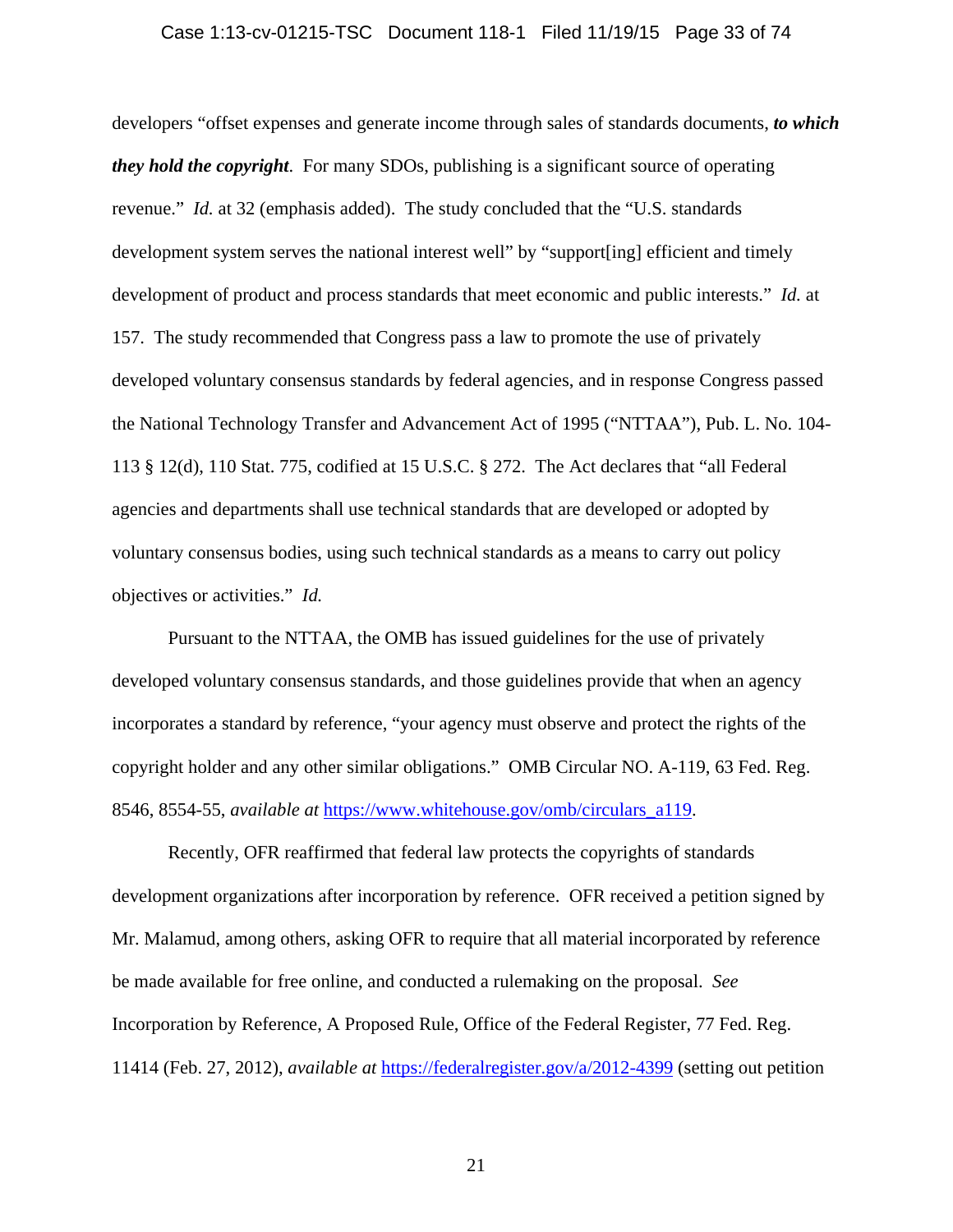#### Case 1:13-cv-01215-TSC Document 118-1 Filed 11/19/15 Page 34 of 74

signed by Carl Malamud and others). Following notice and comment, OFR rejected Defendant's proposal as being bad policy and inconsistent with federal law: "If we required that all materials IBR'd into the CFR be available for free, that requirement would compromise the ability of regulators to rely on voluntary consensus standards, possibly requiring them to create their own standards, which is contrary to the NTTAA and the OMB Circular A-119." Incorporation by Reference, Announcement of Final Rule, Office of the Federal Register ("OFR Rule Announcement"), 79 Fed. Reg. 66267, 66268 (Nov. 7, 2014), *available at* https://federalregister.gov/a/2014-26445. Likewise, numerous federal agencies have also recently taken the position in communications with Defendant that incorporation by reference of materials into regulations does not destroy the copyright in those materials. *See* SUMF ¶ 177 (citing Sept. 8, 2015 Letter from U.S. Department of Interior; August 6, 2015 Letter from U.S. Department of Housing and Urban Development; and May 18, 2015 Letter from U.S. Consumer Product Safety Commission).

In summary, the plain text of the Copyright Act, its legislative history, and the long history of subsequent action by both Congress, including Congress's refusal to amend the Copyright Act and regulations as Defendant has recommended, and the pertinent federal agencies charged with implementing federal law in this area have uniformly concluded that incorporation of a standard by reference does not terminate the copyright-holder's rights in that standard.

### **b. The Case Law Does Not Support Defendant's Argument that Incorporation by Reference Destroys Plaintiffs' Copyrights.**

In keeping with the statutory framework, the courts have generally rejected arguments that incorporation by reference terminates copyright protection. The Ninth and Second Circuits have expressly held that incorporation by reference does not terminate copyright protection. The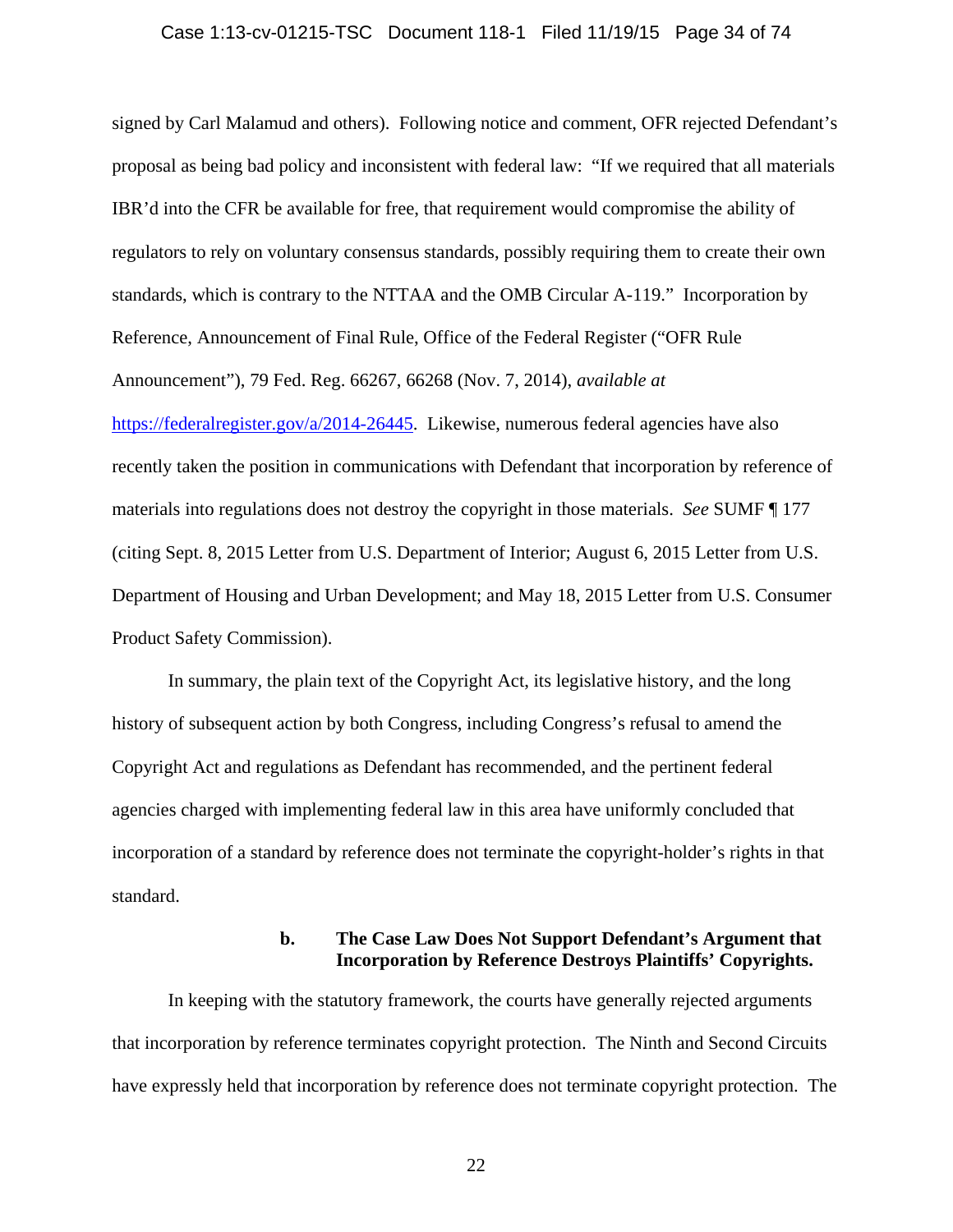#### Case 1:13-cv-01215-TSC Document 118-1 Filed 11/19/15 Page 35 of 74

First Circuit has reserved judgment on the question, but a district court in the First Circuit persuasively held that copyright protection continues even after incorporation by reference. The only case regarding incorporation by reference that Defendant relies upon is the Fifth Circuit's decision in *Veeck*. *Veeck*, however, expressly stated that it did not apply to cases like this one, and its reasoning is unpersuasive in any event.

The Ninth Circuit's *Practice Management* decision contains the best discussion of copyright for standards incorporated by reference into regulations. The American Medical Association ("AMA") had developed a copyrighted coding system to enable doctors and other health care workers to identify medical procedures through reference to the AMA's codes for those procedures. *Practice Management*, 121 F.3d at 517. The Health Care Financing Association, the federal agency charged with administering Medicaid reimbursements, incorporated the AMA coding system by reference into its regulations, and "adopted regulations requiring applicants for Medicaid reimbursement to use" the AMA's codes for each particular procedure. *Id.* at 518. An AMA competitor sought to publish those codes, and it made the same argument that Defendant makes in this case. The defendant argued that the code "became uncopyrightable law when HCFA adopted the regulation mandating [its] use." *Id.* The court rejected that argument, however, and held that the code continued to be protected by copyright even after incorporation by reference. *Id.* at 520.

The court grounded its reasoning first and foremost in the core constitutional purpose of copyright, which is to "promote the progress of science and the useful arts." *See Practice Management*, 121 F.3d*.* at 518. As the court recognized, that purpose is served by preserving the copyright in standards, which provides an important economic incentive for standards development organizations to create these standards in the first place. "'To vitiate copyright, in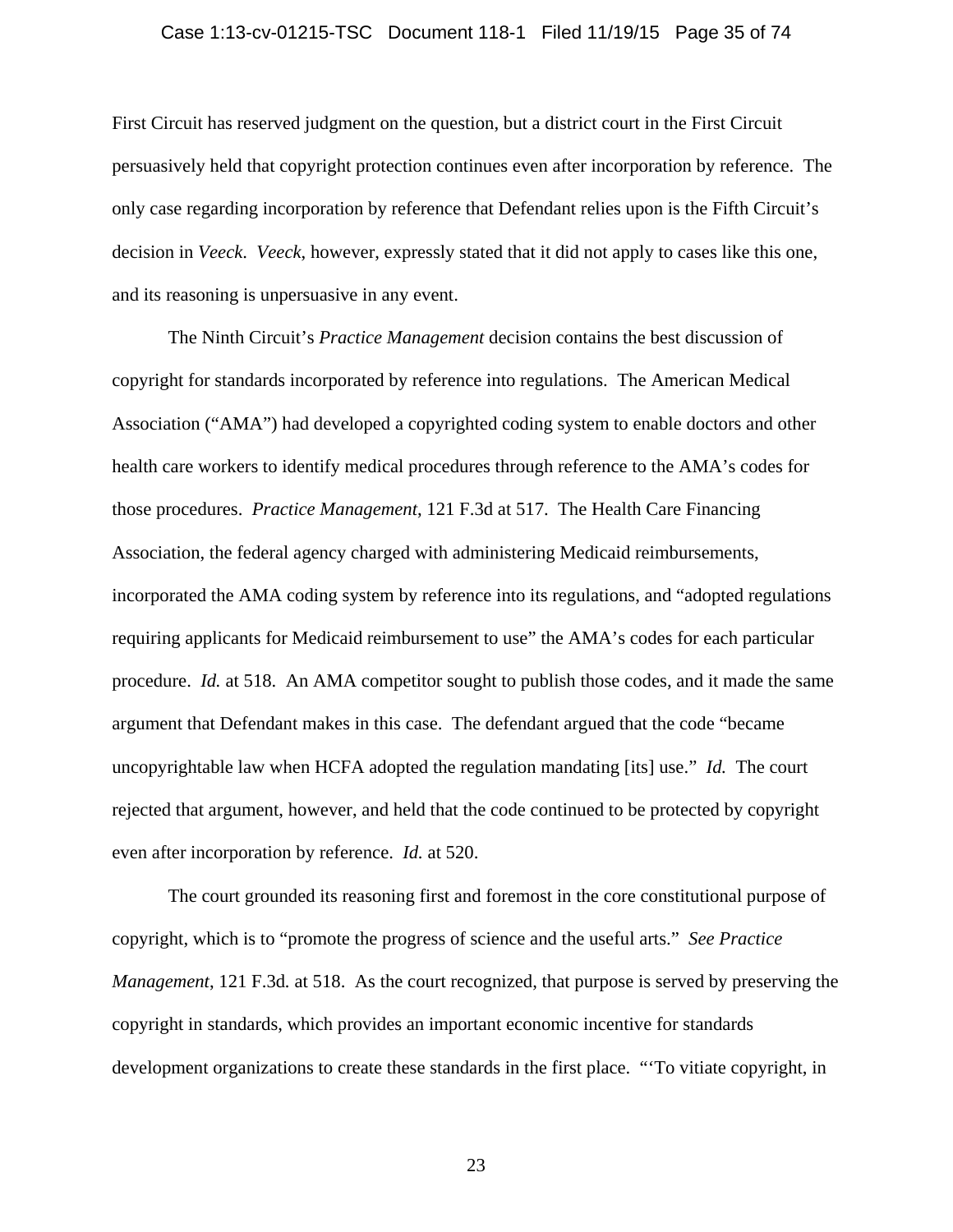#### Case 1:13-cv-01215-TSC Document 118-1 Filed 11/19/15 Page 36 of 74

such circumstances, could, without adequate justification, prove destructive of the copyright interest, in encouraging creativity,' a matter of particular significance in this context because of 'the increasing trend toward state and federal adoptions of model codes.'" *Id.* (quoting 1 Melville B. Nimmer & David Nimmer, *Nimmer on Copyright* § 5.06[C], at 5-92 (1996)).

The court also relied on the reasoning of *Banks v. Manchester*, 128 U.S. 244 (1888). In *Banks*, the Supreme Court held that a court reporter could not assert copyright in state judicial opinions because the reporter "was not the author" of the opinions. *Id.* at 252-53. In the course of reaching that decision, the court also considered whether the judges who authored the opinions had a copyright interest, and recognized that "[t]he question is one of public policy." *Id.* at 253. As the Ninth Circuit recognized in *Practice Management*, the *Banks* Court identified two reasons for concluding that it was against public policy to give judges a copyright interest in their opinions, and neither reason applies to privately developed standards that are incorporated by reference. The first reason was that "the public owns the opinions because it pays the judges' salaries." *Practice Management*, 121 F.3d at 518 (citing *Banks*, 128 U.S. at 253). This reason clearly does not apply to privately developed codes and standards. On the contrary, private standards are a prime example of the need for copyright protection because "copyrightability of the [code] provides the economic incentive for the [standards development organization] to produce and maintain [it]." *Id.*

The second reason for the Supreme Court's holding in *Banks*, the Ninth Circuit recognized, was "the due process requirement of free access to the law." *Id.* at 519. But that requirement would only become relevant if there were "evidence that anyone wishing to use the [code] has any difficulty obtaining access to it." *Id.* Because anyone could easily access the code at issue in *Practice Management* by purchasing it from the AMA, the court recognized that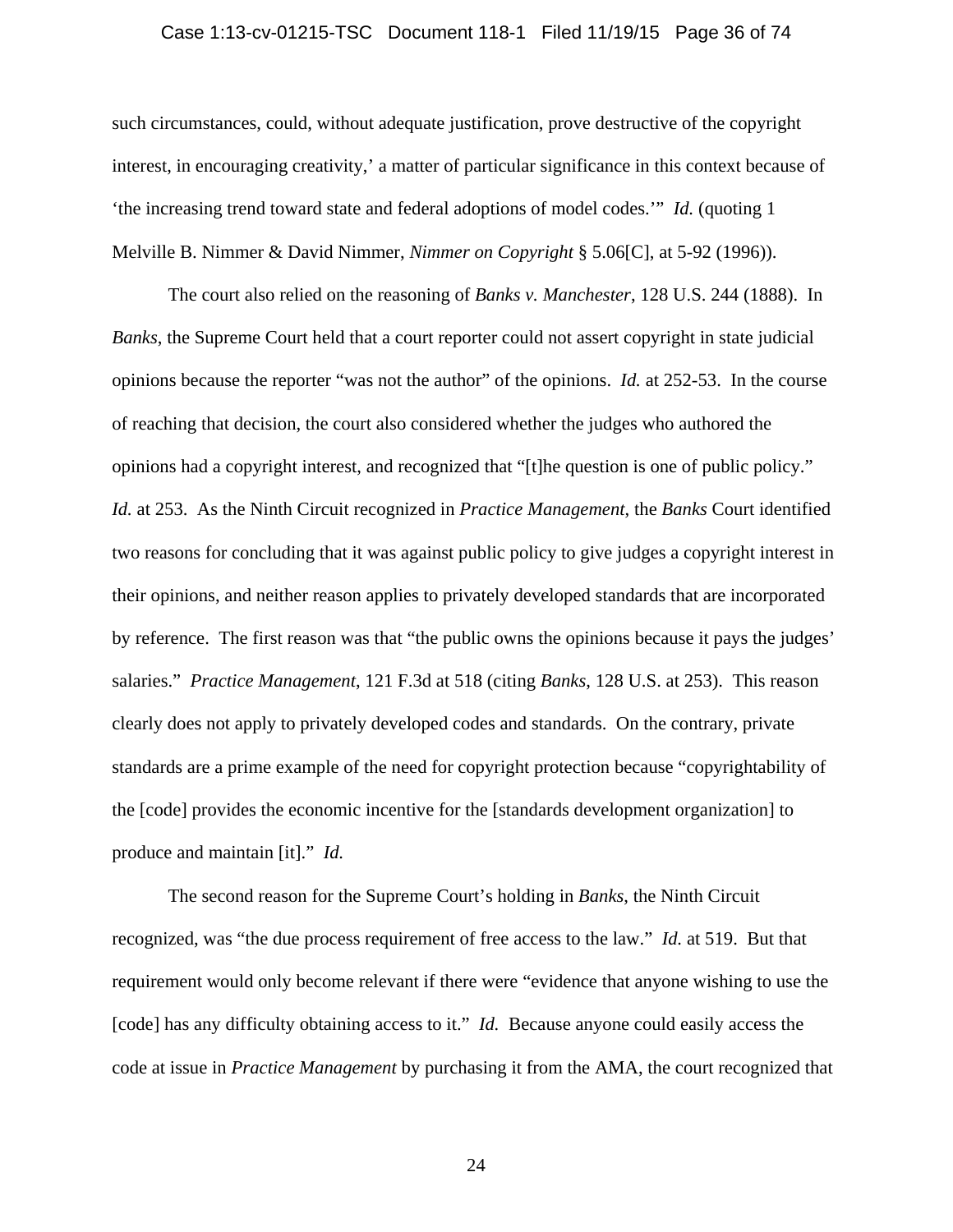#### Case 1:13-cv-01215-TSC Document 118-1 Filed 11/19/15 Page 37 of 74

there was no basis for refusing to recognize copyright. *Id.* In this case, Plaintiffs' standards are even more accessible to the public than the codes considered in *Practice Management*, because, in addition to selling the Works, Plaintiffs have voluntarily undertaken to provide the public with free internet access to the Works. SUMF ¶¶ 63-67, 100-01, 161.

Likewise, in *CCC* the Second Circuit held that state regulations' incorporation by reference of the Red Book, which provides automobile valuations, did not destroy the copyright in that work. 44 F.3d at 73 ("We are not prepared to hold that a state's reference to a copyrighted work as a legal standard for valuation results in loss of the copyright."). Several states' regulations referenced the Red Book as one source of determining the insurance payment for a total loss. *Id*. The court explicitly rejected the argument that the public must have "free access to the content of the laws that govern it," because this would require the elimination of copyright protection and would "prove destructive of the copyright interest in encouraging creativity." *Id.* at 73-74 & n. 30 (quotation marks omitted).

In an earlier case, the First Circuit expressed uncertainty about whether codes and standards lose their copyright on being incorporated by reference, and remanded to the district court for full briefing on the question. *Bldg. Officials & Code Adm. v. Code Tech., Inc.*, 628 F.2d 730, 736 (1st Cir. 1980) ("The question is not only of first impression but may be of importance in view of a possible trend towards state and federal adoption, either by means of incorporation by reference or otherwise, of model codes."). More recently, however, a district court in the First Circuit concluded that the reasoning of *Practice Management* and *CCC* was convincing. That court held that "the balance of competing interests at stake in such cases favors preserving copyright protection for works incorporated by reference into public enactments." *John G. Danielson, Inc. v. Winchester-Conant Properties, Inc.*, 186 F. Supp. 2d 1, 22 (D. Mass.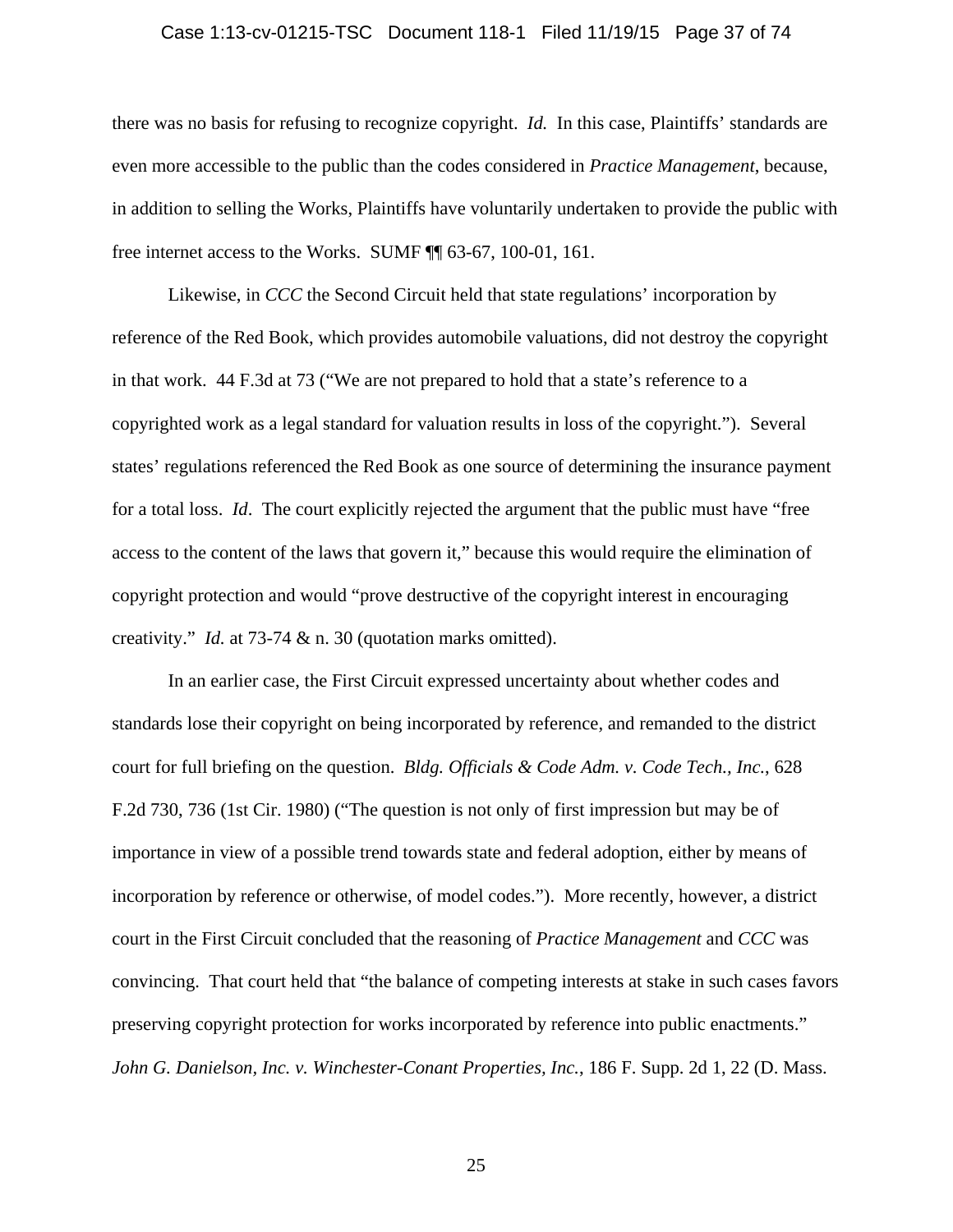### Case 1:13-cv-01215-TSC Document 118-1 Filed 11/19/15 Page 38 of 74

2002). The First Circuit affirmed on other grounds and noted that the question of copyright protection for works incorporated by reference remains open in that circuit. *John G. Danielson, Inc. v. Winchester-Conant Properties, Inc.*, 322 F.3d 26, 39 (1st Cir. 2003).

Defendant relies heavily — indeed, almost exclusively — on an opinion that embraced neither the restraint of the First Circuit in *John G. Danielson* nor the careful reasoning of the Second and Ninth Circuits in *CCC* and *Practice Management*. Defendant's centerpiece precedent is Judge Jones's majority opinion for a sharply divided Fifth Circuit in *Veeck*. That opinion, however is distinguishable on its own terms and is not persuasive in its extreme views.

The plaintiff in *Veeck* was SBCCI, an organization that created a set of five "model building codes" known collectively as the Standard Building Codes. *Veeck v. Southern Bldg. Code Cong. Int'l, Inc.*, 49 F. Supp.2d 885, 887 (E.D. Tex. 1999). Two small towns in Texas, Anna and Savoy, "enacted ordinances adopting [these] model codes by reference." *Id.* The operator of a website purchased copies of these codes and posted them on his website, and SBCCI brought a copyright infringement claim. *Id.* By a 9-6 vote, the *en banc* Fifth Circuit held that under the particular circumstances in that case, when the model codes were "adopted by a legislative body and bec[a]me 'the law'," they "enter[ed] the public domain and [were] not subject to the copyright holder's exclusive prerogatives." *Veeck*, 293 F.3d at 793.

 Defendant's reliance on *Veeck* is unavailing, however. *Veeck* is distinguishable from this case for at least two reasons. First, in response to an amicus brief filed by a number of standarddevelopment organizations (including ASHRAE and NFPA), the *Veeck* majority explained that it was not holding that "copyrights may be vitiated simply by the common practice of governmental entities' incorporating their standards in laws and regulations." *Id.* at 803-04. The court distinguished between extrinsic standards, which require citizens "to consult or use a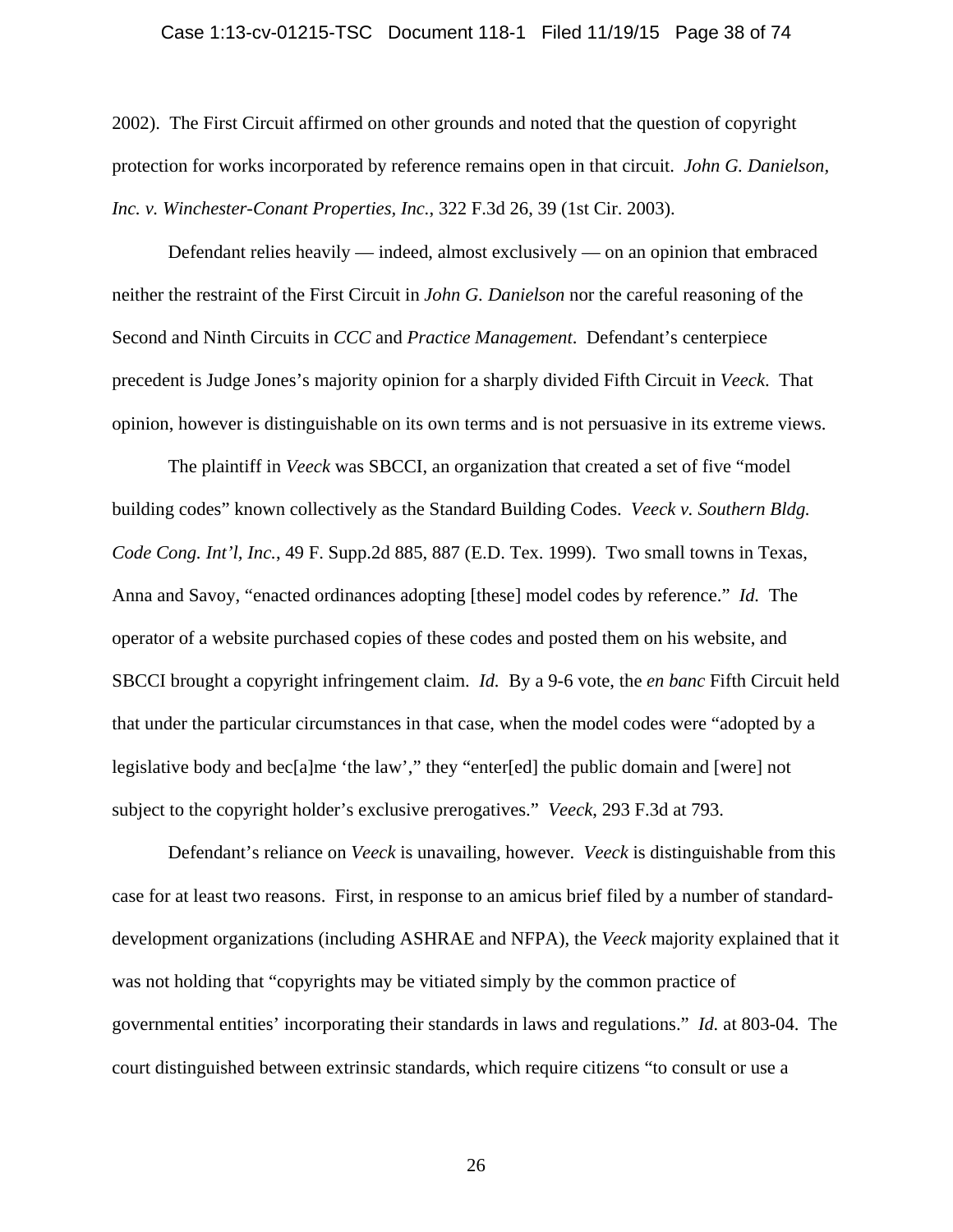### Case 1:13-cv-01215-TSC Document 118-1 Filed 11/19/15 Page 39 of 74

copyrighted work in the process of fulfilling their obligations" and "the wholesale adoption of a model code." *Id.* at 804-05. The court explicitly stated: "This case does not involve references" to extrinsic standards" and "clarified that "[c]aselaw that derives from official incorporation of extrinsic standards is distinguishable in reasoning and result." *Id*. at 804 (citing *CCC* and *Practice Management*). Here, using the terminology of *Veeck,* Plaintiffs' standards at issue are "extrinsic standards" that are referenced in regulations as opposed to being adopted in whole as the law.

Second, the *Veeck* majority noted that the model codes at issue there served "no other purpose than to become law," and acknowledged that when standards also have other uses, such as being "used by insurance companies and other non-governmental uses," they do not lose their copyright when they are incorporated by reference. *Id.* at 805. In this case, Plaintiffs' standards at issue have a range of uses and applications regardless of whether they are incorporated by reference, as they are used by industry, insurance companies, and many others. Moreover, unlike the model codes at issue in *Veeck*, Plaintiffs' standards here were not developed for the purpose of being incorporated by reference in statutes or regulations. SUMF ¶¶ 54, 90, 134.

Finally, a ruling that standards lose copyright protection upon incorporation by reference in a statute or government regulation would create serious tensions with other areas of law and other provisions of the Copyright Act. Under Defendant's argument, the Works were protected by copyright prior to their incorporation by reference, but those copyrights somehow evanesced upon their incorporation by reference. The putative disappearance of Plaintiffs' rights would create several substantial legal issues. First, if Defendant were correct that incorporation by reference of a standard destroys the author's copyright in that standard, the government that incorporated the standard would have taken Plaintiffs' property without just compensation.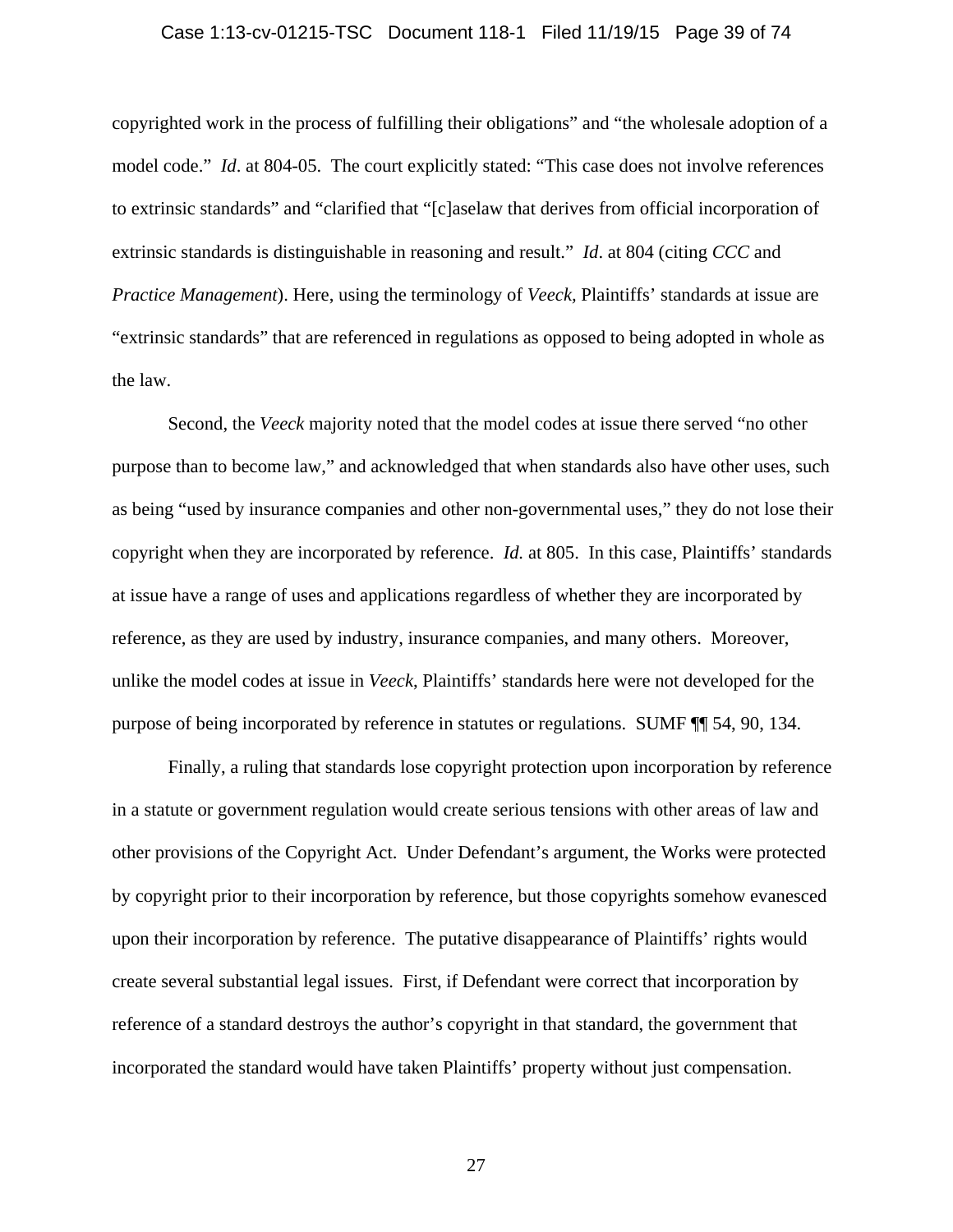#### Case 1:13-cv-01215-TSC Document 118-1 Filed 11/19/15 Page 40 of 74

*CCC*, 44 F.3d at 74 ("[A] rule that the adoption of such a reference by a state legislature or administrative body deprived the copyright owner of its property would raise very substantial problems under the Takings Clause of the Constitution."); *Practice Management*, 121 F.3d at 520 (citing *CCC* for same concern). Any governmental entity that has incorporated a standard by reference could face significant takings liability. This is not a result that any of the federal, state and local governmental entities that have relied for decades on incorporation by reference have either contemplated or welcomed. Under the doctrine of constitutional avoidance, "constitutionally doubtful constructions should be avoided where fairly possible," *Miller v. French*, 530 U.S. 327, 336 (2000) (quotation marks and citation omitted). The Court should not interpret the Copyright Act as creating the constitutional problems that are implicit in Defendant's argument. *See, e.g., Fox v. Washington,* 236 U.S. 273, 277 (1915) ("So far as statutes fairly may be construed in such a way as to avoid doubtful constitutional questions they should be so construed.").

Similarly, the destruction of Plaintiffs' copyrights based on the incorporation by reference of the Works by a governmental body would constitute an involuntary transfer or divestment of Plaintiffs' ownership — a result that finds no support in the portions of the Copyright Act dealing with transfer and divestment, as discussed above.

Moreover, applying the rule that "the law" is in the public domain to any materials that are merely referred to in statutes or judicial opinions would undermine authors' rights in a wide variety of copyrighted materials. For example, many judicial opinions contain citations to treatises, law review articles, and other copyrighted materials. However, this cannot mean that all such materials have lost their copyright. Indeed, courts frequently include quotations of all or part of a copyrighted work in the course of recognizing a plaintiff's copyright interest in that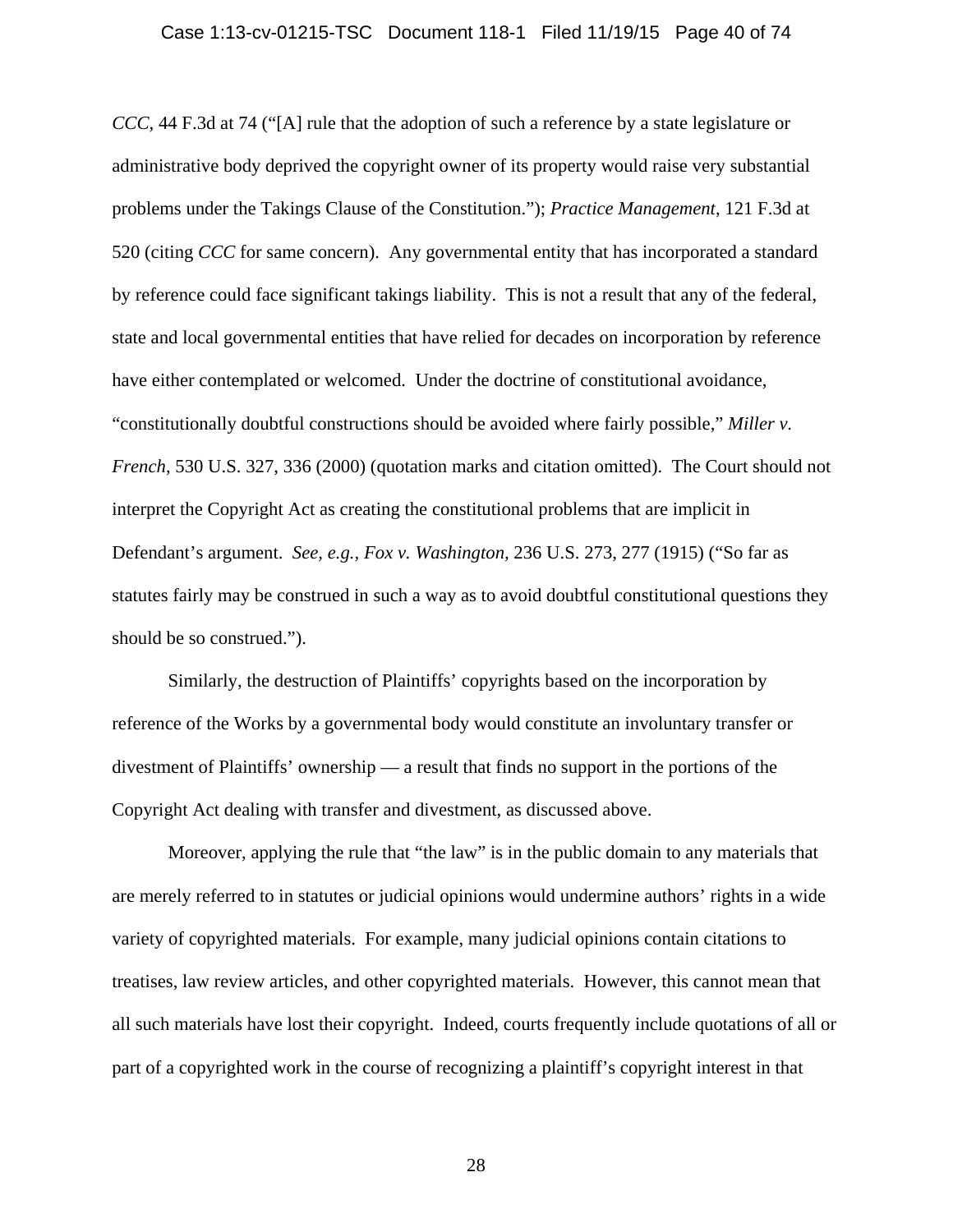#### Case 1:13-cv-01215-TSC Document 118-1 Filed 11/19/15 Page 41 of 74

work. *E.g., Campbell v. Acuff-Rose Music, Inc.*, 510 U.S. 569 (1994) (reprinting in full the copyrighted lyrics of "Pretty Woman" by Roy Orbison and "Pretty Woman" by 2 Live Crew). No one would suggest that this destroys the copyright in the works being quoted. Or, as the Second Circuit noted in *CCC*, many states have a mandatory school curriculum requiring that students read certain copyrighted books, meaning that "one cannot comply with the legal requirements without using the copyrighted works." 44 F.3d at 74. Such references do not vitiate the copyright in those works. *Id.*

For these reasons, it is unsurprising that federal regulatory agencies, the leading copyright treatises, and scholarly commentators have either disagreed with *Veeck* or urged that it be read narrowly so as not to apply to other cases of incorporation by reference. *See, e.g.,* OFR Rule Announcement, 79 Fed. Reg. at 66268 ("[W]e noted that recent developments in Federal law, including the *Veeck* decision… have not eliminated the availability of copyright protection for privately developed codes and standards referenced in or incorporated into federal regulations. Therefore, we agreed with commenters who said that when the Federal government references copyrighted works, those works should not lose their copyright."); 2 William F. Patry, *Patry on Copyright* §4.84 (West 2015) (arguing that the *Veeck* majority opinion is "deeply flawed" and "should be disapproved of"); 1 *Nimmer on Copyright* § 5.12 (2015) (noting that the *Veeck*  majority "took pains to emphasize the limits of its holding," in order "to allay the fear of amici standards-writing organizations"); Emily S. Bremer, *On the Cost of Private Standards in Public Law*, 63 U. Kan. L. Rev. 279, 293-94 (2015) (noting that *Veeck* was "controversial" and arguing that "[s]tripping copyright protection for incorporated materials is a poor solution to the public access problem"). In keeping with this broad consensus, the Court should recognize that *Veeck*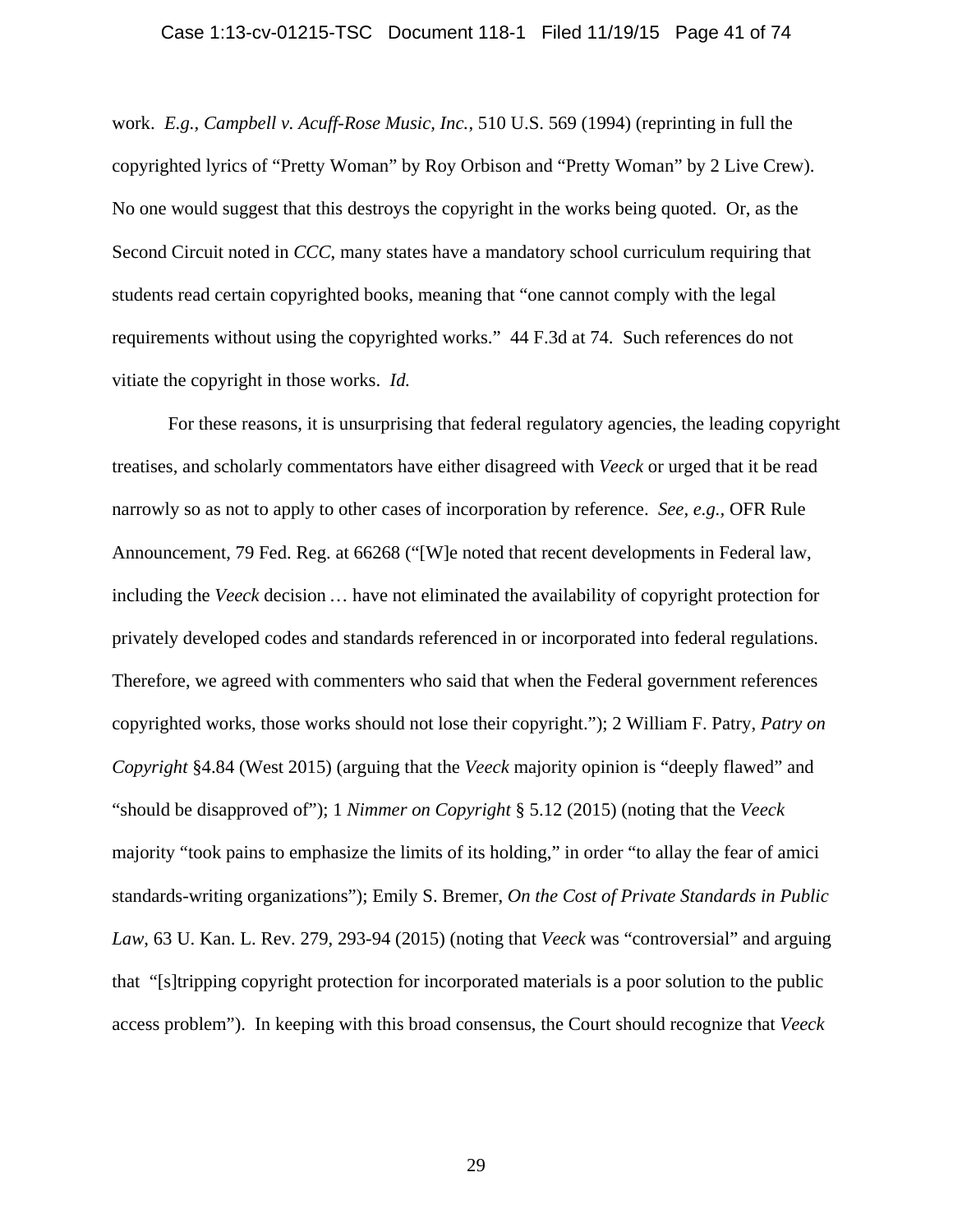is not persuasive authority for the issues raised by this case and reject Defendant's arguments about incorporation by reference.

# **c. Public Policy Strongly Favors Copyright Protection for Plaintiffs' Standards.**

The existing standards development system undoubtedly serves the public interest. In its

report on the NTTAA, the House Science Committee explained this as follows:

Standards play a crucial role in all facets of daily life and in the ability of the nation to compete in the global marketplace. The United States, unlike the federalized system of most other countries, relies heavily on a decentralized, private sector based, voluntary consensus standards system …. This unique consensusbased voluntary system has served us well for over a century and has contributed significantly to United States competitiveness, health, public welfare, and safety.

H.R. Rep. No. 104-390, 104th Cong., 1st Sess., pt. VII, § 12, at 23-24 (1995). As explained above, this system of privately developed standards has evolved for over a century, and has been built on the longstanding understanding that standards development organizations can assert copyright in their standards and can fund their continued operations through the sale of those copyrighted standards. To dramatically upend that understanding by holding that a standards development organization may not assert copyright would cause grave damage not only to the standards development organizations themselves but also to the wide array of public and private actors that rely on these standards.

Defendant admits that standards development organizations are essential to the public interest, explaining in a video on its website that NFPA standards, for example, "protect the lives of our volunteer fire fighters" and "protect the lives of our children," and "[i]t's important that organizations like the National Fire Protection Association continue to survive." SUMF ¶ 165. But the undisputed evidence in this case shows that Plaintiffs depend on their copyrights to conduct their operations and to continue to develop and update standards that protect public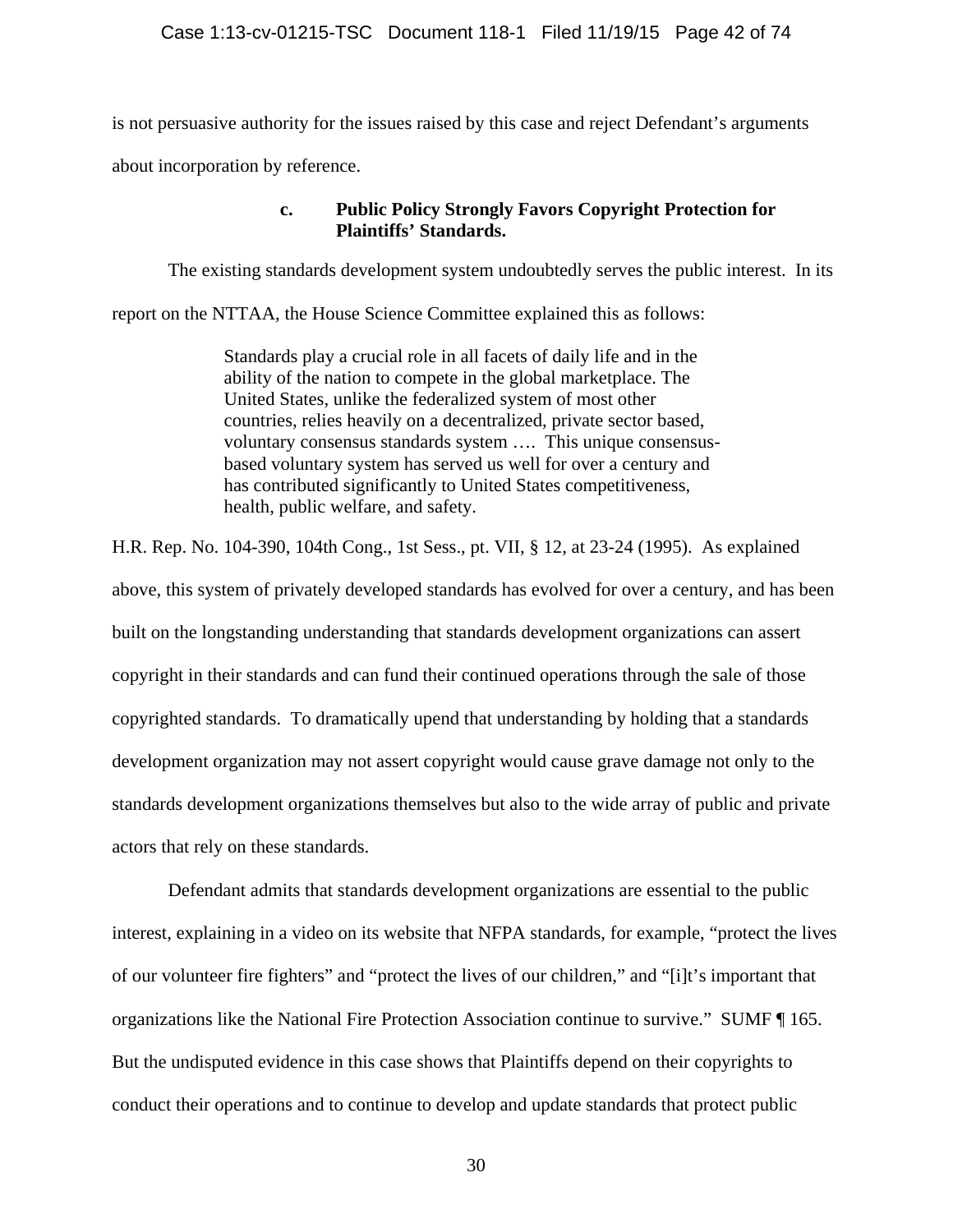### Case 1:13-cv-01215-TSC Document 118-1 Filed 11/19/15 Page 43 of 74

safety and promote efficiency. For example, the unrebutted expert economic opinion of John Jarosz concluded that "Plaintiffs require substantial resources to continue their standards development efforts. Revenue generated from the sale of copyrighted standards and downstream products and services based on these copyrighted standards are a key contributor to the resources needed to carry out these functions." SUMF  $\parallel$  252. Jarosz further concluded that the effect of a loss of copyright protection "will be a likely reduction in the number, quality, and acceptability of critical standards and a likely increase in costs for governments, and therefore, taxpayers. This will cause harm to governments, the public, and industry actors that rely on the creation of these standards as well as to the Plaintiffs." SUMF ¶ 271.

Jarosz's conclusions are supported by the undisputed record evidence, which shows that: (i) Plaintiffs' standards development processes are extremely resource-intensive, SUMF ¶¶ 43- 44, 104-05, 152; (ii) Plaintiffs rely heavily on their copyrights to obtain needed revenue, SUMF ¶¶ 45-49, 106-08, 153; and (iii) government and other entities rely on Plaintiffs' standard development activities and could not replace those activities if Plaintiffs became unable to continue them. SUMF ¶¶ 95-98.

Defendant has been unable to identify any plausible way that standards development could persist if unsupported by revenue obtained from sales of copyrighted standards. SUMF ¶ 255. Indeed, it is unsurprising that Mr. Malamud has privately admitted to his supporters that he avoids discussing how his conduct will affect the business model of standards development organizations, because he "can't win that discussion" and he instead must take "an absolutist position," which is "the only way we can possibly win this fight." SUMF ¶ 256.

There is no reason for this Court to take the "absolutist position" that Defendant needs in order to prevail here. Public policy is an important consideration in copyright law, and the need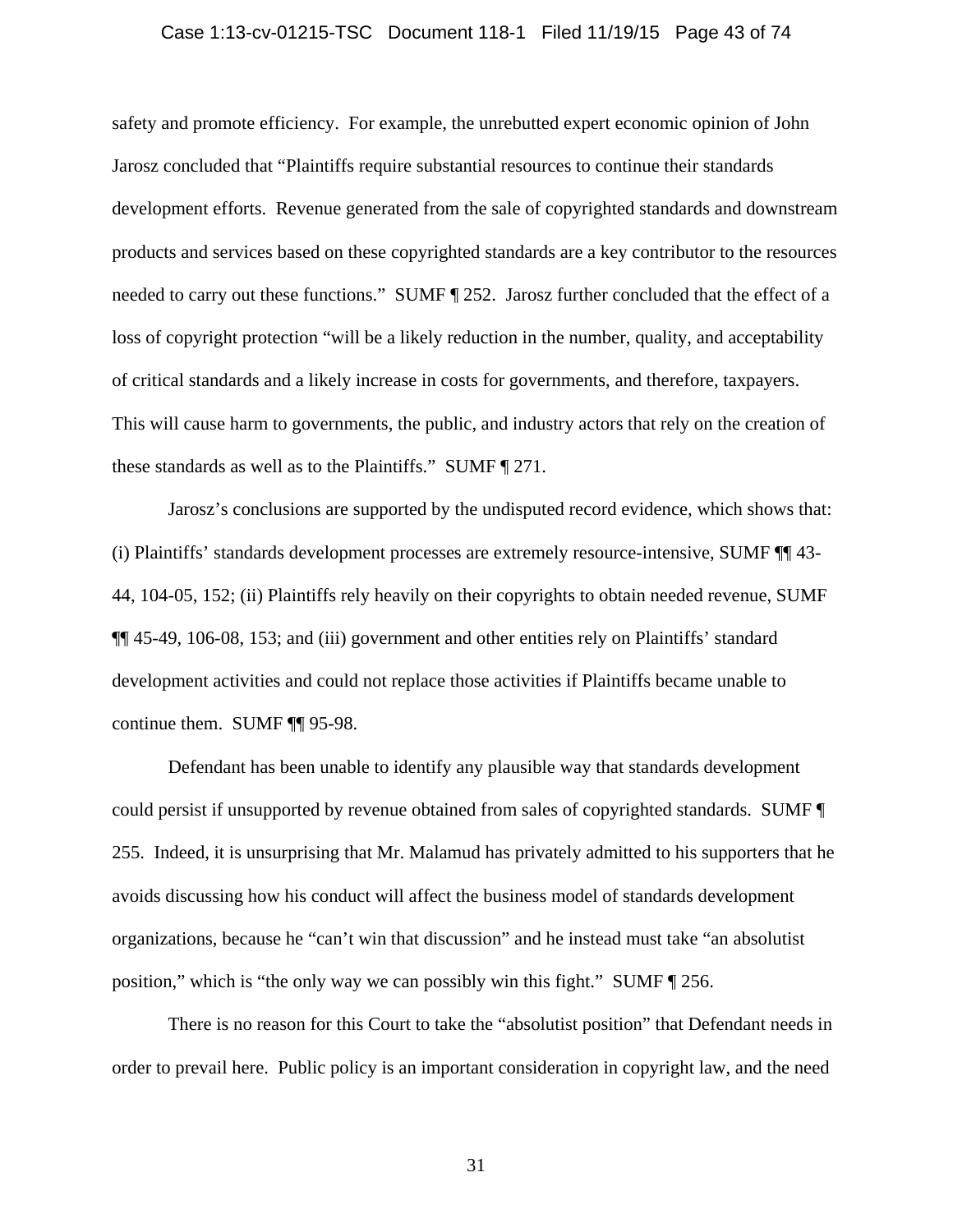to provide a continued incentive for standards development organizations to produce standards in the public interest is a powerful reason to recognize the copyright interests at stake in this case.

## **2. The "Merger Doctrine" Does Not Excuse Defendant's Conduct.**

Defendant also asserts "merger" as an affirmative defense. The merger doctrine provides that "courts will not protect a copyrighted work from infringement if the idea underlying the copyrighted work can be expressed in only one way." *Satava v. Lowry*, 323 F.3d 805, 812 n.5 (9th Cir. 2003); *Coquico, Inc. v. Rodriguez-Miranda*, 562 F.3d 62, 68 (1st Cir. 2009). In other words, an author may not obtain copyright protection in a work if the author has merely identified the only way of expressing a particular idea, because that could interfere with the ability of future authors to create works involving the same idea. The work is copyrightable, however, "so long as alternate expressions are available." *Atari Games Corp. v. Nintendo of Am., Inc.*, 975 F.2d 832, 840 (Fed. Cir. 1992).

 The relevant time period at which to assess whether the merger doctrine precludes copyright protection is at the time of original authorship. *Apple Computer, Inc. v. Formula Int'l Inc.*, 725 F. 2d 521, 524 (9th Cir. 1984) (Copyright Act intended "to protect all works of authorship from the moment of their fixation" and "recognizes copyright protection for a work of authorship regardless of the uses to which it may be put.") (internal citations omitted); *see also Oracle Am., Inc. v. Google Inc.*, 750 F.3d 1339, 1361 (Fed. Cir. 2014) ("copyrightability and the scope of protectable activity are to be evaluated at the time of creation, not at the time of infringement."). Hence, if a work is originally copyrightable, the merger doctrine does not strip the work of copyright protection merely because of the work's widespread adoption as an industry standard. *Oracle Am., Inc.* at 1372 ("[T]o the extent Google suggests that it was entitled to copy the Java API packages because they had become the effective industry standard, we are unpersuaded.").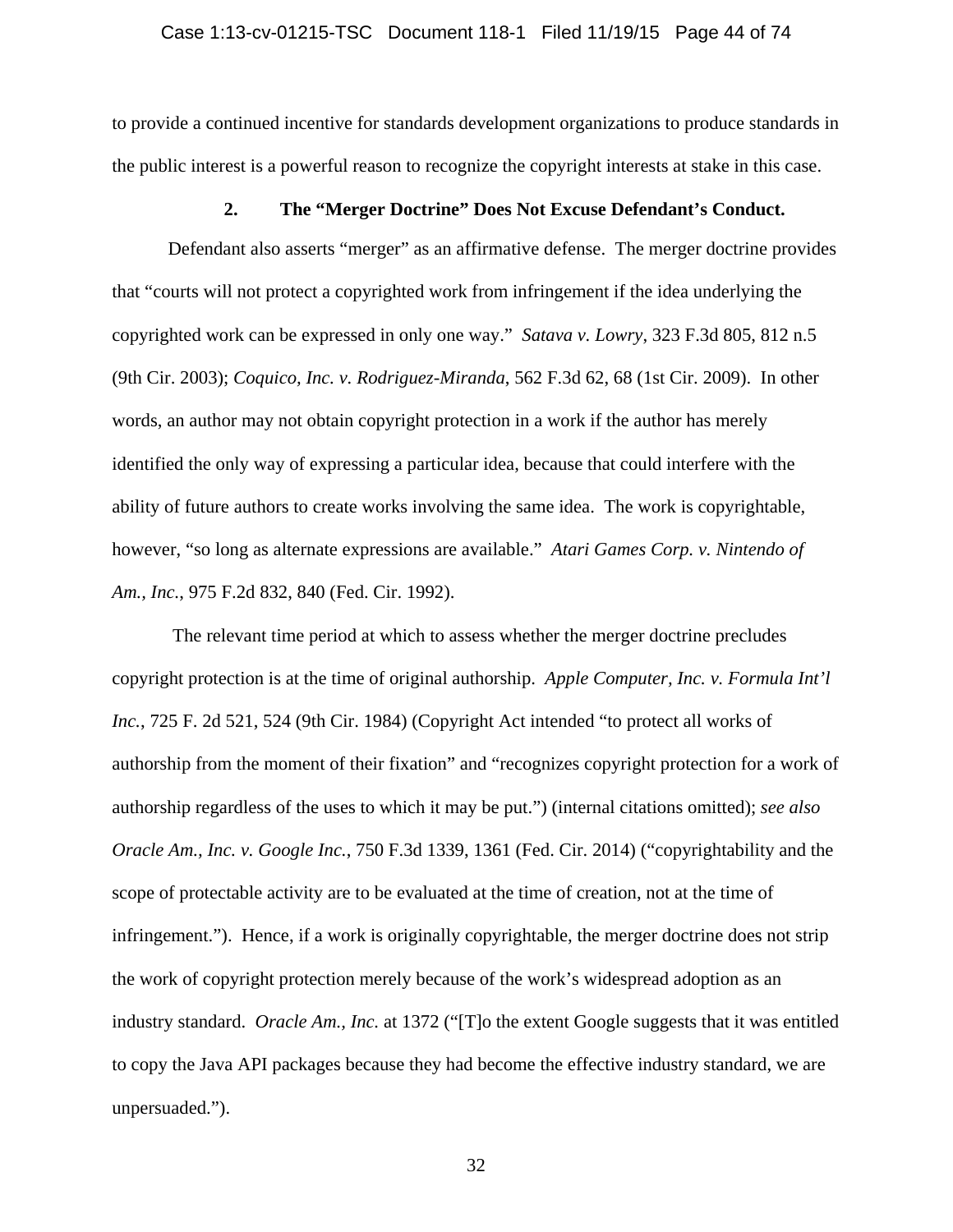### Case 1:13-cv-01215-TSC Document 118-1 Filed 11/19/15 Page 45 of 74

Here, the merger doctrine does not apply because Plaintiffs' Works were original works of expression when they were created, and there is no question that other authors could create alternative expressions of electrical safety standards. For example, NFPA's 2014 NEC is a 900 page standard containing comprehensive guidance for the safe installation of electrical equipment. SUMF ¶¶ 93-94. There are a myriad of other ways in which one could author an electrical safety standard, and NFPA's original authorship in no way interferes with the production of such competing standards. In fact, there are standards written by other organizations that compete with Plaintiffs' Works, such as the International Energy Conservation Code developed by the International Code Council, which addresses similar building efficiency concerns as ASHRAE 90.1. SUMF ¶¶ 38, 133.

Without citing any authority on point, the *Veeck* majority simply concluded that the merger doctrine applied because it was "obvious that for copyright purposes, laws are 'facts.'" *Id. Veeck*'s conclusion was far from "obvious." The *Veeck* majority gave no attention to the fact that at the time the plaintiff created the model codes — *i.e.*, at the time that counts for the merger doctrine — those codes were *not* the only way to express the underlying ideas. The *Veeck* majority's analysis of merger is either *ipse dixit* or a recycling of its conclusions about the effect of incorporation by reference. In any case, the majority's reasoning is not persuasive, and this Court should not follow it. *See Veeck*, 293 F.3d at 807 (Higginbotham, J., dissenting) (explaining that majority opinion's discussion of the merger doctrine was "tautological" and "a restatement of the conclusion that adopting the codes invalidated the copyright, not an independent reason why that is so").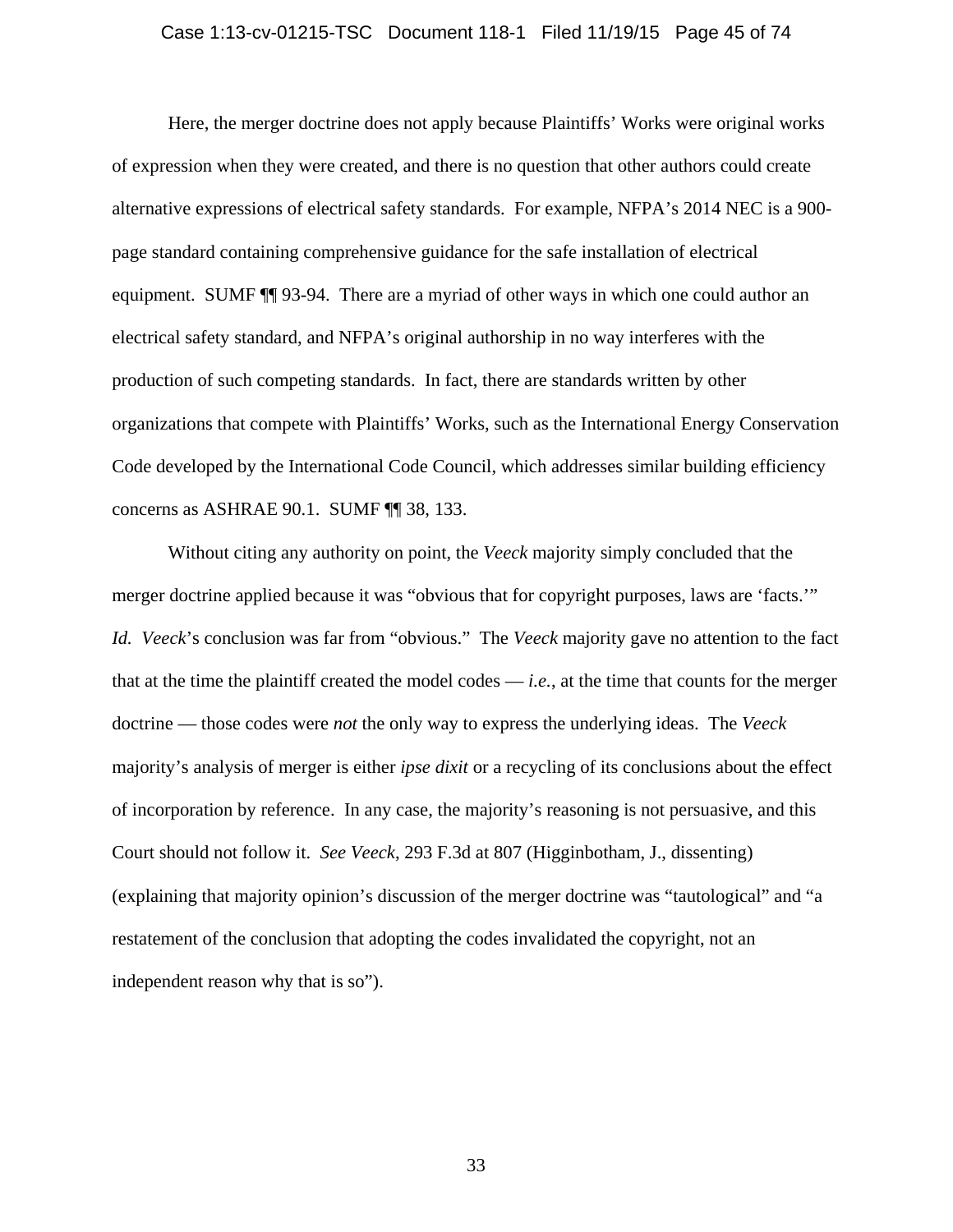# **3. Defendant's Wholesale Copying of Plaintiffs' Standards and Making Them Available to the Public Is Not Fair Use.**

Defendant has also raised the fair use defense to copyright infringement. In considering whether a use is a fair use, the Court should consider the four statutory factors set forth in 17 U.S.C. §107. The task "calls for case-by-case analysis," and the four statutory factors are "no[t] … to be treated in isolation, one from another. All are to be explored, and the results weighed together, in light of the purposes of copyright." *Campbell*, 510 U.S. at 577-78. In this case, the factors weigh strongly against a finding of fair use.

## **a. The Purpose and Character of the Use**

The first factor is "the purpose and character of the use, including whether such use is of a commercial nature or is for nonprofit educational purposes." 17 U.S.C. §107. Here, Defendant has admitted that the character of its use of Plaintiffs' standards was to make "exact copies" of them. SUMF ¶ 198. Defendant did this in two ways, by scanning the works directly into PDF format and by paying to have them converted into an HTML format. SUMF ¶¶ 182-85, 188-201. Defendant then posted Plaintiffs' works on the internet where any member of the public can freely download them, print them, and make additional copies of them. SUMF ¶ 209. And Defendant's avowed purpose in doing so is to enable members of the public to obtain copies of the standards without buying or licensing them from Plaintiffs. SUMF ¶ 221-24.

When a defendant's use involves wholesale copying and making available copyrighted works to the public, in direct competition with the copyright holder's attempts to sell or license the works, this weighs overwhelmingly against a finding of fair use. *See, e.g., Wall Data Inc. v. Los Angeles Cty. Sheriff's Dept.*, 447 F.3d 769, 778 (9th Cir. 2006) ("In cases where 'use is for the same intrinsic purpose as [the copyright holder's] ... such use seriously weakens a claimed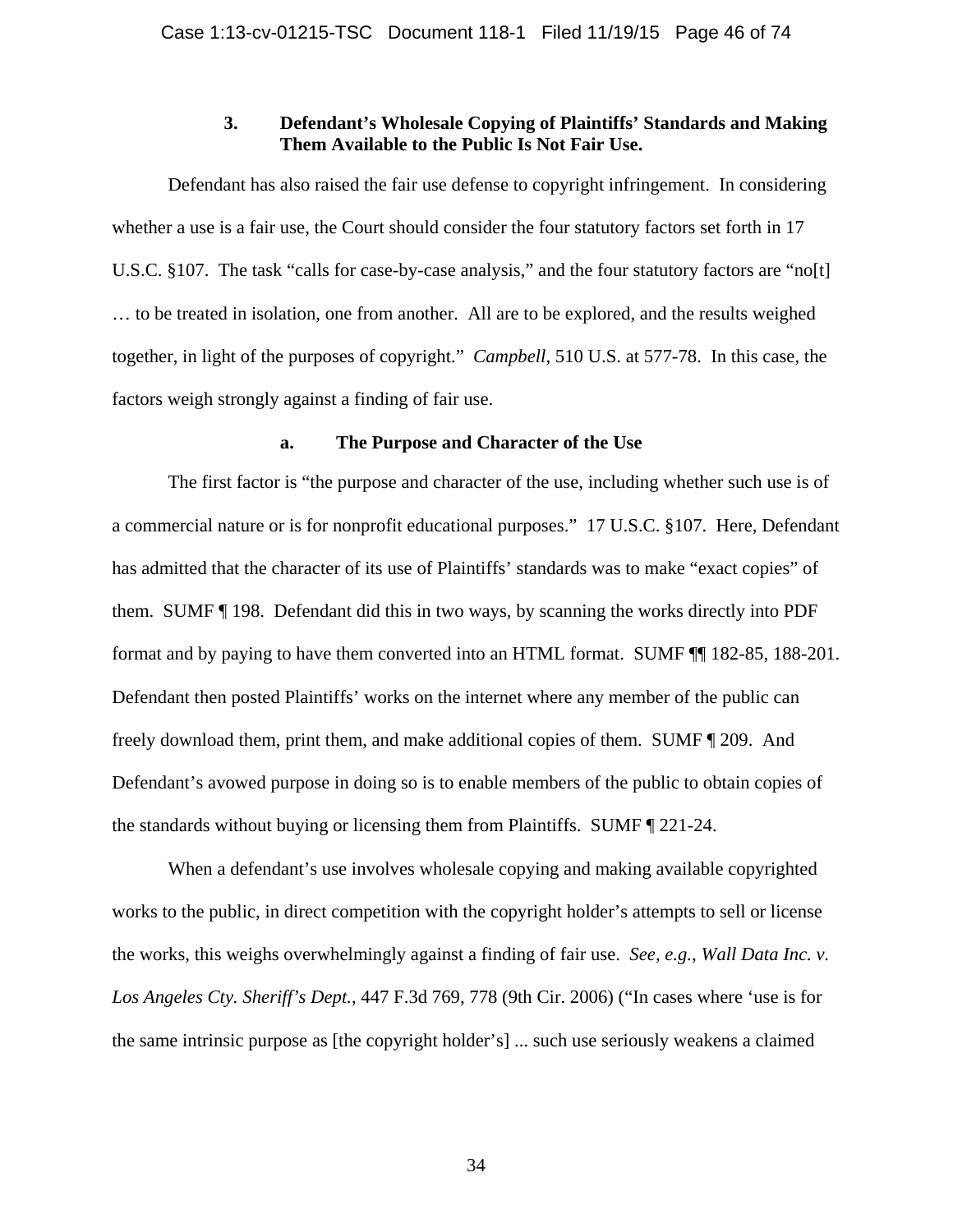fair use.'") (brackets and ellipsis in original, quoting *Worldwide Church of God v. Philadelphia Church of God, Inc.*, 227 F.3d 1110, 1117 (9th Cir. 2000)).

Defendant has argued that its use is "transformative" because it converted some of Plaintiffs' standards into HTML format. But Defendant admitted that its rekeying of the standards was "simply recover[ing] text," and that it would only "start adding true value" when it rekeyed mathematical formulas, added section ID headers, and converting the graphics to vector format. SUMF ¶ 196. Courts have uniformly rejected similar arguments and have held that the mere conversion of a work from one format to another does not support a finding of fair use. *See, e.g., Seltzer v. Green Day, Inc.,* 725 F.3d 1170, 1177 (9th Cir. 2013) ("In the typical 'nontransformative' case, the use is one which makes no alteration to the *expressive content or message* of the original work.") (emphasis in original); *Infinity Broad. Corp. v. Kirkwood*, 150 F.3d 104, 108 (2d Cir. 1998) (concluding retransmission of radio broadcast over telephone lines is not transformative); *UMG Recordings, Inc. v. MP3.com, Inc.*, 92 F. Supp. 2d 349, 351 (S.D.N.Y. 2000) (finding reproduction of audio CD into computer MP3 format does not transform the work). And, to the extent that Defendant argues that its conduct is fair use because it is providing the public with access to "the law," that is simply a restatement of its meritless arguments that Plaintiffs' standards lost copyright protection when they were incorporated by reference.

To be sure, courts have occasionally recognized the fair-use defense when a defendant made exact copies of a work, but only if the defendant's use created a new product or service "without providing the public with a substantial substitute for matter protected by the Plaintiffs' copyrights in the original works." *Authors Guild*, 804 F.3d at 207. For example, the Second Circuit's recent decision in *Authors Guild* held that Google's digital copying of copyrighted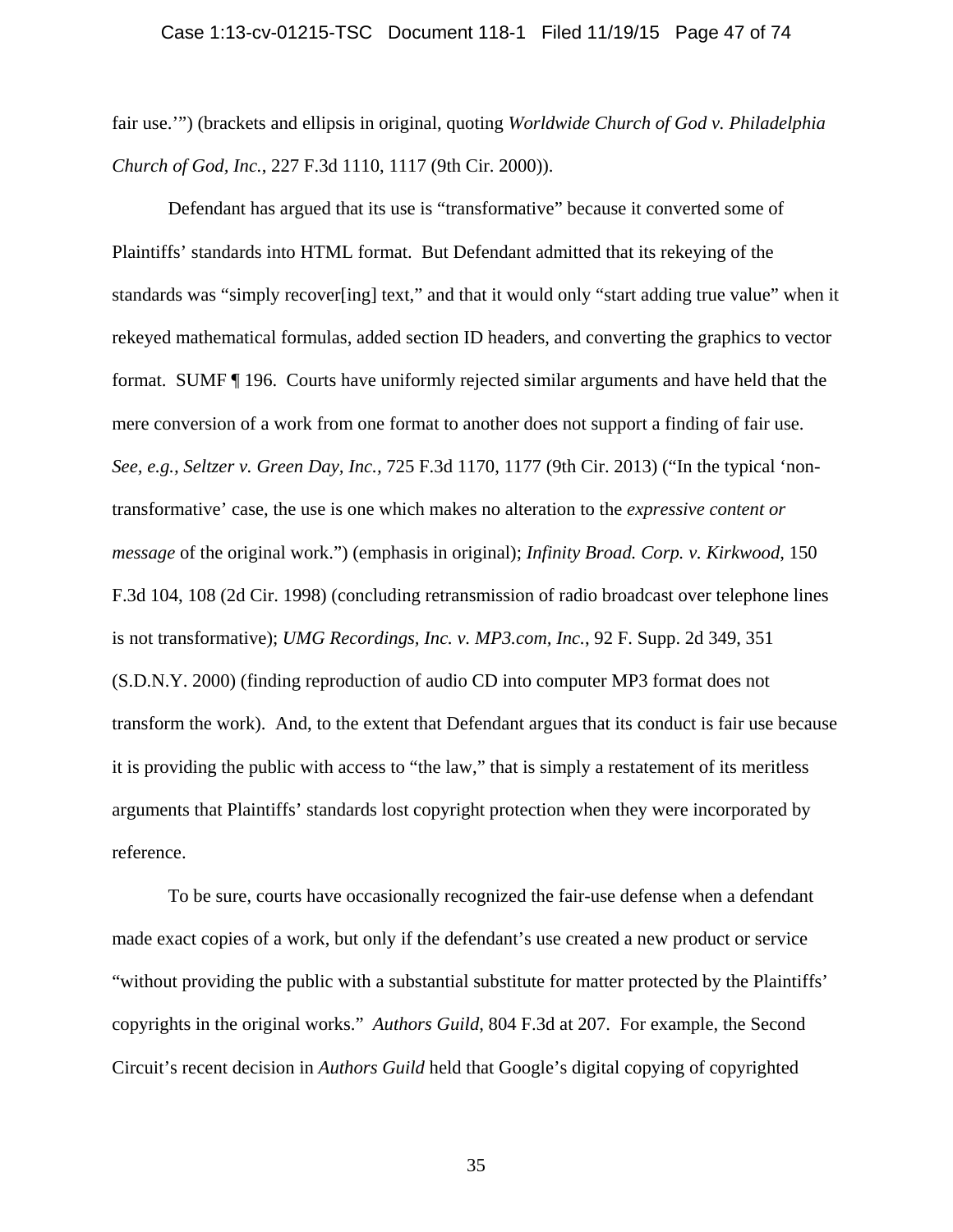#### Case 1:13-cv-01215-TSC Document 118-1 Filed 11/19/15 Page 48 of 74

books, to enable the public to search and view snippets of the books, was a fair use. But the court recognized the lengths to which Google went to ensure that the public could not download the books in their entirety, and noted that "[i]f Plaintiffs' claim were based on Google's converting their books into a digitized form and making that digitized version accessible to the public, their claim would be strong." *Id*. at 225-26; *accord Authors Guild, Inc. v. HathiTrust*, 755 F.3d 87, 97 (2d Cir. 2014) (upholding fair-use defense for book-search service after noting that "in providing this service, the [defendant] does not add into circulation any new, humanreadable copies of any books"). Here, by contrast, Defendant did exactly what the Second Circuit said would make a plaintiff's claim "strong" — it created digitized copies of Plaintiffs' works, which Plaintiffs themselves also provide, and made its copies available to the public without any limitations.

The statute also directs the Court to consider whether the use is of a commercial nature, which weighs against a finding of fair use. *Harper & Row Publishers, Inc. v. Nation Enters.*, 471 U.S. 539, 562 (1985). This inquiry asks "whether the user stands to profit from exploitation of the copyrighted material without paying the customary price." *Id.* Here, there is ample evidence that Defendant's copying of Plaintiffs' standards enabled it to boost its fundraising efforts. Mr. Malamud wrote in an email to his wife, whom he had hired to assist him in converting Plaintiffs' standards into HTML format, that she should "make sure we've done any NFPA docs … . Also, we can do any ASTM or ASHRAE docs as well as those are helpful to me in my suit. … Definitely keep plowing away on that stuff … that's the kind of output that makes it much easier for me to try and raise money." SUMF ¶ 230. In another email, Mr. Malamud explained that he could continue paying Ms. Malamud as long as she continued making copies of Plaintiffs' standards, because "what the funders are going to be looking at is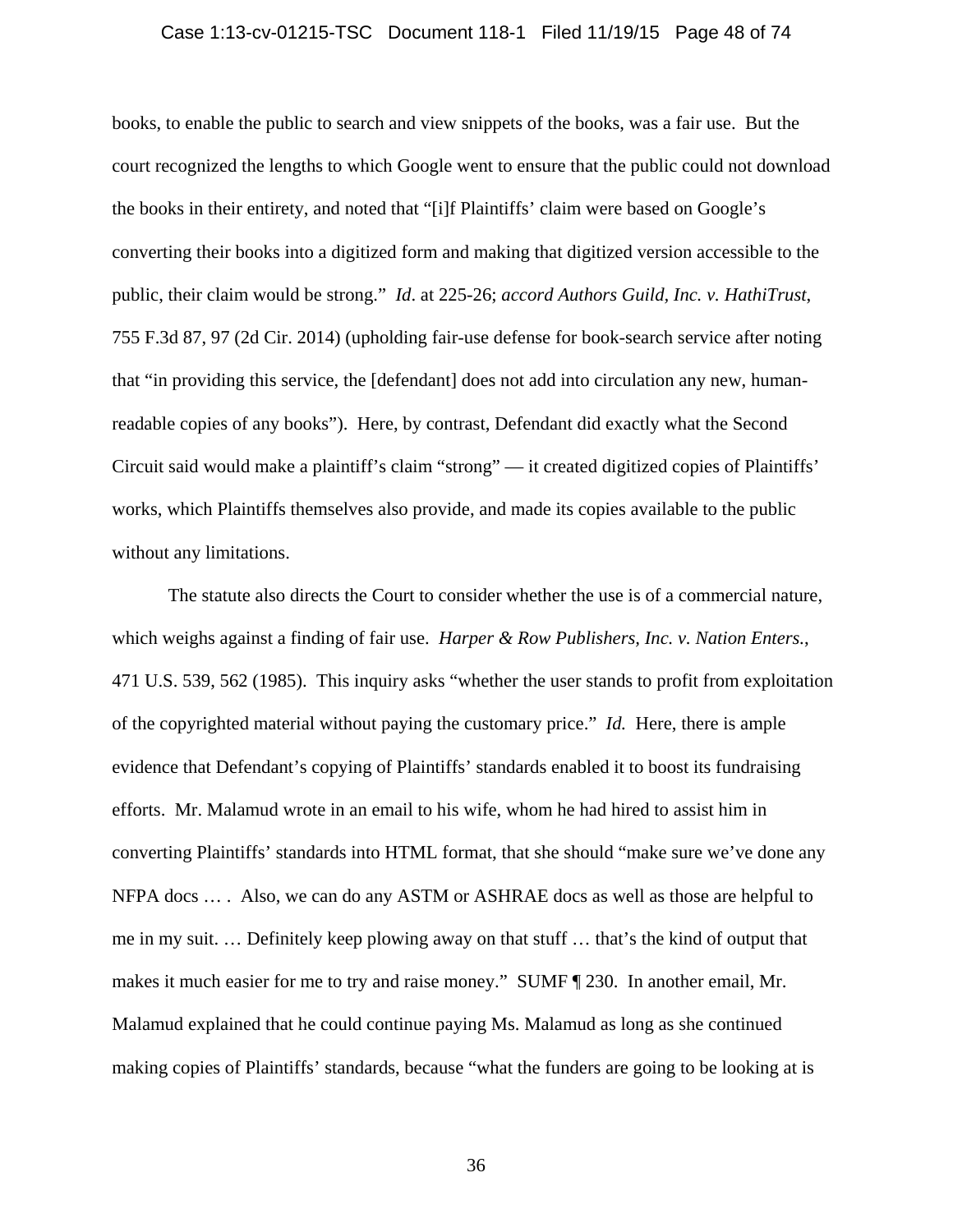### Case 1:13-cv-01215-TSC Document 118-1 Filed 11/19/15 Page 49 of 74

our walking through the standards." SUMF ¶ 231. Defendant's President and only employee, Carl Malamud, has received hundreds of thousands of dollars in salary for his posting of Plaintiffs' standards, and paid hundreds of thousands of dollars more to his wife for assisting Defendant in converting the standards. SUMF ¶¶ 233-34. In an email, he described his work purchasing Plaintiffs' standards to post them on the internet as "what a way to make a living." SUMF ¶ 232. While Defendant is nominally a nonprofit organization, it clearly derives significant financial benefit from its infringing activities, as has its founder and his wife, weighing against a finding of fair use.

## **b. The Nature of the Copyrighted Work**

The second factor is "the nature of the copyrighted work." 17 U.S.C. § 107. This factor asks whether the work at issue is "close[] to the core of intended copyright protection." *Campbell*, 510 U.S. at 586. While some courts have suggested that a finding of fair use is more warranted when the work is fictional than factual, the Second Circuit recently disapproved that suggestion, holding that "authors of factual works, like authors of fiction, should be entitled to copyright protection of their protected expression." *Authors Guild*, 804 F.3d at 220. Here, because Plaintiffs' works are original and complex works that take a high degree of resources to produce, and because providing an incentive for Plaintiffs to develop and publish these works is manifestly in the public interest, these works are at the core of copyright law, and so this factor weighs in Plaintiffs' favor. *See Harper & Row*, 471 U.S. at 546 ("It is evident that the monopoly granted by copyright actively served its intended purpose of inducing the creation of new material of potential historical value.").

# **c. The Amount and Substantiality of the Work Taken**

The third factor is "the amount and substantiality of the work taken." 17 U.S.C. § 107. This factor clearly weighs in Plaintiffs' favor, because Defendant admittedly copied and made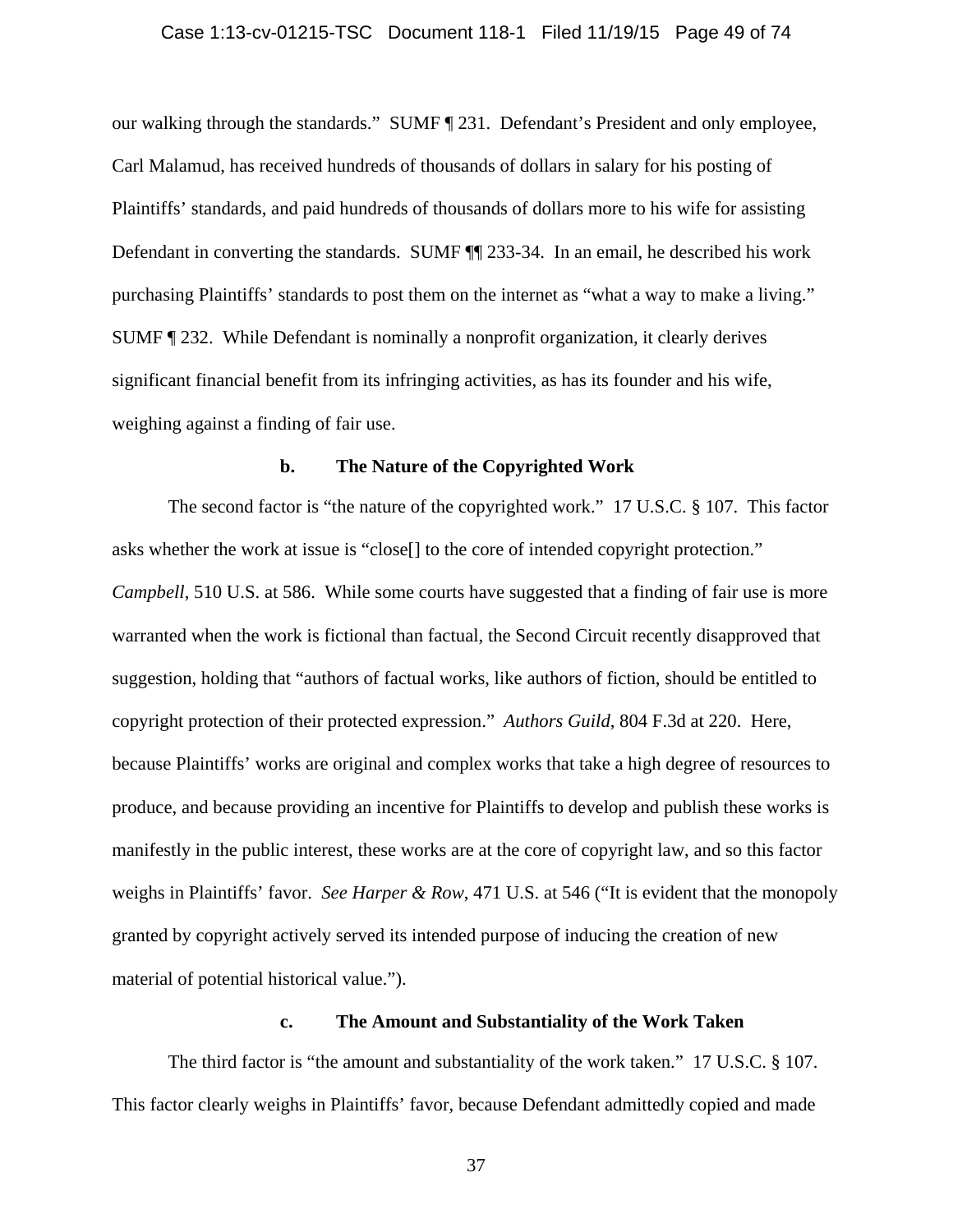### Case 1:13-cv-01215-TSC Document 118-1 Filed 11/19/15 Page 50 of 74

available to the public the entirety of Plaintiffs' copyrighted works. "While wholesale copying does not preclude fair use *per se*, copying an entire work militates against a finding of fair use." *Worldwide Church of God*, 227 F.3d at 1118 (quotation marks and citation omitted). And "the fact that a substantial portion of the infringing work was copied verbatim is evidence of the qualitative value of the copied material, both to the originator and to the plagiarist who seeks to profit from marketing someone else's copyrighted expression." *Harper & Row*, 471 U.S. at 565. Here, of course, Defendant's infringing conduct consisted of verbatim copying of the entirety of Plaintiffs' works.

In discussing this factor in *Authors Guild*, the Second Circuit upheld the "snippet view" feature of Google books, but only after concluding that a user of Google's services "cannot succeed, even after long extended effort … , in revealing through a snippet search what could usefully serve as a competing substitute for the original." *Authors Guild*, 804 F.3d at 222; *see also id.* at 223 (noting that the third factor would have weighed against Google if the snippet view feature enabled users to view "a coherent block amounting to 16% of a book"). Thus, in a case such as the present one, where Defendant's conduct enables users to access, read, and make copies of Plaintiffs' works in their entirety, the third fair use factor favors Plaintiffs.

#### **d. The Effect of the Use Upon the Potential Market**

The fourth factor is the effect of the defendant's use on the potential market for or value of the copyrighted work. 17 U.S.C. § 107. This factor "is of great importance in making a fair use assessment." *Authors Guild*, 804 F.3d at 223. Indeed, "[e]ven if the *purpose* of the copying is for a valuably transformative purpose, such copying might nonetheless harm the value of the copyrighted original if done in a manner that results in widespread revelation of sufficiently significant portions of the original as to make available a significantly competing substitute." *Id.* (emphasis in original). A copyright owner has no obligation to show any actual loss of revenues;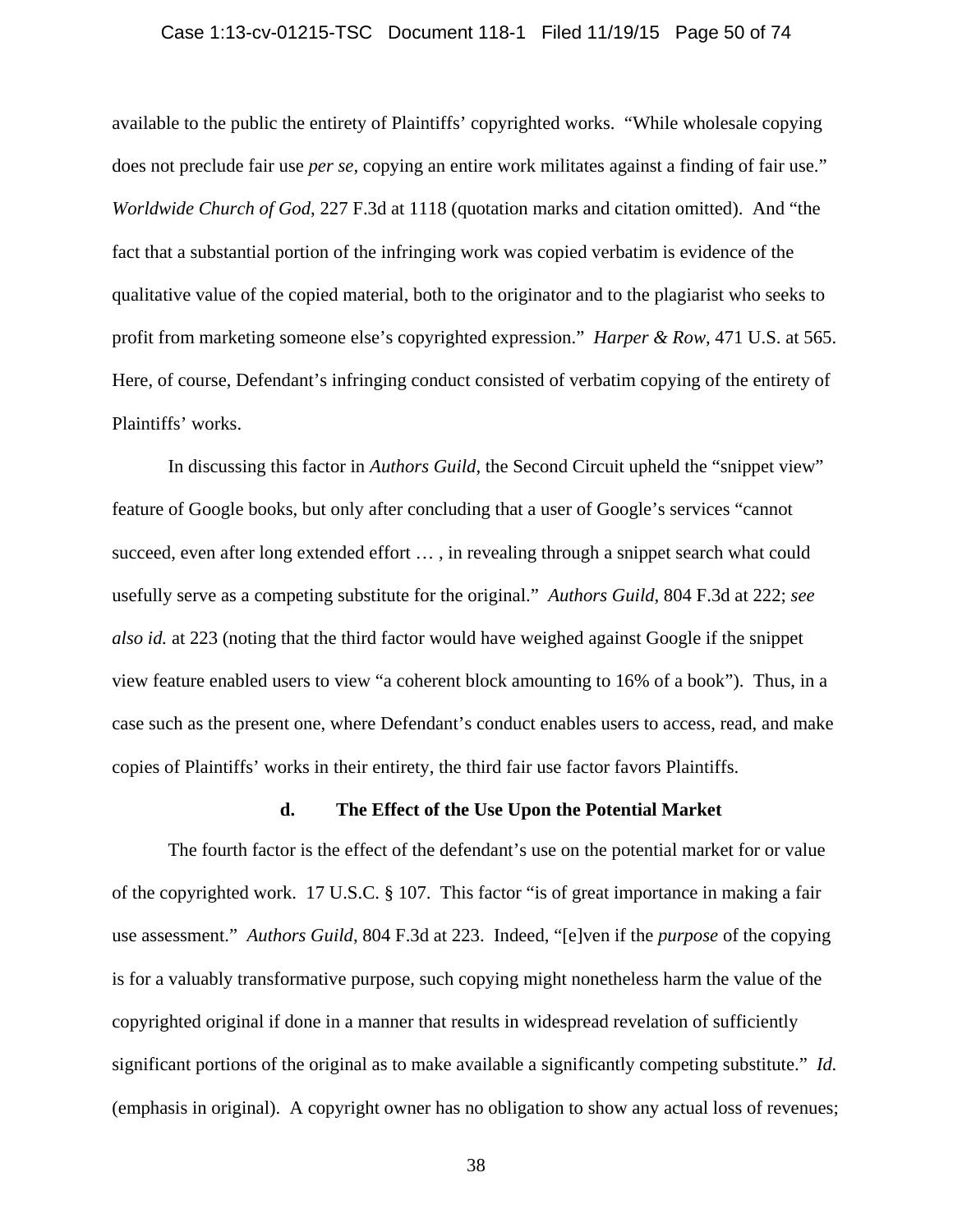### Case 1:13-cv-01215-TSC Document 118-1 Filed 11/19/15 Page 51 of 74

rather, "the court's role with respect to the fourth factor is to 'look at the impact on *potential* licensing revenues for traditional, reasonable, or likely to be developed markets.'" *North Jersey Media Grp. Inc. v. Pirro*, 74 F. Supp. 3d 605, 623 n. 20 (S.D.N.Y. 2015) (quoting *Bill Graham Archives v. Dorling Kindersley Ltd.*, 448 F.3d 605, 614 (2d Cir. 2006)) (emphasis in original).

Because Defendant's use of Plaintiffs' works involves making entire copies of Plaintiffs' works available to the public on the internet for free, this factor clearly favors Plaintiffs. According to Defendant, Defendant's supposed copies of Plaintiffs' standards downloaded from the internet are extremely close substitutes for authorized copies of Plaintiffs' standards purchased from Plaintiffs. *See, e.g.,* SUMF ¶ 213 (citing Mr. Malamud's testimony characterizing PDFs on Defendant's website as a "scan of the exact standard" and stating that he expects viewers to believe that the text in the HTML versions is the same as the text in Plaintiff's standards). Thus, the availability of copies on the websites where Defendant posted them poses a clear potential negative effect on the market for the copyrighted works themselves. *See, e.g., BMG Music v. Gonzalez*, 430 F.3d 888, 890 (7th Cir. 2005) ("Music downloaded for free from the Internet is a close substitute for purchased music; many people are bound to keep the downloaded files without buying originals.").

Defendant admitted that it attempted to drive traffic to its website, including by engaging in "search engine optimization" in connection with its posting of Plaintiffs' standards to appear higher in Google search results to attract visitors. SUMF  $\parallel$  226. Defendant also informed a potential funder that one of its goals was to "have more users" than the "SDO-provided websites," and further emphasized that Defendant would "like to be No. 1 in the marketplace." SUMF ¶ 225.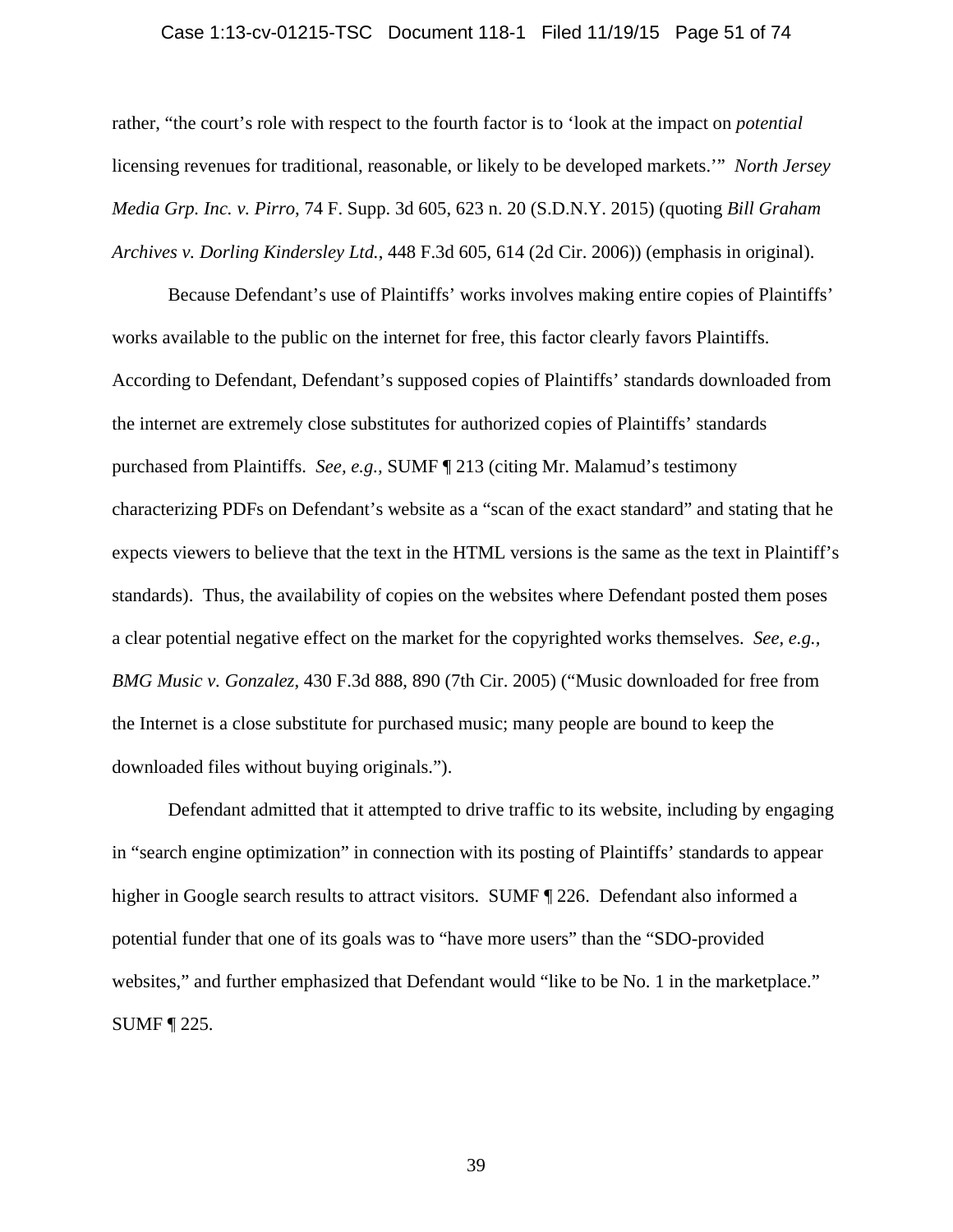### Case 1:13-cv-01215-TSC Document 118-1 Filed 11/19/15 Page 52 of 74

Defendant has argued that Plaintiffs might benefit from its infringing conduct because it supposedly raises public awareness of Plaintiffs' works, thereby creating a "tremendous market opportunity." SUMF ¶ 238. Defendant has offered no evidence for this theory aside from Mr. Malamud's own self-serving assertions. Plaintiff's expert economist John Jarosz analyzed this theory and concluded that it was entirely unsupported by the evidence. SUMF ¶ 238 (citing Jarosz Expert Rep. ¶¶ 139-41). On the contrary, Mr. Jarosz concluded that "Plaintiffs are likely to stand to lose a majority of their revenue and gross profits from the loss of copyright protection here." SUMF ¶ 156 (citing Jarosz Expert Rep. ¶ 138). And even if there were some evidence for Defendant's "market opportunity" theory, Defendant is not entitled to unilaterally infringe Plaintiffs' copyrights based on his views about what is in Plaintiffs' economic interest. "Copyright law lets authors make their own decisions about how best to promote their works; copiers … cannot ask courts (and juries) to second-guess the market and call wholesale copying 'fair use' if they think that authors err in understanding their own economic interests or that Congress erred in granting authors the rights in the copyright statute." *BMG*, 430 F.3d at 891. Clearly, Defendant's infringement undercuts the potential market for the sale of Plaintiffs' works and the Court should reject the fair use defense.

#### **4. Defendant's Other Affirmative Defenses are Meritless**

Defendant's Answer and Counterclaim also asserts the affirmative defenses of unclean hands, copyright and trademark misuse, and waiver and estoppel. But Defendant has proffered no basis for asserting these defenses and even failed to provide evidence in support of the misuse and waiver defenses in response to Plaintiffs' contention interrogatories concerning these defenses. SUMF ¶ 237. This alone demonstrates that Defendant has forfeited these throw-away defenses. *See, e.g.*, *Zenith Elecs Corp. v. WH-TV Broad. Corp.*, 395 F.3d 416, 420 (7th Cir. 2005) (affirming exclusion of damages theory based on party's "fail[ure] to respond to [the]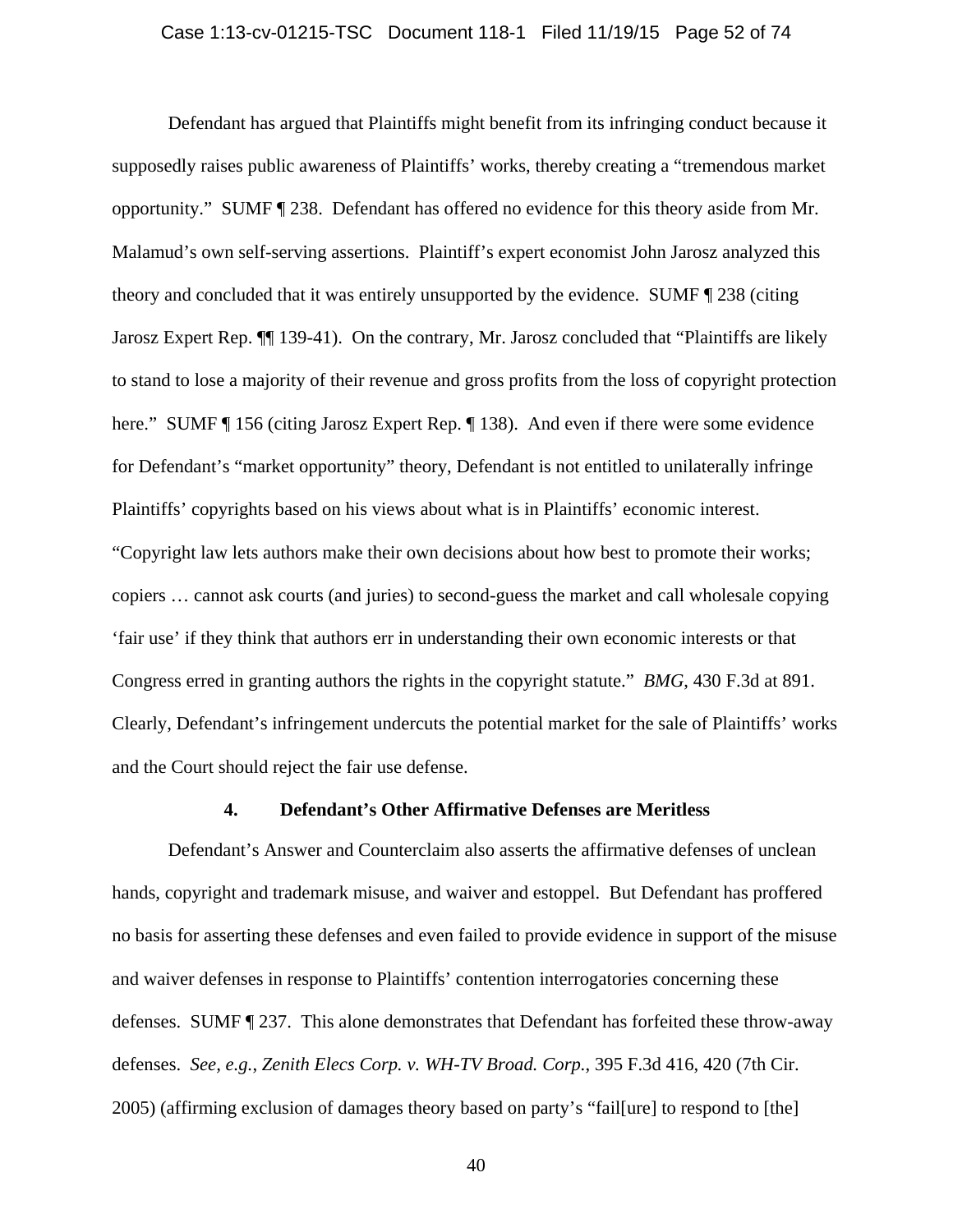#### Case 1:13-cv-01215-TSC Document 118-1 Filed 11/19/15 Page 53 of 74

contentions interrogatory with a description of its damages theory and the proof to be employed"). In addition, each of the three defenses is a particularly ill fit to the facts in this case.

*Unclean Hands*: This defense applies where a plaintiff commits a wrongful act that has a strong factual nexus to the defendant's infringing conduct. *Nat'l Cable Television Ass'n, Inc. v. Broad. Music, Inc.*, 772 F. Supp. 614, 652 (D.D.C. 1991); *Mitchell Bros. Film Grp. v. Cinema Adult Theater*, 604 F.2d 852, 863 (5th Cir. 1979). Examples include when "plaintiff misused the process of the courts by falsifying a court order, by falsifying evidence, or by misrepresenting the scope of his copyright to the court and opposing party." 4 *Nimmer on Copyright*, § 13.09[B] (2015). There is absolutely no evidence that such conduct occurred here.

*Misuse:* This defense applies where a plaintiff uses its copyright "to secure an exclusive" right or limited monopoly not granted by the Copyright office and which is contrary to public policy to grant." *AAMC v. Princeton Review, Inc.*, 332 F. Supp. 2d 11, 17-19 (D.D.C. 2004). Misuse typically arises due to some form of anticompetitive conduct, and "failure to show [a] violation of the antitrust laws makes it more difficult for the court to find copyright misuse." *Id.*  at 19 (quotation marks omitted); *see also Nat'l Cable Television*, 772 F. Supp. at 652.

Defendant's failure to offer one iota of evidence of anticompetitive conduct dooms this defense. *Waiver and Estoppel:* These defenses apply if a plaintiff expressly waives its rights or intentionally acts in a manner that leads defendant to believe its conduct is acceptable or will not

be acted upon by plaintiff. *Tech 7 Sys., Inc. v. Vacation Acquisition, LLC*, 594 F. Supp. 2d 76, 85-86 (D.D.C. 2009); *Slate v. Am. Broad. Cos.*, 941 F. Supp. 2d 27, 40-41 (D.D.C. 2013). No evidence of this exists here. In fact, each Plaintiff affixed its copyright notices on its standards to indicate copyright protection, SUMF ¶ 40, 102, 147, and Mr. Malamud himself publicly stated that the standards he is posting are "heavily copyrighted" and acknowledged that "the standards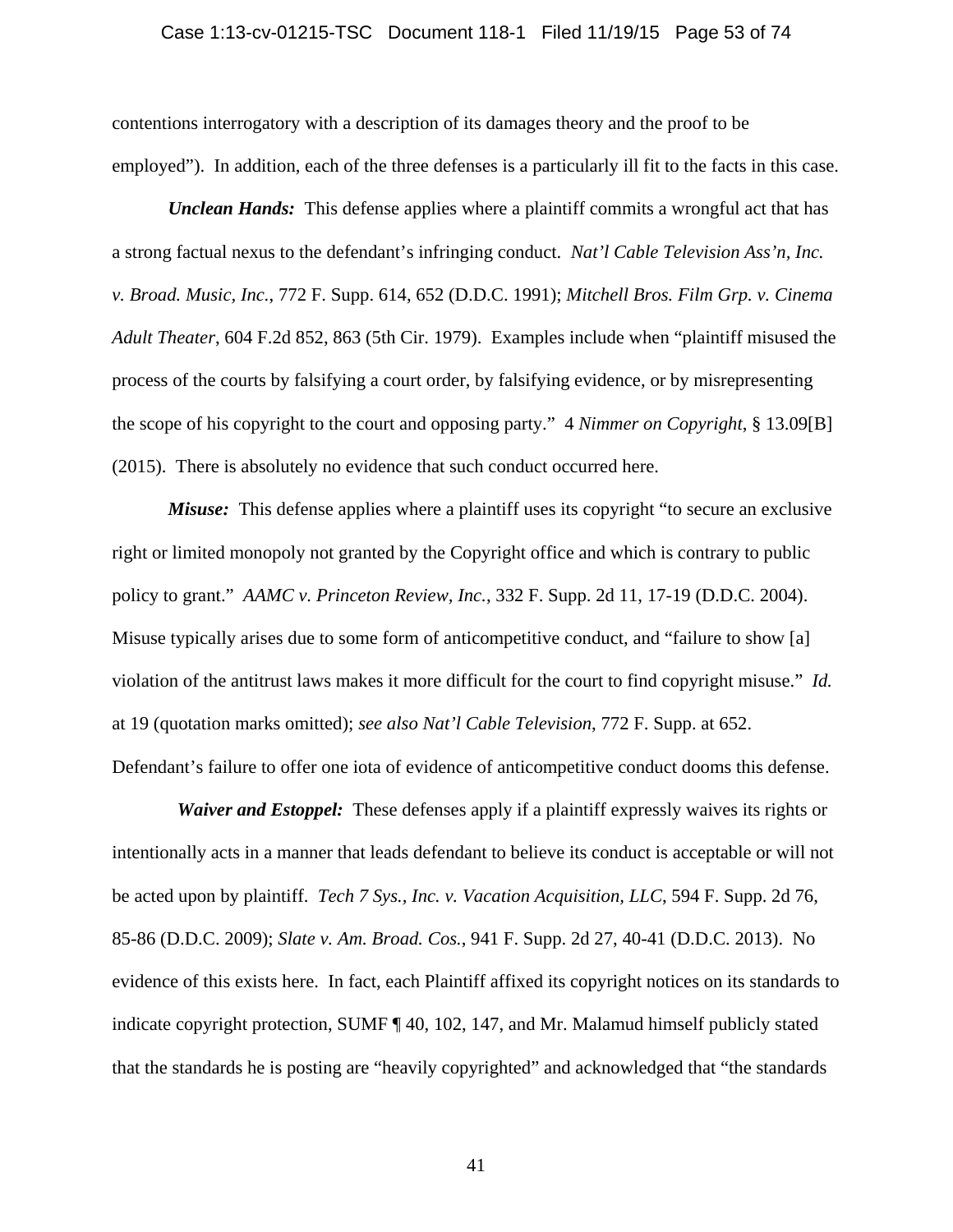bodies were very aggressive in claiming copyright on those documents." SUMF ¶ 171. Defendant cannot credibly claim that Plaintiffs led him to believe his actions were acceptable to them.

# **III. PLAINTIFFS ARE ENTITLED TO SUMMARY JUDGMENT ON THEIR CLAIMS OF TRADEMARK INFRINGEMENT AND FALSE DESIGNATION OF ORIGIN.**

In addition to its willful infringement of Plaintiffs' copyrights, Defendant also infringed Plaintiffs' trademarks. Defendant started with genuine versions of Plaintiffs' standards and then added content and/or retyped the content to create new documents that Plaintiffs did not authorize and over which Plaintiffs did not exercise quality control. SUMF ¶¶ 187-95. In fact, Defendant made the decision to sacrifice the quality of the copies its agents made based on cost considerations. SUMF ¶ 191. Defendant then brazenly placed Plaintiffs' trademarks back on those documents and identified the documents as authentic versions of Plaintiffs' standards. SUMF ¶¶ 210-13. These actions constitute trademark infringement and false designation of origin.

To prevail on their claim of trademark infringement, Plaintiffs must show (1) that they own valid trademarks; (2) their trademarks are distinctive or have acquired secondary meaning; and (3) that there is a substantial likelihood of confusion between the Plaintiffs' marks and the marks used by Defendant. *AARP v. Sycle*, 991 F. Supp. 2d 224, 229 (D.D.C. 2013). The standard for analyzing Plaintiffs' unfair competition and false designation of origin and common law trademark infringement claims is the same as that for the trademark infringement claim. *Id.*

# **A. Plaintiffs Own Valid Trademarks that are Distinctive or Have Acquired Secondary Meaning.**

Plaintiffs own valid trademarks in the trademarks they asserted in this action. Plaintiffs have U.S. federal trademark registrations for each of the asserted marks. SUMF  $\P$   $\P$  77-79, 123-26, 148-51. Plaintiffs' federal registrations for the majority of the asserted marks are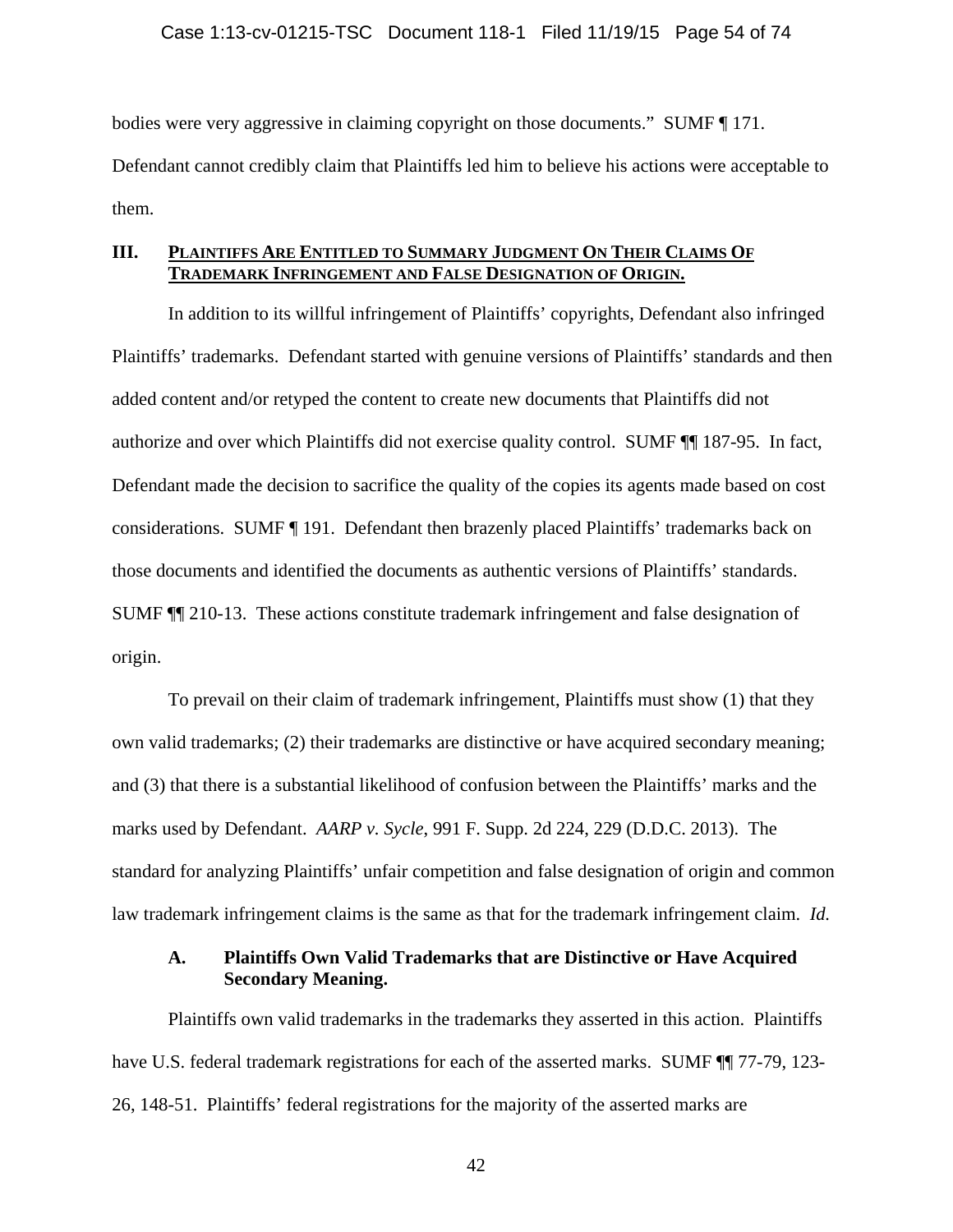### Case 1:13-cv-01215-TSC Document 118-1 Filed 11/19/15 Page 55 of 74

incontestable and so constitute conclusive evidence of the validity of the marks (i.e., that the mark is either inherently distinctive or has acquired secondary meaning) and of the registrant's ownership of the mark. 15 U.S.C. § 1115(b); *Park 'N Fly. Inc v. Dollar Park and Fly, Inc*., 469 U.S. 189, 196 (1985). The marks that are not incontestable are presumed to be inherently distinctive because they were registered without proof of secondary meaning. *Zobmondo Entm't, LLC v. Falls Media, LLC*, 602 F.3d 1108, 1113-14 (9th Cir. 2010).

# **B. Defendant's Use of Plaintiffs' Trademarks Creates a Likelihood of Confusion.**

To determine whether there is a likelihood of confusion, the relevant question is whether "an appreciable number of ordinarily prudent customers are likely to be misled, or simply confused, as to the source" of the standards Defendant posted. *See Globalaw Ltd. v. Carmon & Carmon Law Office*, 452 F. Supp. 2d 1, 47 (D.D.C. 2006) (quotation marks and citations omitted). If use of the Plaintiffs' registered marks is likely to confuse consumers into believing that the standards Defendant posted are somehow associated with Plaintiffs or to cause consumers to mistake the standards Defendant posted for authentic standards published by Plaintiffs, the requirements for finding a likelihood of confusion are satisfied. *See Am. Ass'n for the Advancement of Science v. Hearst Corp.*, 498 F. Supp. 244, 258 (D.D.C. 1980).

The factors the Court may consider in determining whether confusion is likely include: the similarity of the marks; the proximity of the parties' products; the strength of Plaintiffs' marks; the intent of Defendant in adopting its mark; and evidence of actual confusion. *Globalaw*, 425 F. Supp. 2d at 48. Where the defendant uses an identical mark in connection with a similar product, it is not necessary to consider all factors to determine that confusion is inevitable. *See, e.g., Int'l Cosmetics Exch., Inc. v. Gapardis Health & Beauty, Inc.*, 303 F.3d 1242, 1248-49 (11th Cir. 2002) (holding that use of identical mark on similar product was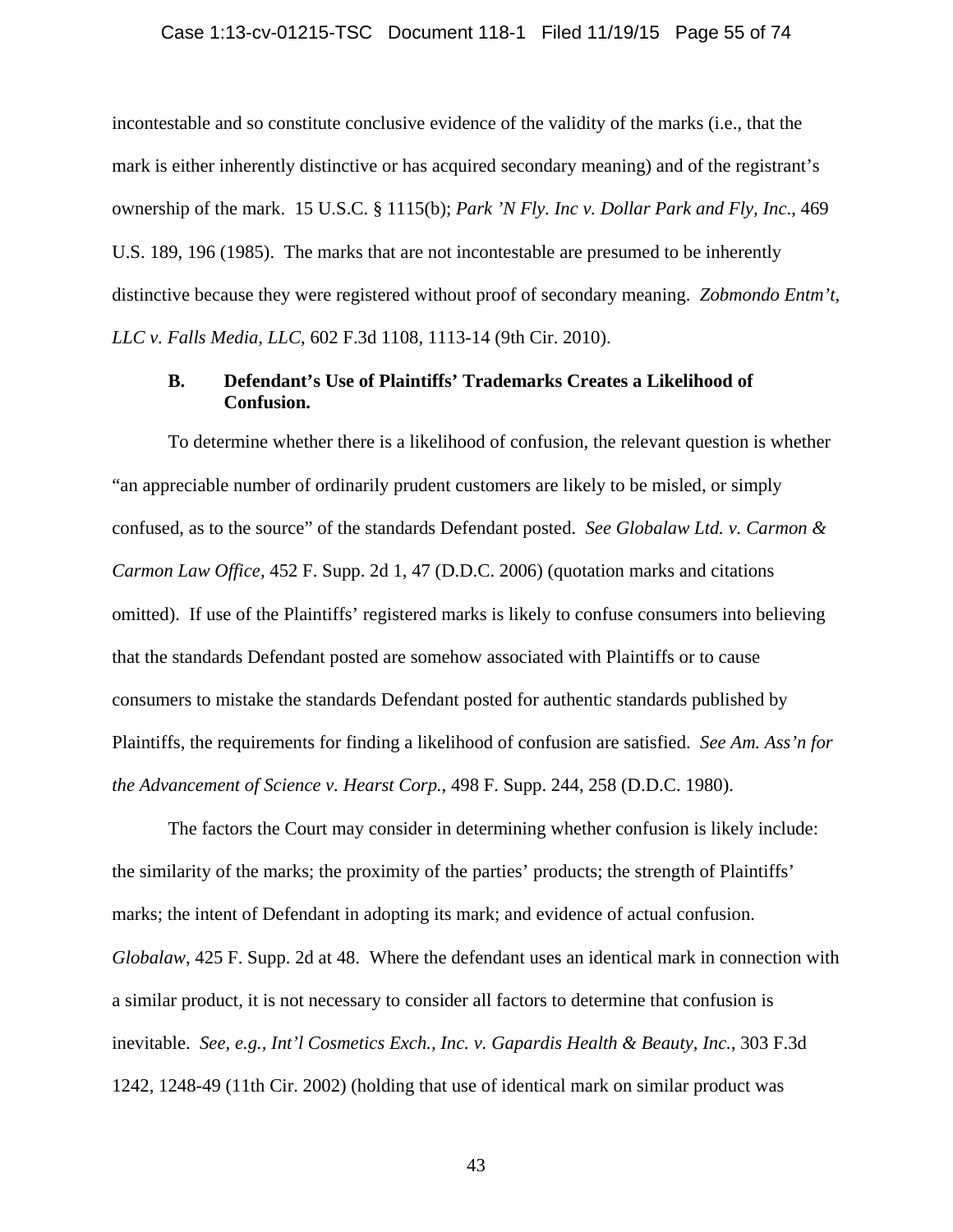### Case 1:13-cv-01215-TSC Document 118-1 Filed 11/19/15 Page 56 of 74

sufficient to demonstrate a likelihood of confusion); *Wynn Oil Co. v. Thomas*, 839 F.2d 1183, 1190-91 (6th Cir. 1988) ("[S]ince both marks use absolutely identical language to sell a nearly identical service, the likelihood of confusion must be considered great.").

# **1. Members of the Public Are Likely to Believe that the Materials Defendant Posted are Genuine Versions of Plaintiffs' Standards.**

Members of the public are likely to be confused because Defendant uses word marks and logos that are identical to Plaintiffs' word marks and logos in connection with standards that Defendant purports to be exact copies of Plaintiffs' standards. SUMF ¶¶ 210-13. Specifically, Defendant used Plaintiffs' marks on the copies of Plaintiffs' standards that Defendant created and posted on its website and on the Internet Archive website. *Id*. Additionally, Defendant used certain of Plaintiffs' marks within tables it created on its own website and within fields it created on the Internet Archive website when identifying the authors and names of the standards. SUMF  $\P$  211.

Defendant's goal is to make the logos used on the standards and the contents of the standards as close as possible to the actual standards published by Plaintiffs. SUMF ¶ 212. Defendant intends for people who view each standard posted on its website and/or the Internet Archive to think it is "a scan of the exact standard" or an HTML version of the exact standard published by Plaintiffs. SUMF ¶ 213. Defendant did everything that it could to make its copies of Plaintiffs' standards appear as though they were genuine copies of Plaintiffs' standards, including placing Plaintiffs' logos on each of the copies. SUMF ¶ 210. Defendant never disclosed that the materials it posted were modified or rekeyed versions of Plaintiffs' standards or that Plaintiffs were not associated with the creation or publication of the materials. SUMF ¶¶ 204-06, 211. When there is intent to confuse consumers, confusion can be presumed. *See, e.g., Sara Lee Corp. v. Kayser-Roth Corp.*, 81 F.3d 455, 466 (4th Cir. 1996) ("[W]e presume that the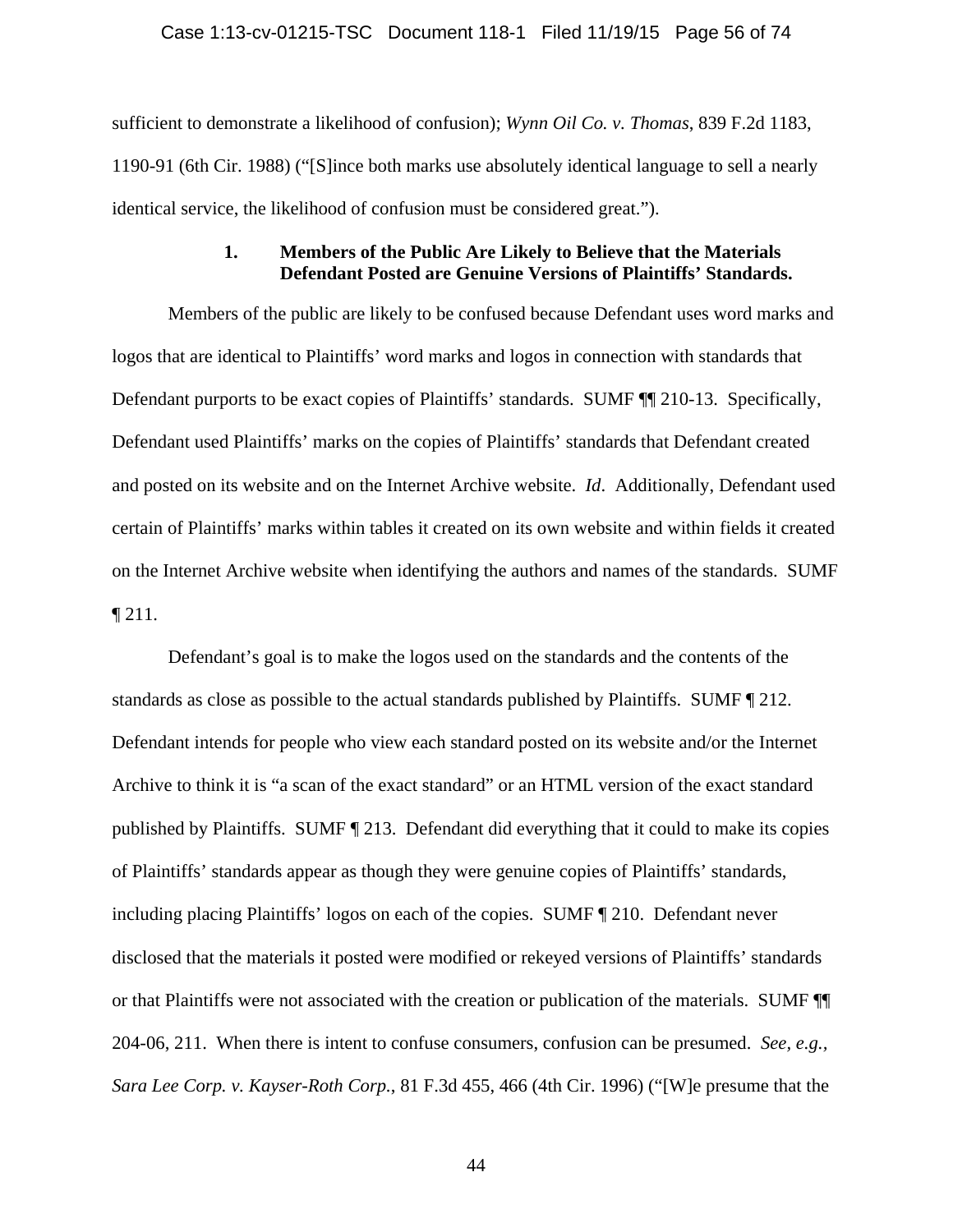### Case 1:13-cv-01215-TSC Document 118-1 Filed 11/19/15 Page 57 of 74

person who sets out to infringe another's trademark has more brains than scruples, and will likely succeed."). As a result, members of the public are likely to believe mistakenly that the documents posted on Defendant's website are authentic versions of Plaintiffs' standards, or at a minimum, are associated with Plaintiffs. *See Int'l Cosmetics Exch.*, 303 F.3d at 1248-49.

## **2. The Materials Defendant Posted are Not Genuine Versions of Plaintiffs' Standards.**

The materials Defendant posted are not genuine versions of Plaintiffs' standards for at least two reasons. First, the materials were not actually created by Plaintiffs, but instead were created by Defendant and its agents without a keen attention to detail. SUMF ¶¶ 191-201. Second, Defendant's materials did not go through Plaintiffs' quality control procedures. SUMF ¶¶ 214-20.

## **a. The Materials Posted by Defendant Are Not Exact Copies of Plaintiffs' Works.**

Although Defendant instructed its agents to reproduce exact copies of Plaintiffs' standards, Defendant failed in its efforts to reproduce Plaintiffs' standards exactly. SUMF ¶¶ 189-201, 214-16. With respect to the PDF materials, which Defendant contends are simply scanned versions of Plaintiffs' standards, Defendant added an introductory page to the beginning of each PDF and embedded text that was created by optical character recognition within each PDF. SUMF ¶¶ 183-84. The cover page does not appear in Plaintiffs' standards and Plaintiffs do not endorse the information included on the cover page. Plaintiffs also do not endorse the embedded text in the PDFs, which is likely to contain errors. SUMF ¶ 192 (citing Defendant's expert). Additionally, Defendant admits that it made mistakes in connection with the scanning of standards that it posted on its website, including skipping pages and scanning pages upside down. SUMF ¶ 214.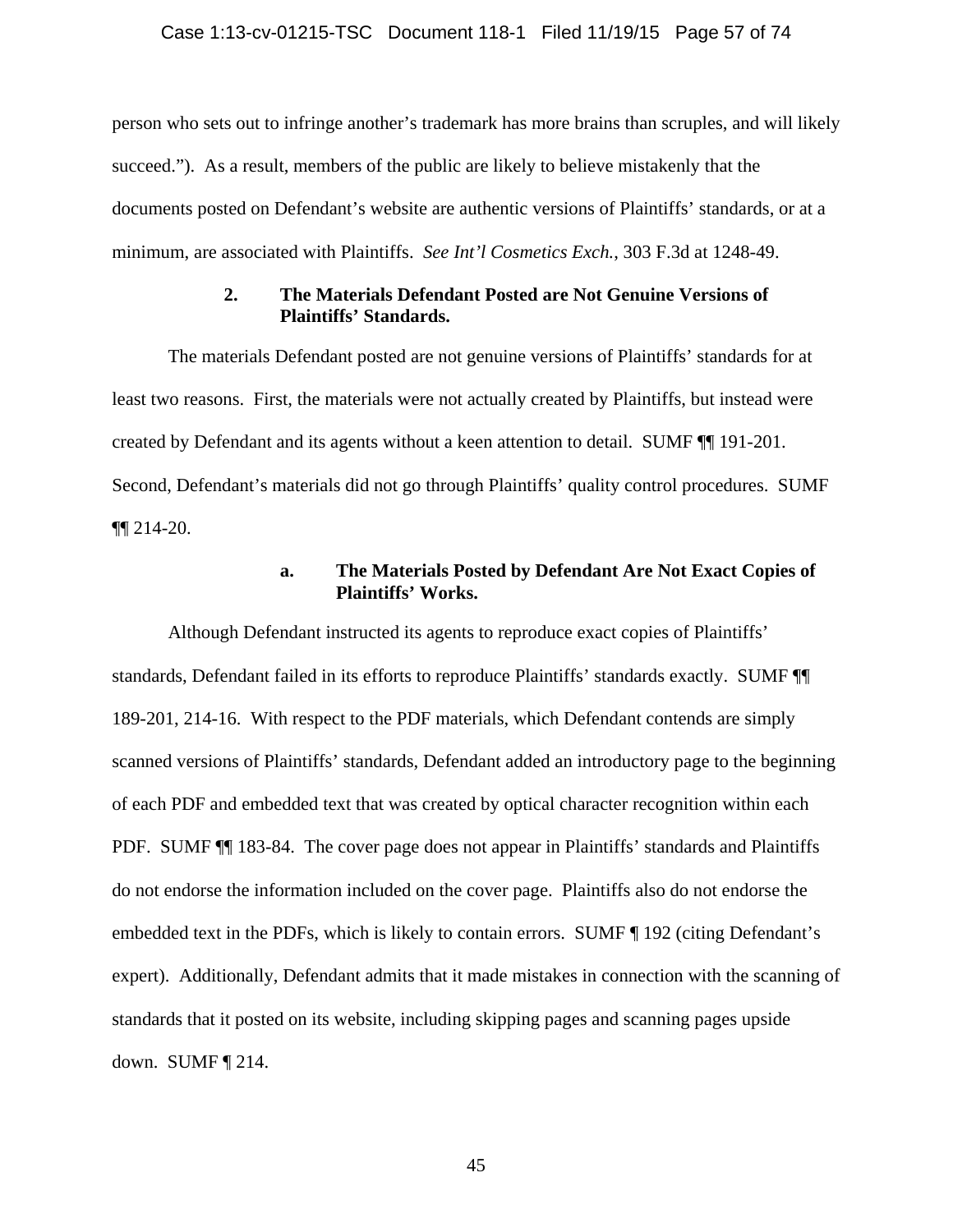### Case 1:13-cv-01215-TSC Document 118-1 Filed 11/19/15 Page 58 of 74

With respect to the HTML materials Defendant published, Defendant instructed HTC Global to "double-key" the standards, which means that two operators independently type the text and then compare the two versions, instead of using a more accurate, but more expensive, "triple-key" methodology in which three independent operators would have typed the text. SUMF ¶190. By taking the cheaper route, Defendant knew that there could be up to 49 errors on a typical two and a half page document. SUMF  $\P$  191.<sup>4</sup> Additionally, the rekeying was done by non-native English speakers in India with no technical expertise. SUMF ¶ 194. Similarly, Defendant hired Mr. Malamud's wife's company, Point.B Studio, which used unpaid children from a "mentoring program" whose target audience was 7-14 years old to convert formulas to MathML and drawings to SVG format for use on materials posted on Defendant's website. SUMF ¶¶ 199-200.

Not surprisingly, like the PDF versions, the HTML versions of Plaintiffs' standards that were posted on Defendant's website contain errors. SUMF ¶ 215. Mr. Malamud has no explanation for these mistakes and admits that they are not acceptable. SUMF ¶ 216. Plaintiffs' standards are technical documents that include important figures, detailed drawings, and precise measurements. These standards relate to complex scientific and technical processes and procedures that promote public health and safety and ensure the quality and consistency of goods and services. Even minor mistakes in the reproduction of Plaintiffs' standards could lead to the production of inconsistent or dangerous goods or services. Defendant's HTML version of the 2011 NEC, for example, contains a number of errors that distort the meaning of safety features of

 $\overline{a}$ 

 $4$  HTC Global testified that what it described as "double-keying" would actually involve extracting text obtained using optical character recognition ("OCR"), unless the image quality of the original document was poor, in which case two operators entered the text. SUMF ¶ 192. Even Defendant's expert admits that using OCR to capture the text from PDF versions of Plaintiffs' standards would result in errors, particularly because they are technical documents that contain diagrams and tables. *Id*.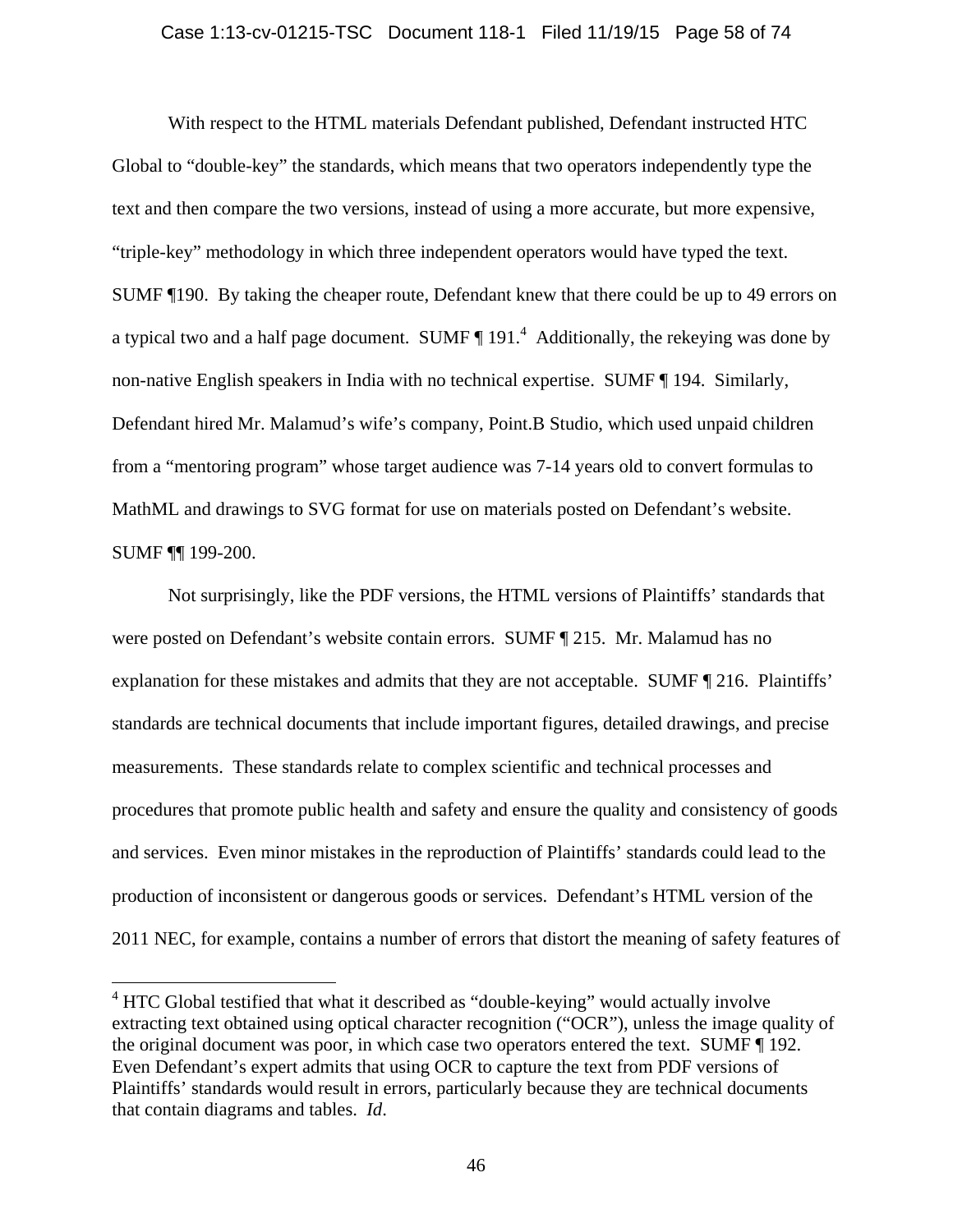the standard. SUMF ¶ 219. Malamud claims that if he were notified of any mistakes, he would do a rigorous quality assurance check and correct any mistakes. SUMF ¶ 217. But even after being notified of specific errors at his deposition, Defendant did not correct these mistakes and continued to maintain versions of standards with "unacceptable mistakes" that bear Plaintiffs' trademarks on his website and on the Internet Archive until the Court recently suggested that Defendant should take down Plaintiffs' standards pending the resolution of this motion. SUMF ¶ 218. In any event, it is not Plaintiffs' responsibility to perform quality control for Defendant's infringing website.

# **b. The Materials Defendant Posted Did Not Undergo Plaintiffs' Quality Control.**

One function of a trademark is to indicate to consumers that the product has been delivered according to all quality control guidelines of the trademark owner. *Shell Oil Co. v. Commercial Petroleum, Inc.*, 928 F.2d 104, 107 (4th Cir. 1991). "Distribution of a product that does not meet the trademark holder's quality control standards may result in the devaluation of the mark by tarnishing its image. If so, the non-conforming product is deemed for Lanham Act purposes not to be the genuine product of the holder, and its distribution constitutes trademark infringement." *Perkins Sch. for the Blind v. Maxi-Aids Inc.*, 274 F. Supp. 2d 319, 323 (E.D.N.Y. 2003).

Defendant's actions threaten the quality assurance function of Plaintiffs' trademarks. The materials Defendant posted on its website and the Internet Archive did not undergo Plaintiffs' quality control measures. *See* SUMF ¶¶ 188-201. Plaintiffs' longstanding use of the marks in connection with their high quality standards has resulted in the public's association of Plaintiffs' marks with a certain quality. SUMF  $\P\P$  81, 127, 151. Malamud admitted that he did not know what quality control procedures Plaintiffs use when publishing their standards. SUMF  $\P$  220.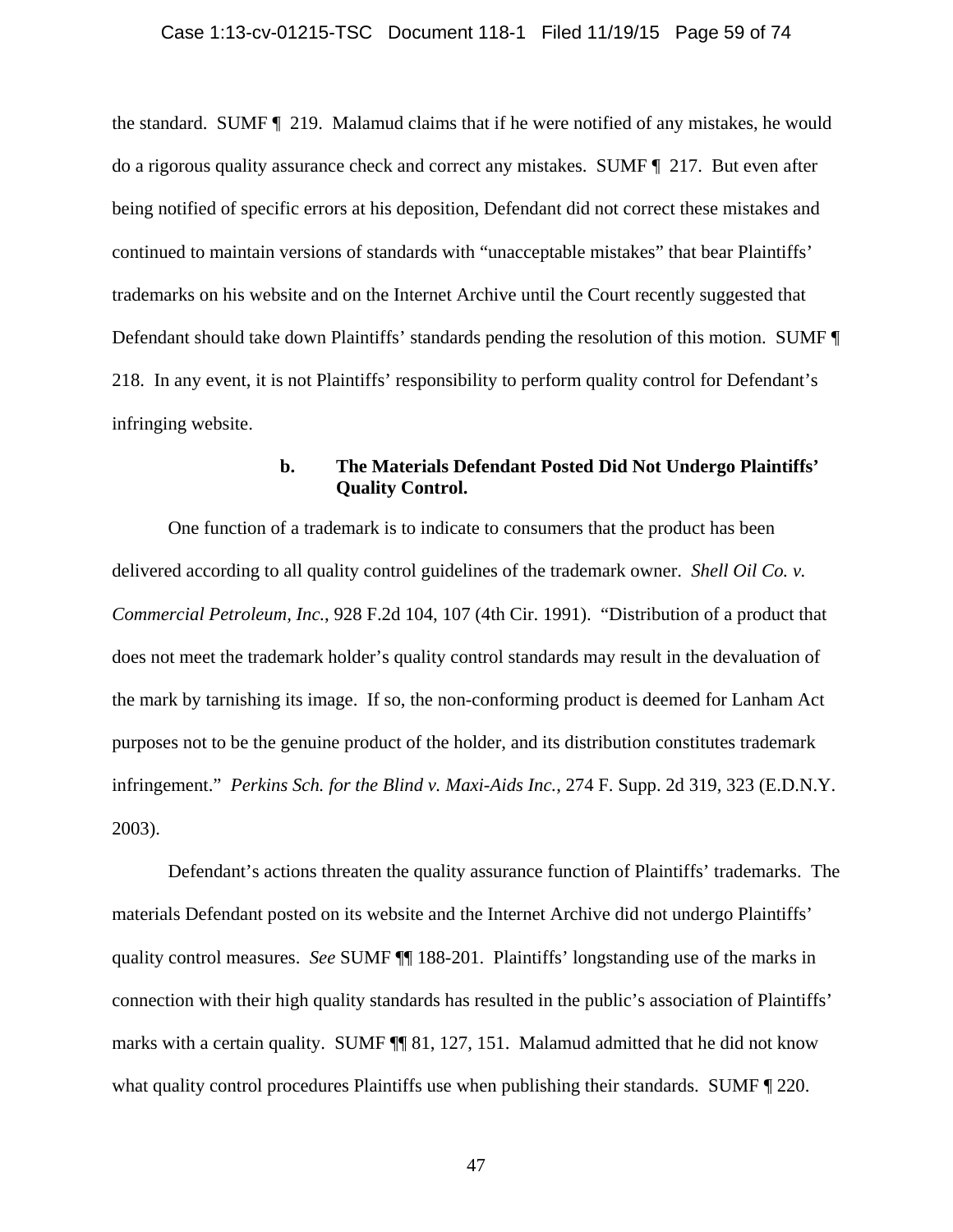### Case 1:13-cv-01215-TSC Document 118-1 Filed 11/19/15 Page 60 of 74

Without this knowledge, Defendant could not have complied with these quality control procedures before publishing Plaintiffs' standards on its website. Indeed, as discussed above, the materials posted by Defendant contain a variety of errors that are inconsistent with Plaintiffs' quality control standards. *See Adolph Coors Co. v. A. Genderson & Sons, Inc.*, 486 F. Supp. 131, 136 (D. Colo. 1980) (holding that defendant's distribution of beer in manner that did not comply with trademark owner's quality control standards constituted trademark infringement).<sup>5</sup>

In summary, Defendant used exact copies of Plaintiffs' marks on what it purports to be exact replicas of Plaintiffs' standards and intended for the public to believe that the materials it posted on its website were authentic versions of standards that were developed and published by Plaintiffs. Defendant's use of Plaintiffs' marks and logos in connection with materials that are not genuine versions of Plaintiffs' standards that have not undergone Plaintiffs' quality control procedures, and in fact contain mistakes, constitutes trademark infringement and false designation of origin. *See Hewlett-Packard Co. v. Repeat-O-Type Stencil Mfg. Corp.*, 34 U.S.P.Q.2d 1450, 1454 (N.D. Cal. 1995) (granting summary judgment for trademark infringement against defendant who placed modified products back into original packaging containing plaintiff's logos).

### **C. Defendant's Activities Satisfy the "Use in Commerce" Requirement.**

In addition to the requirements enumerated above, the Lanham Act includes a jurisdictional requirement that there be a "use in commerce" for the conduct to be considered infringing. 15 U.S.C.  $\S$  1114(1) and 1125(a)(1). The "use in commerce" requirement "reflects

 $\overline{a}$ 

<sup>&</sup>lt;sup>5</sup> Even if the standards Defendant posted were exactly the same authentic standards of the Plaintiffs, Plaintiffs' inability to exercise quality control over the standards Defendant posted using Plaintiffs' trademarks means that the materials were not genuine products. "The actual quality of the goods is irrelevant; it is the control of quality that a trademark holder is entitled to maintain." *El Greco Leather Products Co. v. Shoe World, Inc.*, 806 F.2d 392, 395 (2d Cir. 1986) (holding that shoes imported by defendant that were made by same factory as genuine shoes were not "genuine" because they had not undergone quality inspection by plaintiff).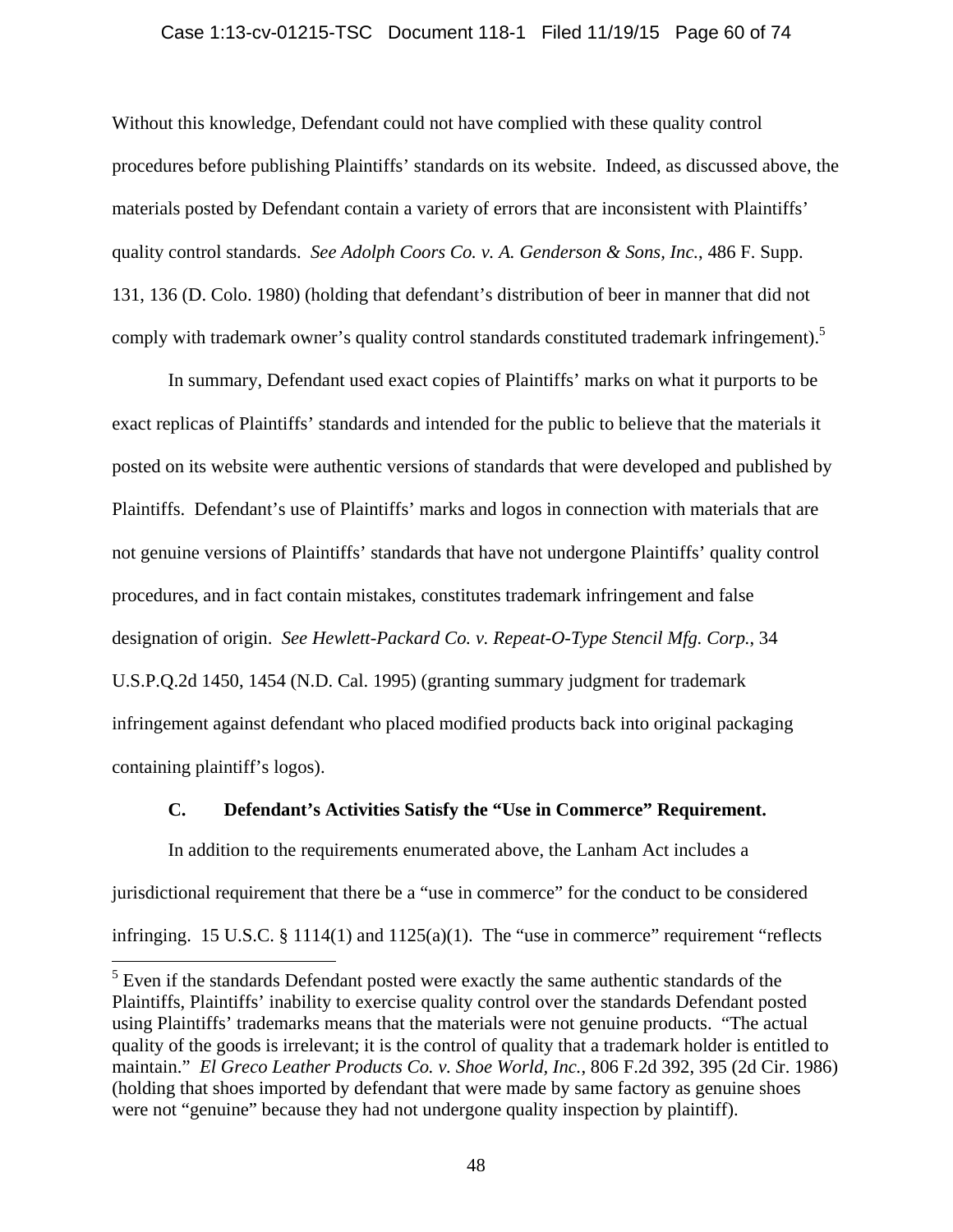### Case 1:13-cv-01215-TSC Document 118-1 Filed 11/19/15 Page 61 of 74

Congress's intent to legislate to the limits of its authority under the Commerce Clause, rather than to limit the Lanham Act to profit-seeking uses of a trademark." *United We Stand America, Inc. v. United We Stand, America New York, Inc.*, 128 F.3d 86, 92 (2d Cir. 1997). The Lanham Act defines "commerce" to include "all commerce which may lawfully be regulated by Congress." 15 U.S.C. § 1127.

Defendant's activities fit within the Lanham Act's "broad jurisdictional grant" and "sweeping reach." *See Steele v. Bulova Watch Co.*, 344 U.S. 280, 286-87 (1952). Defendant posted Plaintiffs' standards on the internet, such that they are transmitted nationwide and even worldwide and are accessed by people in the United States through interstate cables and telephone lines.This alone is sufficient to satisfy the "use in commerce" requirement. *See Intermatic Inc. v. Toeppen*, 947 F. Supp. 1227, 1239 (N.D. Ill. 1996); *Planned Parenthood Federation of Am., Inc. v. Bucci*, No. 97 Civ. 0629 (KMW), 1997 WL 133313, at \*3 (S.D.N.Y. Mar. 24, 1997). Defendant also solicits donations in connection with the materials he has posted that feature Plaintiffs' marks. SUMF ¶¶ 227-31. Additionally, Defendant's activities adversely affect Plaintiffs' abilities to sell their standards, which they sell on a nationwide basis. SUMF ¶¶ 238-40. Activities that affect a plaintiff's ability to sell its goods also satisfy the "use in commerce" requirement. *Franchised Stores of N.Y., Inc. v. Winter*, 394 F.2d 664, 669 (2d Cir. 1968); *Planned Parenthood*, 1997 WL 133313, at \*3. Thus, Defendant's defense that Defendant did not use Plaintiffs' marks in commerce is meritless.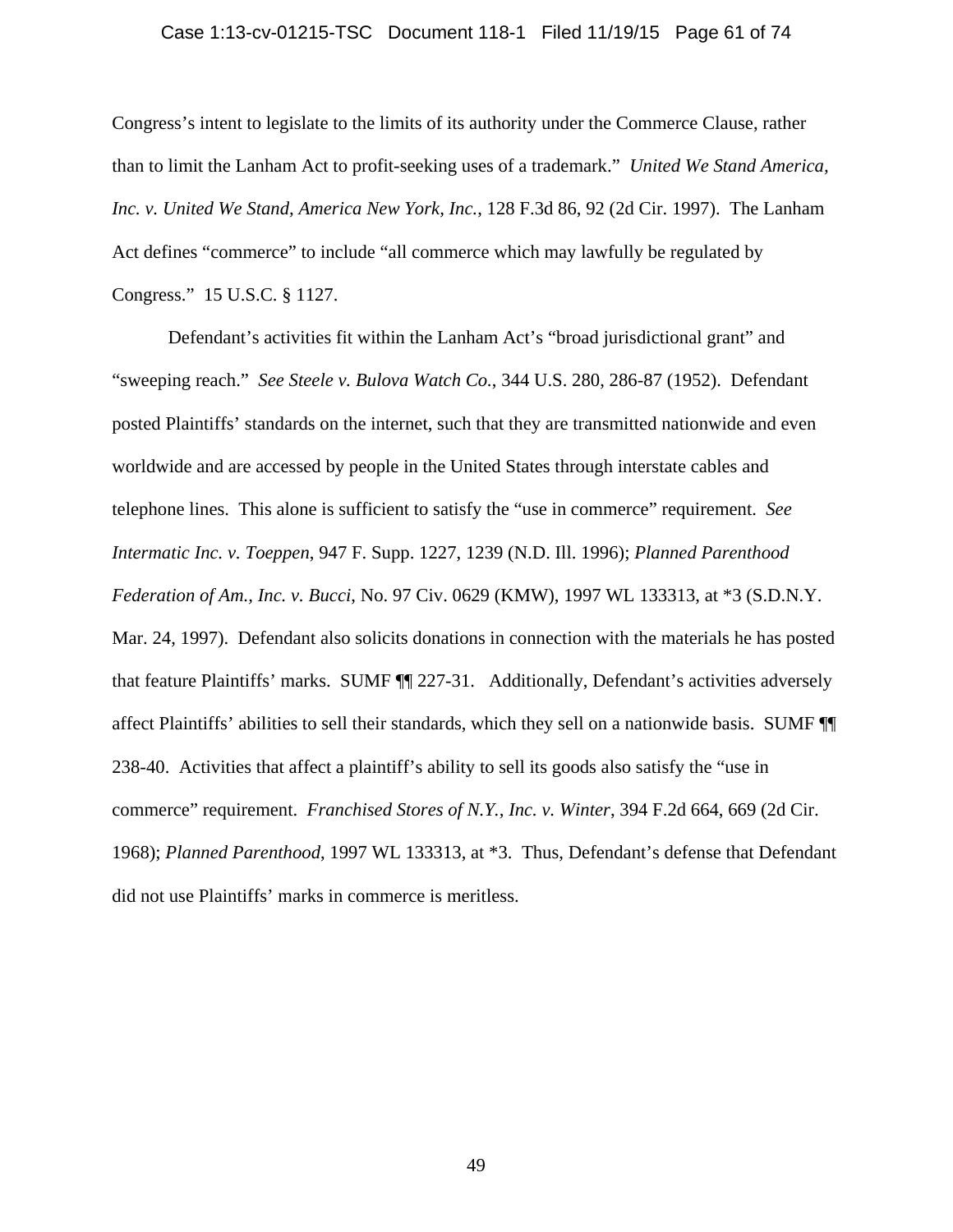# **D. Defendant's Use of Plaintiffs' Marks is Not Fair Use.**

 Defendant's use of Plaintiffs' trademarks is not a fair use. The nominative fair use defense<sup>6</sup> only applies when the defendant demonstrates: (1) use of the plaintiff's mark is necessary to describe the plaintiff's product; (2) only so much of the mark is used as is reasonably necessary to identify plaintiff's product; and (3) the defendant has not done anything to suggest sponsorship or endorsement by the plaintiff or to inaccurately describe the relationship between the parties' products. *See, e.g., Rosetta Stone Ltd. v. Google, Inc.*, 676 F.3d 144, 154 (4th Cir. 2012); *Century 21 Real Estate Corp. v. Lendingtree, Inc.*, 425 F.3d 211, 222 (3d Cir. 2005); *New Kids on the Block v. News Am. Publ'g, Inc.*, 971 F.2d 302, 308 (9th Cir. 1992). Defendant cannot demonstrate any of these elements.

 Defendant did not need to refer to Plaintiffs or use their marks to describe Plaintiffs' Works. There was no need for Defendant to describe Plaintiffs' Works at all to fulfill its mission of providing the public with access to the content of government regulations. Defendant could have posted only the specific information from Plaintiffs' Works that is referenced in the relevant government regulation, without identifying Plaintiffs as the source of that information or using Plaintiffs' trademarks. For example, in *Veeck*, the declaratory judgment plaintiff cut and pasted the text of the codes at issue and pasted them on his website without specifying that the codes were written by the defendant, but instead merely identifying them as the building codes of the relevant jurisdictions. *Veeck*, 293 F.3d at 793.

<sup>&</sup>lt;sup>6</sup> In addition to the nominative fair use defense, there is another type of fair use defense to trademark infringement that is called classic fair use. The classic fair use defense applies only when a plaintiff's mark is used not as a trademark but instead in its classic descriptive sense. *See Cairns v. Franklin Mint Co.*, 292 F.3d 1139, 1151 (9th Cir. 2002). This defense does not apply here because Defendant used Plaintiffs' marks to identify the supposed sources of the materials it posted, which constitutes a trademark use.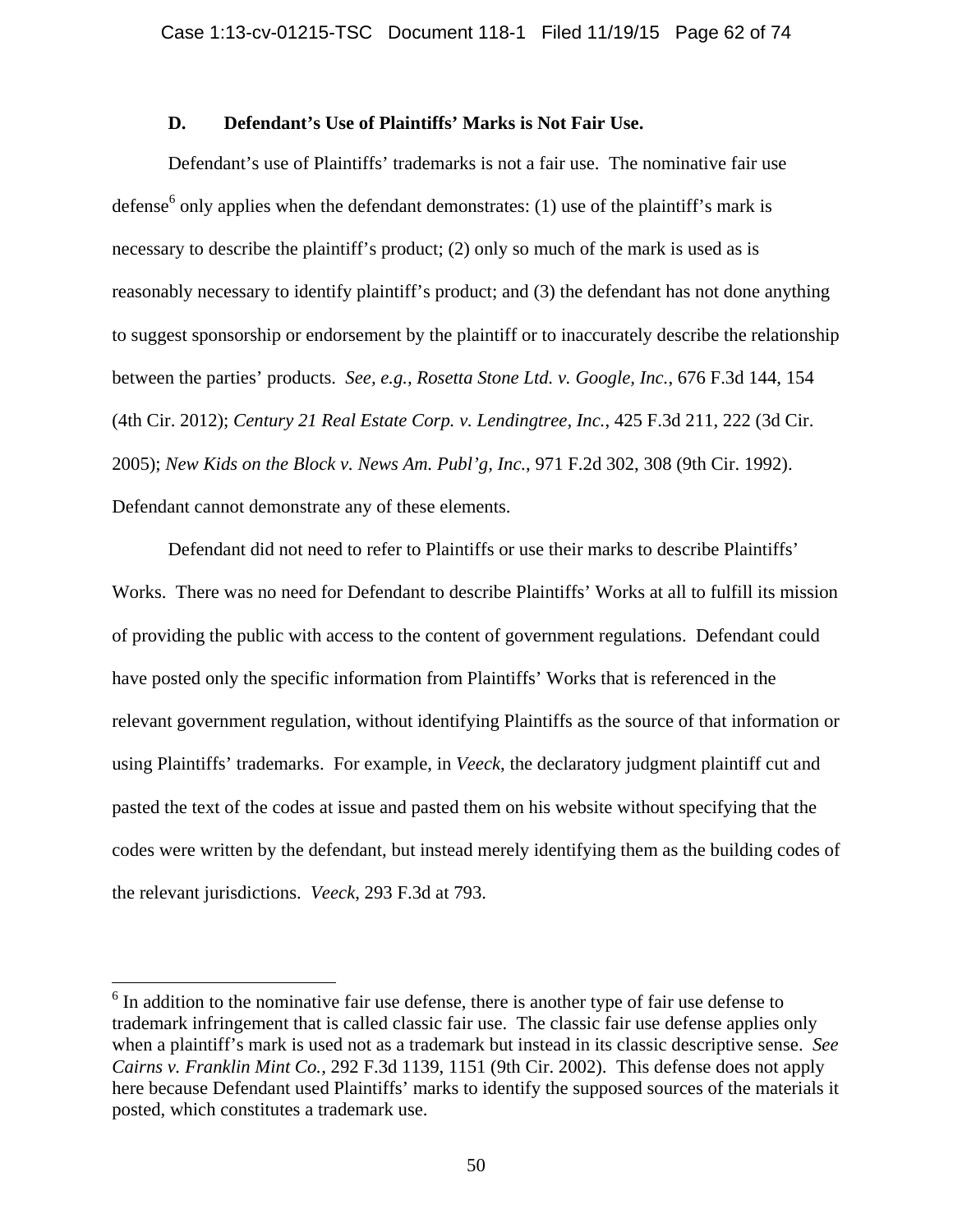### Case 1:13-cv-01215-TSC Document 118-1 Filed 11/19/15 Page 63 of 74

 Additionally, Defendant used more of Plaintiffs' marks than necessary to identify Plaintiffs' Works. Some of Plaintiffs' trademarks are logos with design elements. *See* SUMF ¶¶ 78-79, 124, 126, 149, 151. Use of these logos unquestionably goes beyond what is what would be necessary to identify Plaintiffs' Works. *See, e.g., Toyota Motor Sales U.S.A., Inc. v. Tabari*, 610 F.3d 1171, 1181 (9th Cir. 2010) (use of a stylized mark and logo was more use of the mark than was necessary); *David's Bridal, Inc. v House of Brides, Inc.*, No. 06 Civ. 5660 (SRC), 2010 WL 323306, at \*7 (D.N.J. Jan. 20, 2010) (use of design elements was unnecessary). Defendant does not justify its use of Plaintiffs' logos on the basis that the logos are necessary to identify Plaintiffs' products. Instead, Defendant argues the entire document is incorporated by reference and Defendant is "not in a position to decide which portions of that document are or [are] not the law." SUMF ¶ 213. Of course, Defendant has no support for its suggestion that incorporation by reference of a document brings all trademarks used in that document into the public domain. Tellingly, Defendant has posted HTML versions of certain ASTM standards since Plaintiffs filed their Complaint that do not use the ASTM logo marks. SUMF ¶ 236.

 Finally, the materials Defendant posted inaccurately suggest that Plaintiffs endorse the material Defendant posted online and inaccurately convey the impression that the posted materials are genuine versions of Plaintiffs' Works. First, Defendant's use of Plaintiffs' logos in itself suggests that Plaintiffs sponsored Defendant's website and/or actions. *See, e.g., Toyota Motor Sales*, 610 F.3d at 1181 (use of plaintiffs' logo suggested sponsorship by plaintiff). Additionally, Defendant's failure to include any disclaimer clarifying that Defendant and the materials it created based on Plaintiffs' Works are not sponsored by or affiliated with Plaintiffs also weighs against a finding of nominative fair use. *See Century 21*, 425 F.3d at 231. Indeed, Defendant intended to make the materials it posted look identical to Plaintiffs' Works by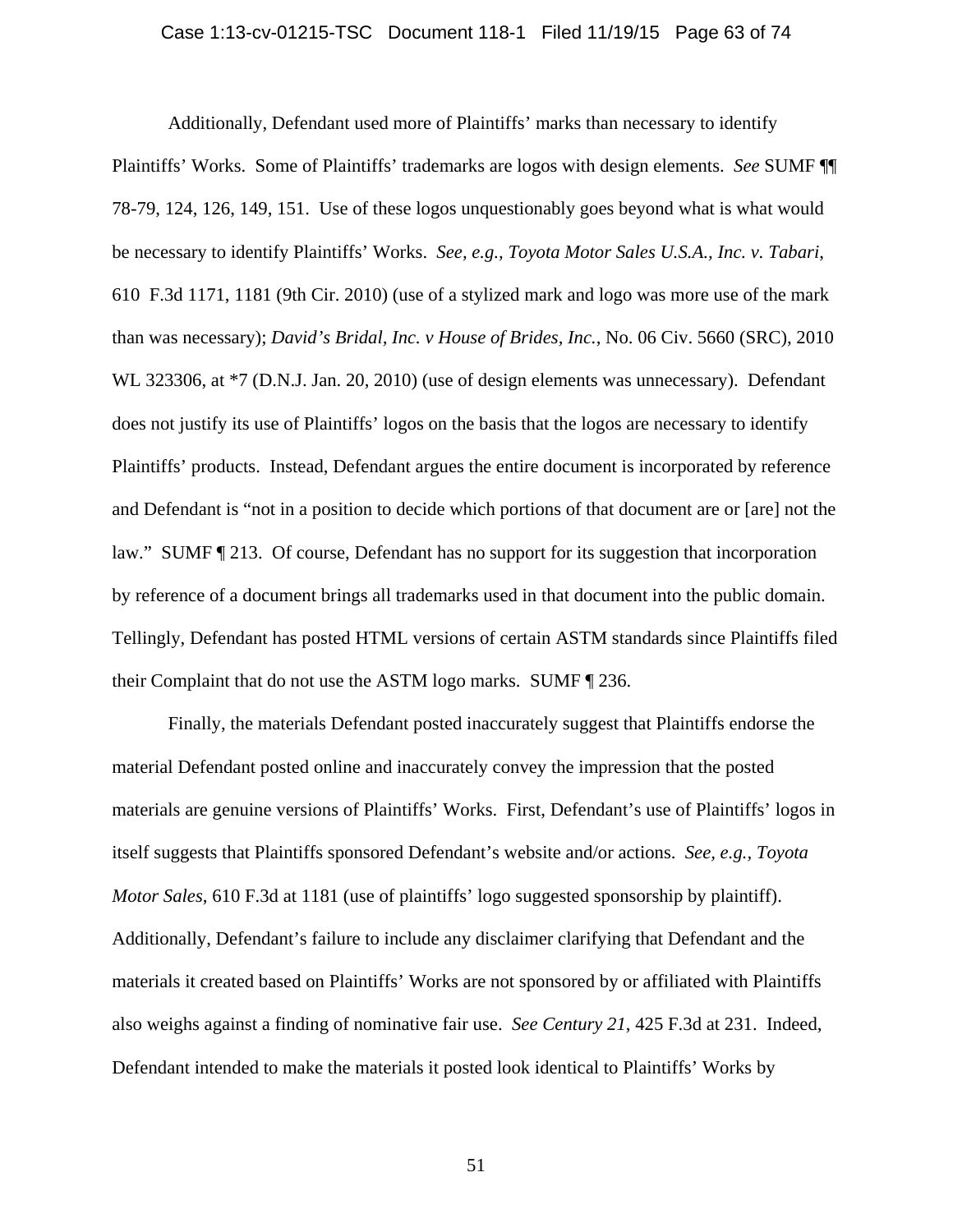### Case 1:13-cv-01215-TSC Document 118-1 Filed 11/19/15 Page 64 of 74

including Plaintiffs' trademarks on the versions of the Works it posted online. SUMF ¶ 212. This reflects an effort to inaccurately portray the materials as genuine versions of Plaintiffs' Works.

 If Defendant is unable to prove any one of the three elements of nominative fair use, then this defense is unavailable. In this case, Defendant cannot meet its burden on all three elements, and therefore, summary judgment is appropriate.

## **IV. PLAINTIFFS ARE ENTITLED TO A PERMANENT INJUNCTION.**

Plaintiffs request the Court permanently enjoin Public.Resource.Org from all unauthorized reproduction of, display of, or distribution of any standards published by Plaintiffs, preparation of derivative works based upon any standards published by Plaintiffs, and all unauthorized use of Plaintiffs' trademarks. Under the Copyright Act and the Lanham Act, this Court has the authority to grant this relief. 17 U.S.C. § 502(a); 15 U.S.C. § 1116.

The Supreme Court has clarified that, when assessing entitlement to a permanent injunction, a court must look to a plaintiff's evidence "(1) that it has suffered an irreparable injury; (2) that remedies available at law, such as monetary damages, are inadequate to compensate for that injury; (3) that, considering the balance of hardships between the plaintiff and defendant, a remedy in equity is warranted; and (4) that the public interest would not be disserved by a permanent injunction." *eBay Inc. v. MercExchange, L.L.C.*, 547 U.S. 388, 391 (2006). Here, each of these four factors weighs in favor of injunctive relief.

### **A. Plaintiffs Have Suffered Irreparable Injury.**

Plaintiffs have suffered — and will continue to suffer — irreparable injury as a result of Defendant's infringement. Defendant's unauthorized use of Plaintiffs' copyrights and trademarks threatens harm to (i) Plaintiffs' business models and standard-setting processes; (ii)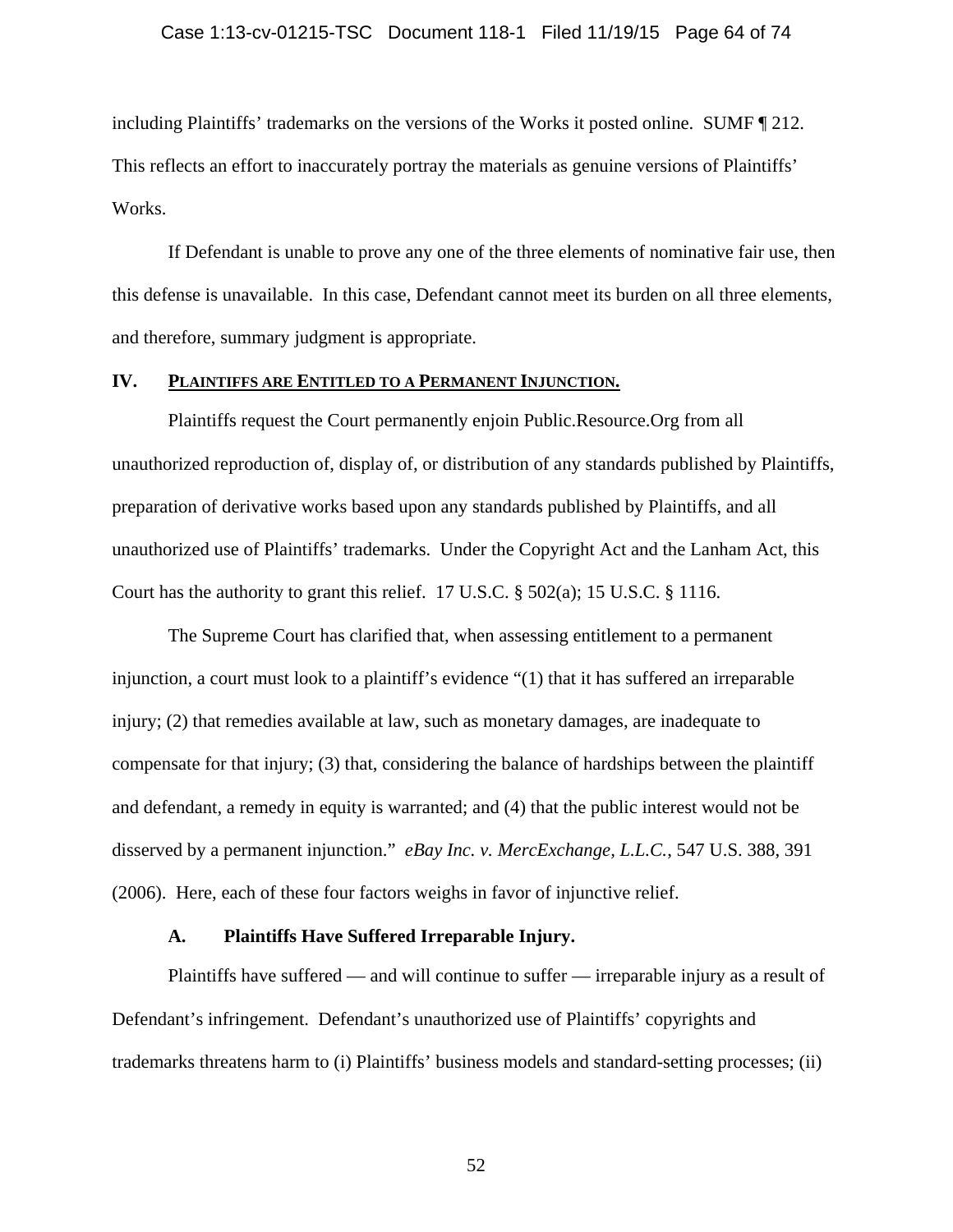Plaintiffs' rights to exclude others from the use of their copyrighted Works; and (iii) Plaintiffs' reputations.

## **1. Economic Harm and Ramifications to Plaintiffs' Business Model**

Plaintiffs' expert economist, Mr. Jarosz, offers an unrebutted opinion on the direct economic harm Plaintiffs have suffered and are likely to continue to suffer. Plaintiffs generate significant revenue from sales of copyrighted standards or membership dues closely tied to their copyrighted standards. SUMF ¶¶ 46-47, 106-08, 154. And basic economic principles — as well as quantitative tracking of a substantial decline in NFPA's sales of the NEC since PRO began posting the NEC online — indicate that Defendant's practice of making the standards available for free supplants these sources of revenue. SUMF ¶¶ 238-39. There is a significant risk that if Defendant's conduct goes unchecked, it will act as a signal to the market that the creation of unauthorized versions of the standards is acceptable and Plaintiffs' harm will be compounded over time as more people use the versions of the standards on Defendant's site or similar sites instead of purchasing authentic versions of the standards from Plaintiffs. SUMF ¶ 254.

A continuation of Defendant's infringement could force Plaintiffs to significantly alter their business models. Each of the Plaintiffs relies primarily on users of its standards to fund the development of the standards, rather than charging upfront fees before developing a standard. Plaintiffs' "back-loaded" business models feature extremely low barriers to participating in the standards creation process because the process is funded through sale of the resulting standards. Plaintiffs could be forced to significantly alter their business models to a more "front-loaded" system that charges for participation in the standard-creation process, which would preclude the participation of certain stakeholders and/or limit the quantity and subject matter of the standards Plaintiffs develop. SUMF ¶¶ 258-62. Plaintiffs will also likely lose revenue associated with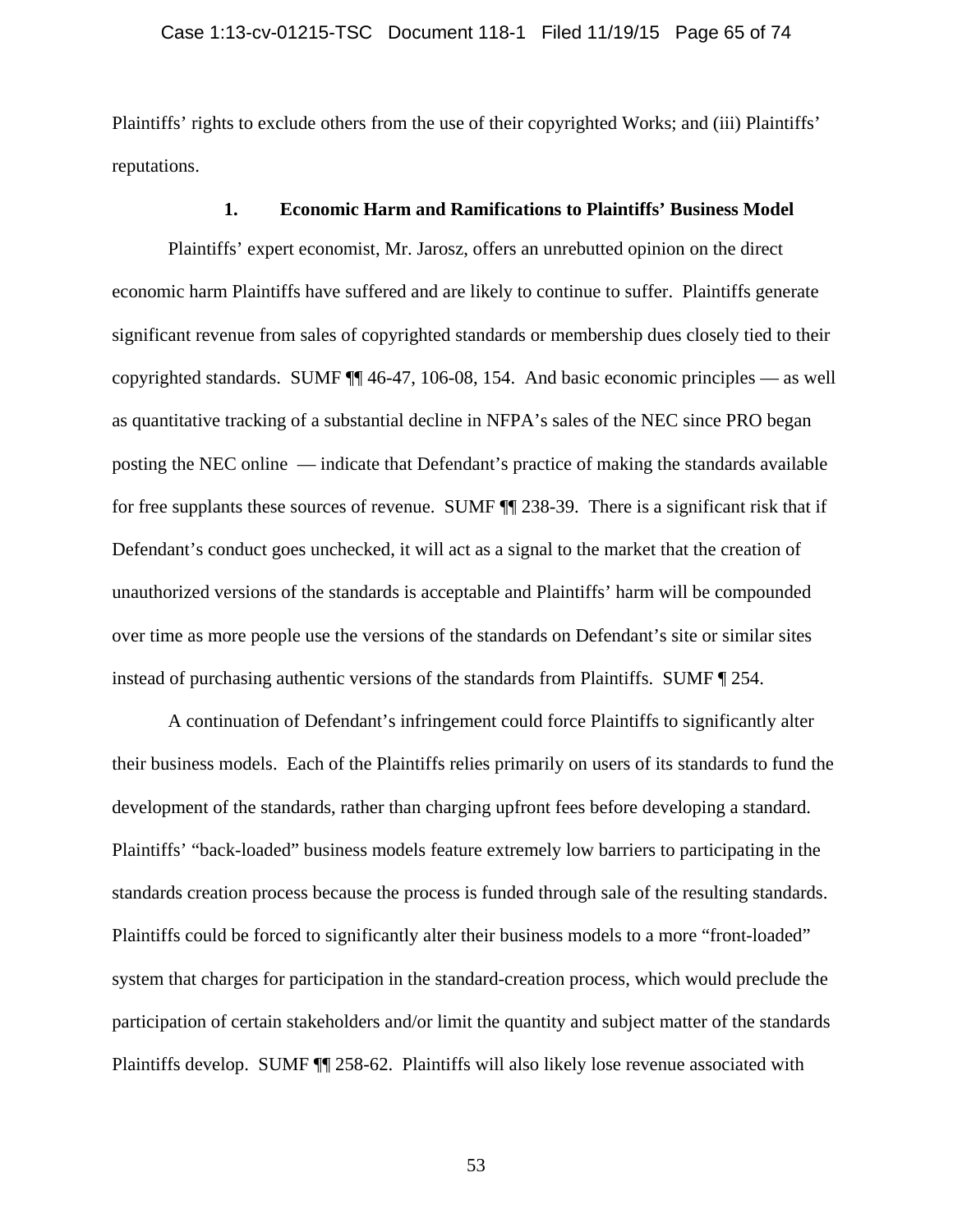other ancillary activities that rely on or incorporate the copyrighted works, including training courses and commentary on standards. SUMF ¶¶ 263-64.

## **2. Harm to Plaintiffs' Right to Exclude**

One of the fundamental tenets of intellectual property law is the right to exclude others from using the protected work. Thus, "[h]arm can be irreparable . . . where a copyright holder seeks to prevent the use of his or her work and, absent an injunction, the defendant is likely to continue infringing the copyright." *Broad. Music, Inc. v. PAMDH Enters.*, No. 13 Civ. 2255 (KMW), 2014 WL 2781846, at \*4 (S.D.N.Y. June 19, 2014). Indeed, this Court has repeatedly recognized that a threat of continuing infringement justifies granting an injunction. *Breaking the Chain Found. v. Capital Educ. Support, Inc.*, 589 F. Supp. 2d 25, 30 (D.D.C. 2008) (citing *Walt Disney Co. v. Powell*, 897 F.2d 565, 567 (D.C. Cir. 1990)); *Hanley-Wood LLC v. Hanley Wood LLC*, 783 F. Supp. 2d 147, 151 (D.D.C. 2011). Put simply, Plaintiffs have a right to exclude future unauthorized use of their standards and trademarks, and the threat of continued unauthorized use by Defendant justifies a finding that the harm to Plaintiffs is "irreparable."

Here, Defendant has consistently intruded on Plaintiffs' right to exclude others from using their copyrighted works and will continue to do so based on Defendant's belief that incorporated standards should be made publicly available "without restriction." SUMF ¶ 222. During the course of this litigation, Defendant has continued to post versions of additional standards owned by Plaintiffs that use Plaintiffs trademarks on its website, including as recently as October 2015. SUMF ¶ 235. Absent an injunction, Defendant will continue to cause irreparable injury by disseminating Plaintiffs' copyrighted works and protected trademarks in violation of Plaintiffs' rights. *See Metro-Goldwyn-Mayer Studios, Inc. v. Grokster, Ltd.*, 518 F. Supp. 2d 1197, 1217 (C.D.Cal. 2007) (finding irreparable harm where that defendant continued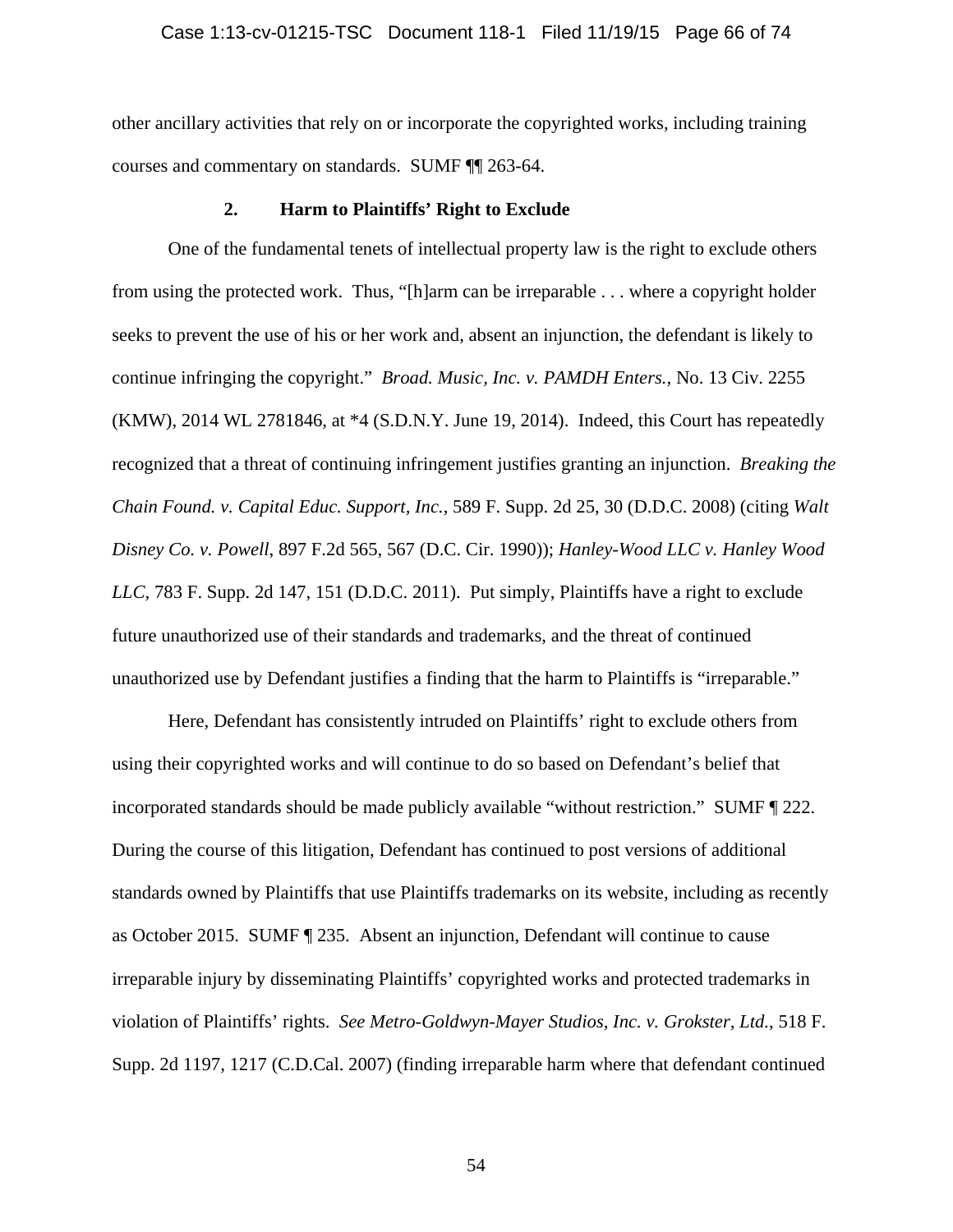### Case 1:13-cv-01215-TSC Document 118-1 Filed 11/19/15 Page 67 of 74

to induce infringement by unknown third-parties and plaintiff's copyrights were vulnerable to continued infringement).

## **3. Harm to Plaintiffs' Reputations**

Plaintiffs also have a right to protect their reputations. Indeed, courts have recognized that using another's trademark will result in irreparable harm because it causes the trademark owner to lose control of the goodwill associated with its mark. *See Breaking the Chain Found*., 589 F. Supp. 2d at 30; *Hanley-Wood LLC,* 783 F. Supp. 2d at 151. Here, "Plaintiffs have spent decades establishing the goodwill associated with their names and logos, which the public associates with their high quality work." SUMF ¶ 245 (citing Jarosz Rept. ¶ 151). And each Plaintiff is a non-profit with a mission statement directed at advancing the science in its area of focus (e.g., fire protection, heating and air-conditioning efficiency). SUMF ¶¶ 9, 86, 129. That goodwill and those mission statements are severely compromised if Defendant is allowed to publish versions of Plaintiffs' standards that are incomplete, contain transcription errors, or otherwise alter the content of Plaintiffs' standards. Yet, as discussed above, Defendant does not utilize the same strict quality-control procedures as Plaintiffs and, as a result, Defendant posted versions of Plaintiffs' standards that contain errors. SUMF ¶¶ 214-20. Defendant's actions pose a risk to Plaintiffs' reputations as creators of high-quality technical standards.

### **B. Remedies Available at Law Are Inadequate.**

In determining whether remedies at law are adequate, a court may look to both the difficulty of quantifying damages and a defendant's ability to pay. *See Fox Television Stations, Inc. v. FilmOn X LLC*, 966 F. Supp. 2d 30, 50 (D.D.C. 2013) (granting an injunction where "[t]he damages [p]laintiffs face are neither easily calculable, nor easily compensable" and "[defendant] is a startup company that would likely be unable to pay statutory copyright damages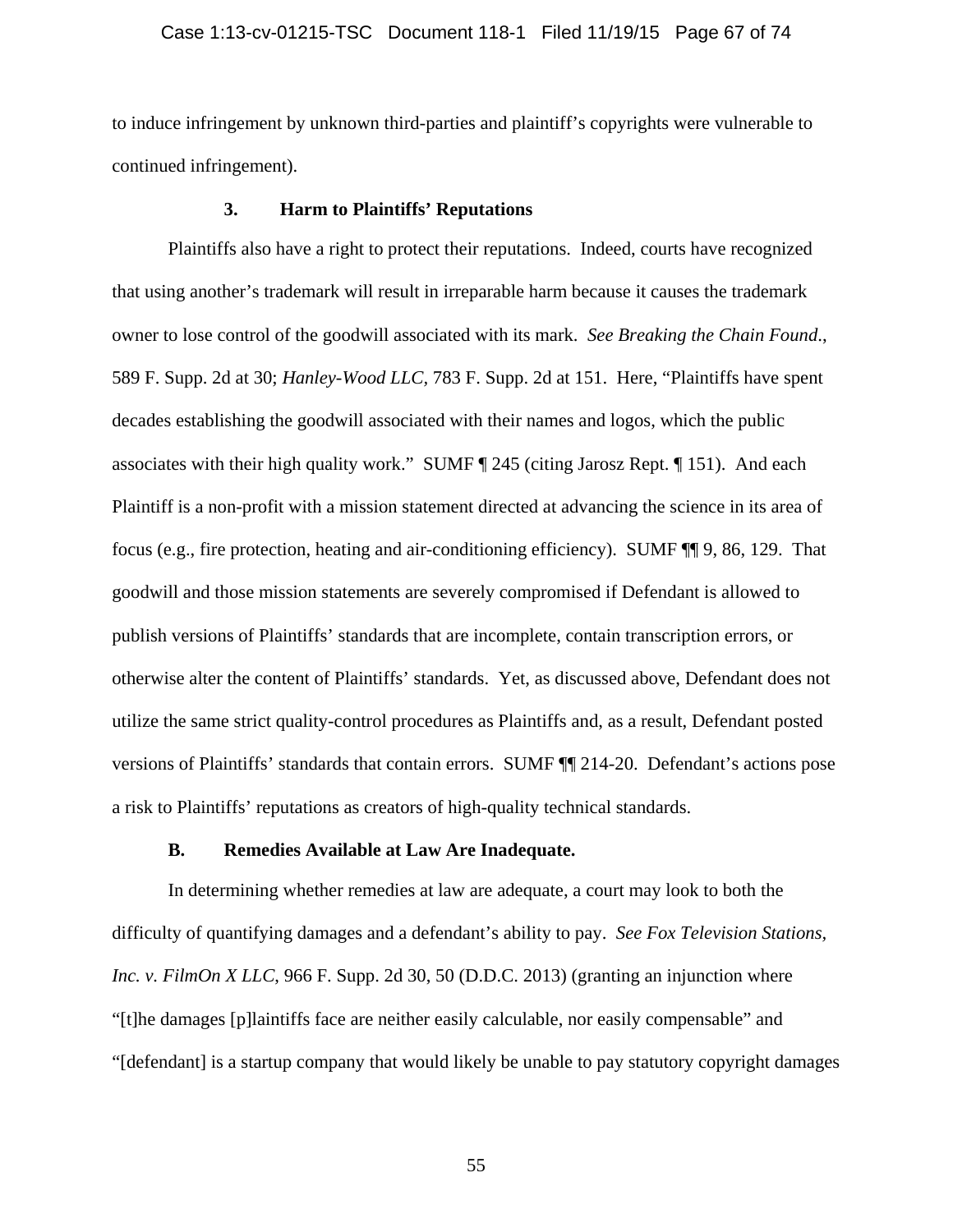### Case 1:13-cv-01215-TSC Document 118-1 Filed 11/19/15 Page 68 of 74

of \$150,000 per work if Plaintiffs prevail") (quotation marks omitted). Here, both considerations weigh in favor of injunction.

As Plaintiffs' expert, Mr. Jarosz, has explained, the continuation of Defendant's infringing activities could force Plaintiffs to shift their business models or reduce operations, and it is exceedingly difficult to quantify or forecast the economic impact of these types of changes. SUMF ¶¶ 258-62. Additionally, much of the harm sustained by Plaintiffs — including the harm to Plaintiff's goodwill — is by nature very difficult to quantify. SUMF ¶ 245 (citing to Jarosz Rept. ¶ 151). Defendant posted Plaintiffs' Works in a manner that they can be copied, downloaded, or printed by any member of the public. Plaintiffs' standards that Defendant posted on the Internet Archive were downloaded anywhere from tens to tens of thousands of times. SUMF ¶ 241. Plaintiffs' standards were also "accessed" thousands of times from Defendant's website between April 2013 and February 2014 alone. SUMF  $\P$  244. Defendant admits that it does not have any information about how the Works accessed from its website are being used. It is thus impossible to assess the full scope of the infringement by third parties or the resulting damages. SUMF ¶¶ 247-48. Copies of 43 of Defendant's versions of ASTM's standards at issue, with Defendant's cover page, were uploaded by "dharlanuctcom" onto the Scribd platform. SUMF ¶¶ 249. Moreover, multiple resellers and merchants have downloaded copies of NFPA's standards posted by Defendant and attempted to resell or redistribute them on the Internet, including as recently as October. When NFPA asked these resellers to cease and desist, they cited Defendant's campaign of misinformation about the copyright status of these standards as justification for their unauthorized sales. SUMF ¶ 240.

Moreover, any effort to recover statutory damages or Plaintiffs' actual damages would be futile. This case involves 257 distinct copyrighted works, and statutory damages can range up to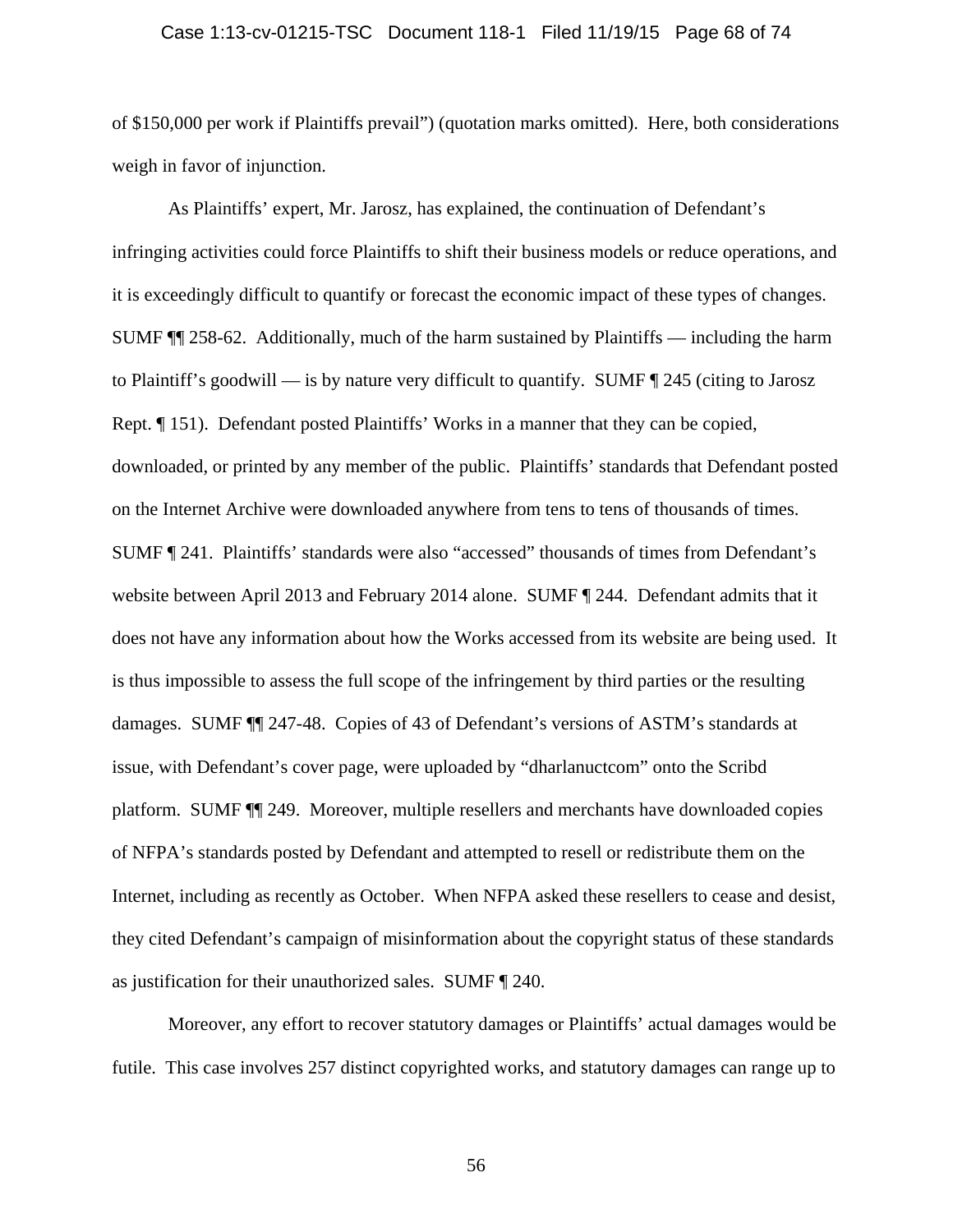\$150,000 per work. 17 U.S.C § 504(c). But Defendant's financial documents reveal that in 2014 Defendant generated less than \$100,000 in operating income and had \$248,000 in total net assets. SUMF ¶¶ 272-73 (citing Jarosz Rept. at ¶ 155, Tabs 6-7). Even if the harm to Plaintiffs was quantifiable or statutory damages were in play, Defendant simply does not have the money. For these reasons, money damages are not a viable option.

## **C. The Balance of Hardships Favors Issuing an Injunction.**

Plaintiffs' expert, Mr. Jarosz, evaluated the potential hardships to Plaintiffs and to Defendant at length. His unrebutted expert conclusion is that the overwhelming weight of evidence demonstrates that Plaintiffs will suffer a variety of harms while Defendant will not.

In contrast to the financial and reputational harms Plaintiffs face that are discussed above, an injunction would cause no recognizable harm to Defendant. As an initial matter, Defendant cannot claim an equitable interest in continuing its unlawful, infringing activity. *See Fox Television Stations*, 966 F. Supp. 2d at 51; *Triad Sys. Corp. v. Southeastern Express Co*., 64 F.3d 1330, 1338 (9th Cir. 1995) (Defendant "cannot complain of the harm that will befall it when properly forced to desist from its infringing activities."); *Concrete Mach. Co. v. Classic Lawn Ornaments, Inc.*, 843 F.2d 600, 612 (1st Cir. 1988) (harm from ceasing infringement "merits little equitable consideration").

Even if the costs to Defendant of ceasing infringement are considered, there is still no discernable harm to Defendant. Plaintiffs' standards are only a portion of the content on one of at least 10 websites operated by Defendant. SUMF ¶ 276 (citing Jarosz Rept. ¶ 157). And Defendant has admitted that there will be no long-term financial impact if Defendant's infringement is halted. Specifically, Mr. Malamud testified:

> Q: If Public Resource was unable to continue to post the standards incorporated by reference on its website, what impact, if any,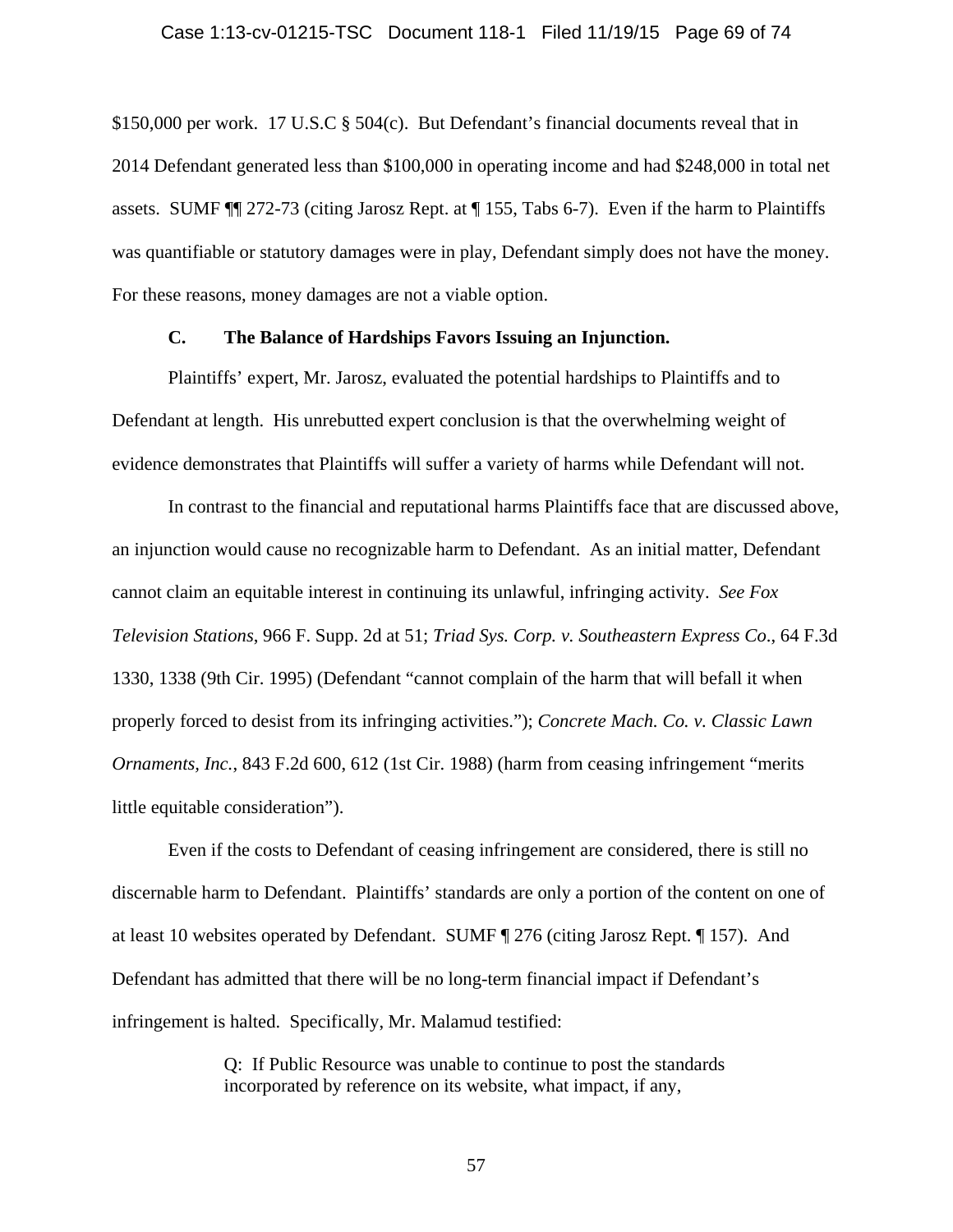would that have on Public Resource's financial ability to survive long term?

A: Probably none.…

Q: Can you identify any harm that would be suffered by Public Resource if it was precluded from posting standards incorporated by reference on its website?

A: THE WITNESS: We put a tremendous amount of effort in – into this and one hates to have wasted that – that effort.

Q: Anything else that you can think of?

A: No.

SUMF ¶ 277. But even the claimed "tremendous effort" will not be lost. Defendant wanted its day in court to test the law. That day has now arrived, and Defendant is receiving the very opportunity it sought when posting the standards. Barring Defendant's continued infringement after ruling in Plaintiffs' favor will pose no harm to Defendant.

# **D. The Public Interest Favors Issuing an Injunction.**

The public interest is served by upholding copyrights and protecting the creative work of copyright holders like Plaintiffs. *Fox Television Stations*, 966 F. Supp. 2d at 51 (finding public interest favored an injunction because "the public interest can only be served by upholding copyright protections and correspondingly, preventing the misappropriation of skills, creative energies, and resources which are invested in the protected work") (citing *Apple Computer, Inc. v. Franklin Computer Corp*., 714 F.2d 1240, 1255 (3d Cir. 1983)). This is especially true in the current case where it is not disputed that Plaintiffs, and other SDOs, provide myriad public benefits through the publication of their standards.

Mr. Malamud has readily admitted that the NFPA "does amazing work and saves lives," that he is a "big fan of ASTM . . . and we need to continue to have standards in that area," and that "ASHRAE Standard 90.1 is an important standard." SUMF ¶¶ 164-67. It is also widely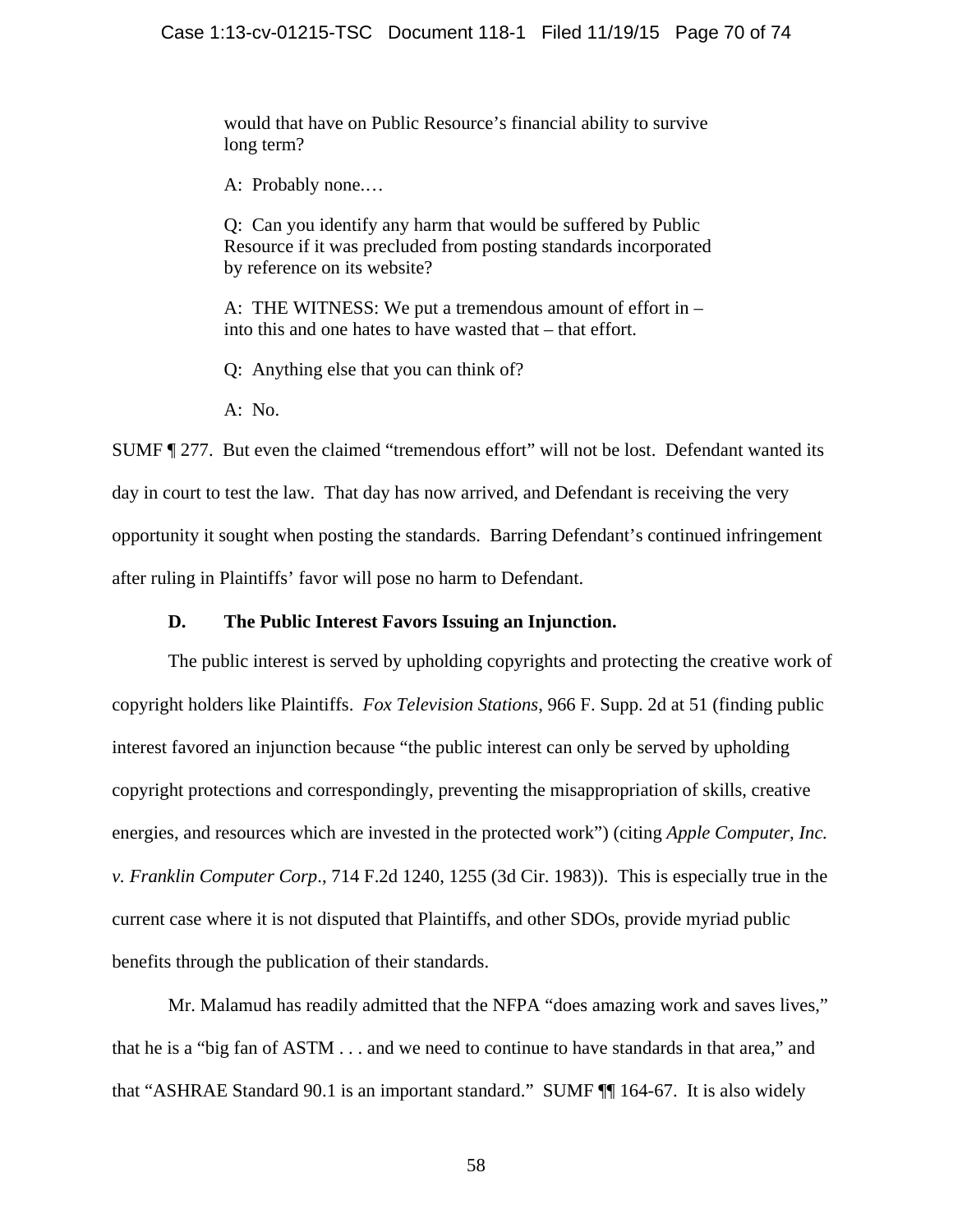#### Case 1:13-cv-01215-TSC Document 118-1 Filed 11/19/15 Page 71 of 74

accepted that without the work of private SDOs, government agencies would not have the resources or technical expertise to fulfill their regulatory duties as well as they do currently. SUMF ¶ 266 (citing Jarosz Rept. at ¶¶ 52-56; 164). Unfortunately, as Mr. Jarosz has explained in detail, the outcome of this litigation could negatively impact Plaintiffs' ability to provide that public good and may force Plaintiffs to alter their business models.

As Mr. Malamud has conceded, "making standards more freely available . . . potentially poses a challenge to the current business models of the standards development of some standards development organizations." SUMF ¶ 255. The public would suffer if Plaintiffs altered their business models to a "front loaded" model. Standards developed under a front-loaded model are more likely to feature only the viewpoints of industry interests with the resources to participate in the process and are less likely to reflect the views and concerns of the general public. SUMF ¶¶ 259-60 (citing Jarosz Rept. ¶¶ 106-11). Another unfortunate option would be for Plaintiffs to simply reduce their activities in response to the financial losses that would occur in the absence of an injunction. Plaintiffs could shift focus to developing only the most popular standards or release updated versions of standards less frequently. SUMF ¶¶ 261-62 (citing Jarosz Rept. ¶¶ 126-29). Overall, any scenario where Defendant's conduct is not enjoined will result in less robust or sub-optimal standard development.

If not enjoined, Defendant's actions threaten the ability of government at the federal, state and local levels to capitalize on the technical expertise and resources of the standards developing organizations and their members. Government and other entities rely on Plaintiffs'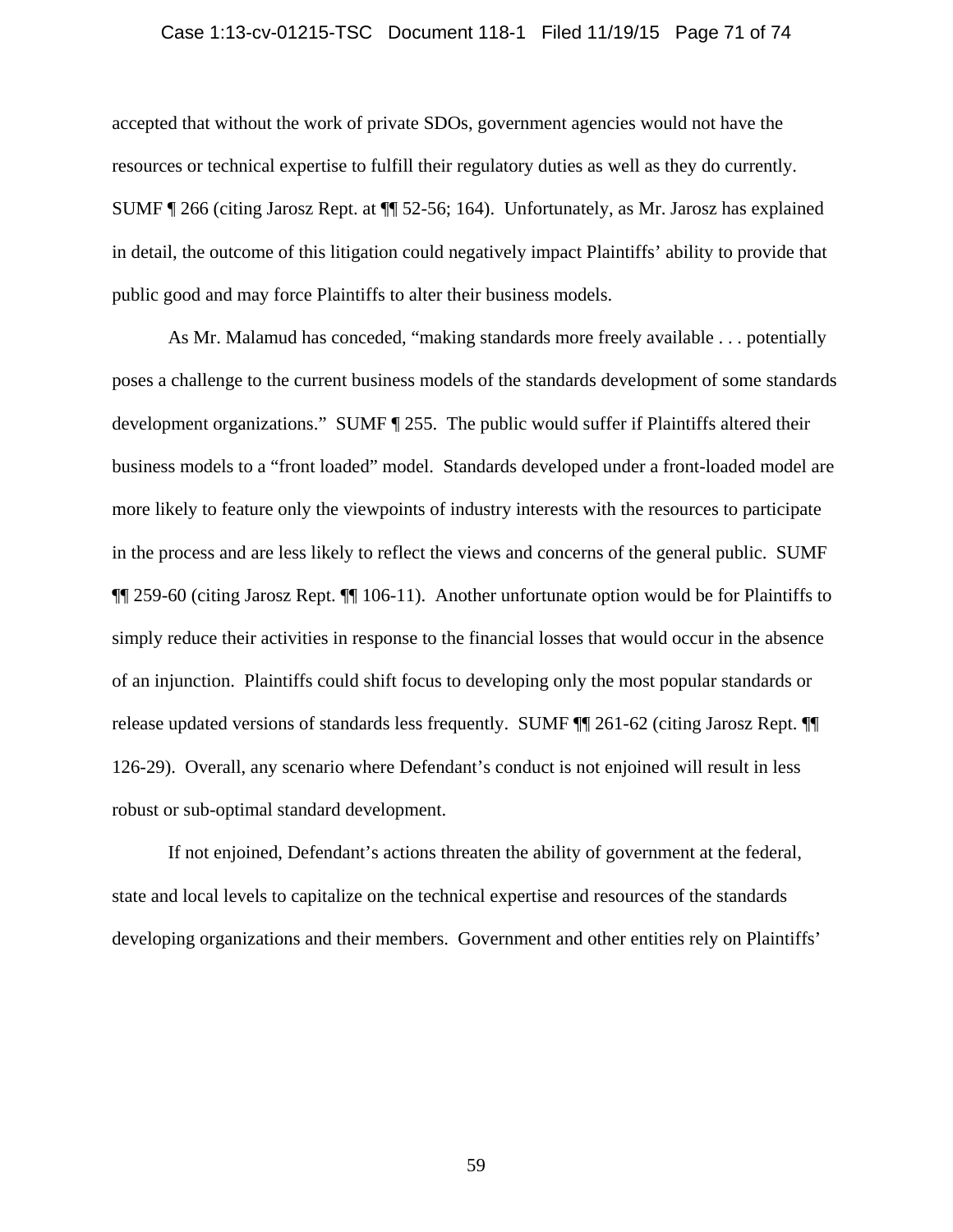### Case 1:13-cv-01215-TSC Document 118-1 Filed 11/19/15 Page 72 of 74

standards and do not have the resources or the technical expertise to develop their own standards if Plaintiffs were unable to develop them.<sup>7</sup> SUMF  $\P$  266.

Defendant maintains that its website also serves the public interest by allowing greater access to Plaintiffs' standards. But this rings hollow. There is no evidence actions serve the public good in any meaningful way beyond the services already provided by Plaintiffs. Plaintiffs already provide free online access to the Works through their own websites. SUMF ¶¶ 63-64, 100, 161. Plaintiffs also price their standards quite moderately, base prices primarily on the cost of publication, and in many instances provide discounts for educational users. SUMF ¶¶ 58-62, 99, 158-60. Tellingly, there is no evidence that any person who was attempting to comply with a regulation that incorporates by reference any of Plaintiffs' standards was unable to access the standard. SUMF ¶ 168. And Defendant readily agreed to remove Plaintiffs' standards from its website in order to obtain a longer briefing schedule on this motion, and there has been no indication of any resulting harm to the public from Defendant's ceasing of its infringing activity. SUMF ¶¶ 274-75.

### **CONCLUSION**

 For all the foregoing reasons, the Court should grant summary judgment in favor of Plaintiffs' on their copyright infringement and trademark infringement claims and should permanently enjoin Defendant from infringing Plaintiffs' copyrights and trademarks.

 $\overline{a}$ 

 $7$  Defendant has suggested that another alternative is for the government to fund standards development. However, there is no evidence that any government entity is willing to do this. And a government funding option would be economically inefficient, increase the tax burden on the public, and place SDOs at the mercy of funding that could be reduced or eliminated in yearly agency budgeting. SUMF ¶ 268 (citing Jarosz Expert Rep. at ¶¶ 123-25). State agencies are also unlikely to be able to replicate the broad national base of expertise from a variety of perspectives that goes into Plaintiffs' standards.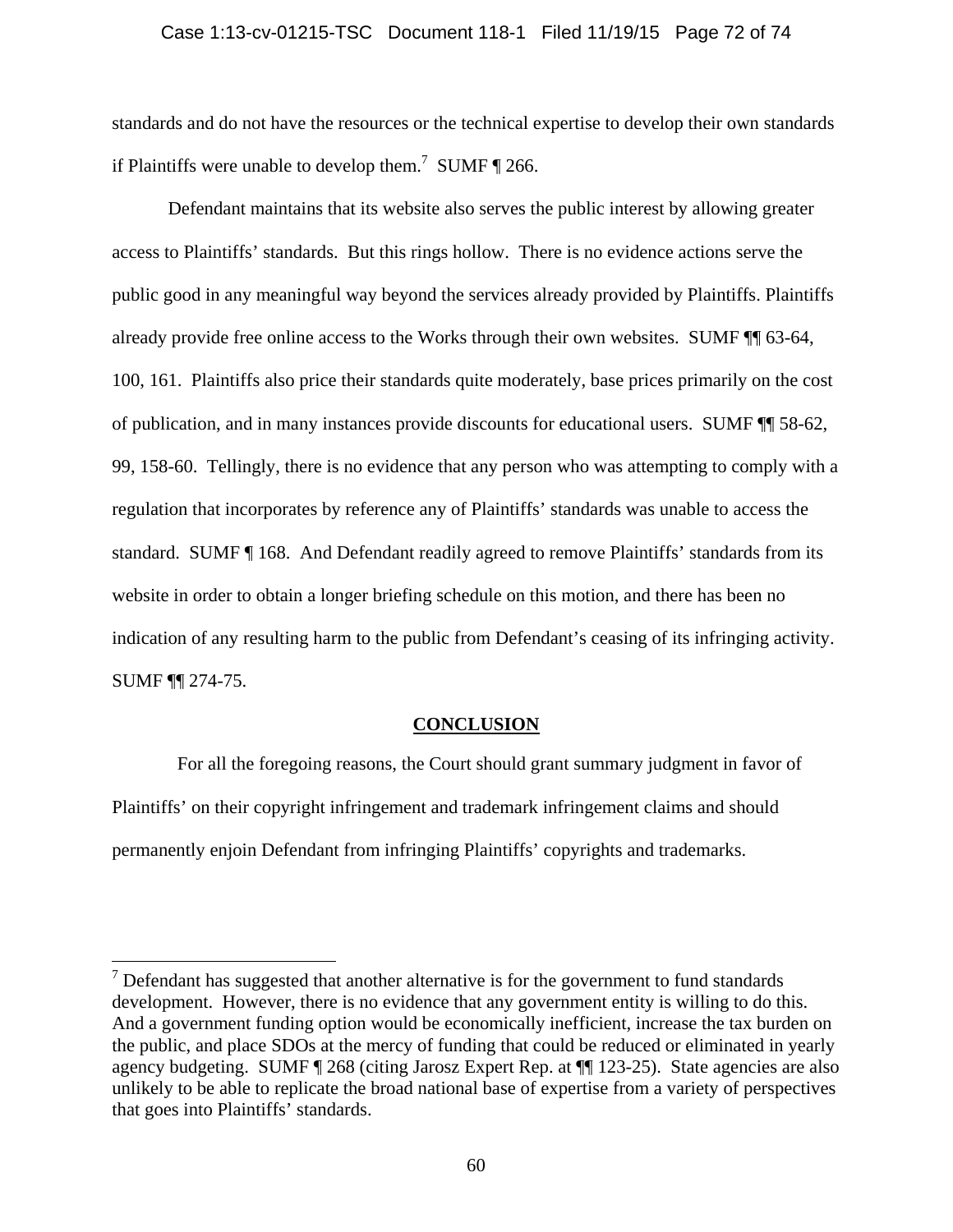Dated: November 19, 2015

Respectfully submitted,

/s/ J. Kevin Fee

Michael F. Clayton (D.C. Bar: 335307) J. Kevin Fee (D.C. Bar: 494016) Jordana S. Rubel (D.C. Bar: 988423) Morgan, Lewis & Bockius LLP 1111 Pennsylvania Ave., N.W. Washington, D.C. 20004 Telephone: 202.739.5215 Email: mclayton@morganlewis.com jkfee@morganlewis.com jrubel@morganlewis.com

*Counsel For American Society For Testing And Materials d/b/a/ ASTM International* 

/s/ Kelly M. Klaus

Anjan Choudhury (D.C. Bar: 497271) Munger, Tolles & Olson LLP 355 South Grand Avenue, 35th Floor Los Angeles, CA 90071 Tel: 213.683.9100 Email: Anjan.Choudhury@mto.com

Kelly M. Klaus Jonathan H. Blavin Nathan M. Rehn Munger, Tolles & Olson LLP 560 Mission St., 27th Floor San Francisco, CA 94105 Tel: 415.512.4000 Email: Kelly.Klaus@mto.com Jonathan.Blavin@mto.com Thane.Rehn@mto.com

*Counsel for National Fire Protection Association, Inc.* 

/s/ Joseph R. Wetzel

Jeffrey S. Bucholtz (D.C. Bar: 452385) King & Spalding LLP 1700 Pennsylvania Avenue, NW, Ste. 200 Washington, DC 20006-4707